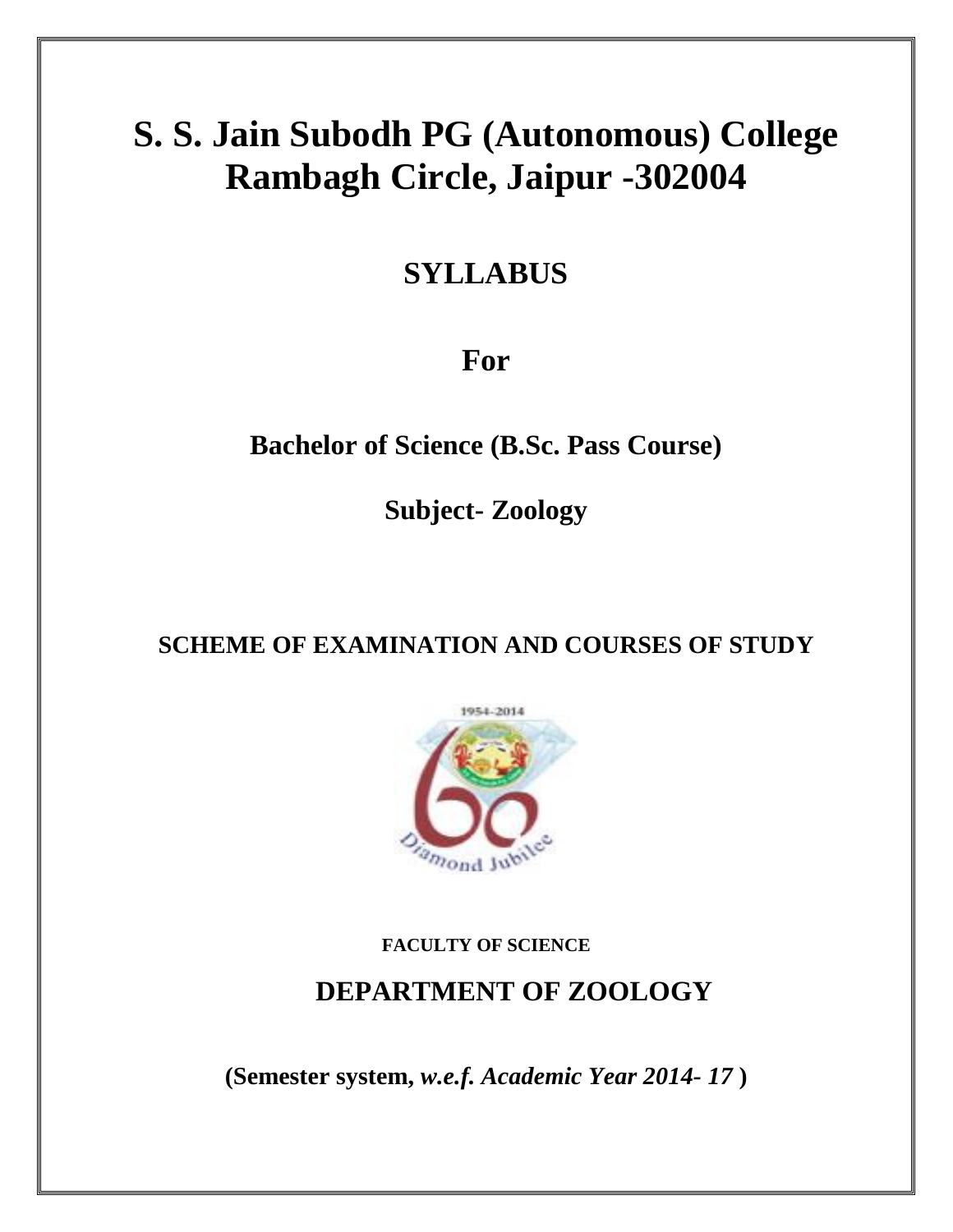# **B.Sc. - I Semester**

### Max. Marks (Theory): 150 Max. Marks (Practical): 75

| <b>Nomenclature</b>                                       |            |                                        | External/<br><b>Theories</b> | Internal /<br><b>Theories</b> | <b>Total Max</b><br><b>Marks</b> | Total Min.<br><b>Marks</b> |
|-----------------------------------------------------------|------------|----------------------------------------|------------------------------|-------------------------------|----------------------------------|----------------------------|
| ZOO 101                                                   | Paper I    | Life and Diversity of<br>Nonchordata-I | 35                           | 15                            | 50                               | 20                         |
| ZOO 102                                                   | Paper<br>П | Developmental Biology                  | 35                           | 15                            | 50                               | 20                         |
| ZOO 103                                                   | Paper<br>Ш | Cell Biology                           | 35                           | 15                            | 50                               | 20                         |
|                                                           |            |                                        |                              |                               | 150                              | 60                         |
| <b>ZOO PI Practical: Based on Theory Papers Max Marks</b> |            |                                        |                              |                               | 75                               |                            |
| Practical                                                 |            |                                        | 45                           | 30                            | 75                               |                            |

# **B.Sc. - II Semester**

**Max.Marks (Theory): 150 Max.Marks (Practical):75** 

| <b>Nomenclature</b>                                         |           |                                         | External/<br><b>Theories</b> | <b>Internal</b><br>/ Theories | <b>Total</b><br><b>Max</b><br><b>Marks</b> | <b>Total</b><br>Mini.<br><b>Marks</b> |
|-------------------------------------------------------------|-----------|-----------------------------------------|------------------------------|-------------------------------|--------------------------------------------|---------------------------------------|
| ZOO 201                                                     | Paper I   | Life and Diversity of<br>Nonchordata-II | 35                           | 15                            | 50                                         | 20                                    |
| ZOO 202                                                     | Paper II  | <b>Genetics</b>                         | 35                           | 15                            | 50                                         | 20                                    |
| ZOO 203                                                     | Paper III | <b>Molecular Biology</b>                | 35                           | 15                            | 50                                         | 20                                    |
|                                                             |           |                                         |                              |                               | 150                                        | 60                                    |
| <b>ZOO P II Practical: Based on Theory Papers Max Marks</b> |           |                                         |                              |                               | 75                                         |                                       |
|                                                             |           | Practical                               | 45                           | 30                            | 75                                         |                                       |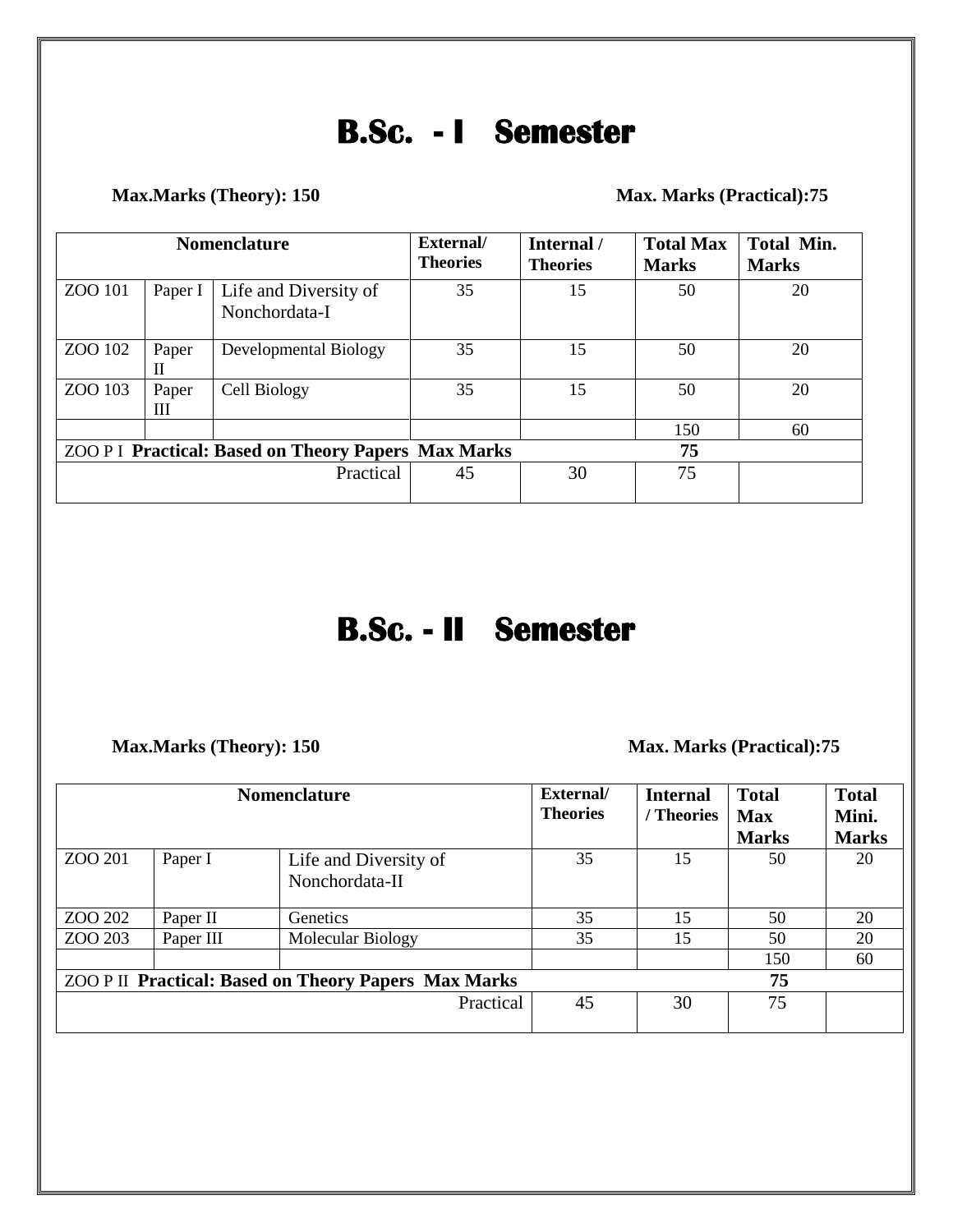# **B. Sc. - III Semester**

**Max. Marks (Theory): 150 Max. Marks (Practical):75** 

| <b>Nomenclature</b>                                   |           |                                  | External/<br><b>Theories</b> | <b>Internal</b><br>/ Theories | <b>Total</b><br><b>Max</b><br><b>Marks</b> | <b>Total</b><br>Mini.<br><b>Marks</b> |
|-------------------------------------------------------|-----------|----------------------------------|------------------------------|-------------------------------|--------------------------------------------|---------------------------------------|
| ZOO 301                                               | Paper I   | Life and Diversity of Chordate-I | 35                           | 15                            | 50                                         | 20                                    |
| ZOO 302                                               | Paper II  | Microbiology & Parasitology      | 35                           | 15                            | 50                                         | 20                                    |
| ZOO 303                                               | Paper III | Physiology -I                    | 35                           | 15                            | 50                                         | 20                                    |
|                                                       |           |                                  |                              |                               | 150                                        | 60                                    |
| ZOO P III Practical: Based on Theory Papers Max Marks |           |                                  |                              |                               | 75                                         |                                       |
|                                                       |           | Practical                        | 45                           | 30                            | 75                                         |                                       |

# **B. Sc. - IV Semester**

### **Max. Marks (Theory): 150 Max. Marks (Practical):75**

| <b>Nomenclature</b>                                         |           |                                   | External/<br><b>Theories</b> | <b>Internal</b><br>Theories | <b>Total</b><br><b>Max</b><br><b>Marks</b> | <b>Total</b><br>Mini.<br><b>Marks</b> |
|-------------------------------------------------------------|-----------|-----------------------------------|------------------------------|-----------------------------|--------------------------------------------|---------------------------------------|
| ZOO 401                                                     | Paper I   | Life and Diversity of Chordate-II | 35                           | 15                          | 50                                         | 20                                    |
| ZOO 402                                                     | Paper II  | Biochemistry                      | 35                           | 15                          | 50                                         | 20                                    |
| ZOO 403                                                     | Paper III | Physiology II                     | 35                           | 15                          | 50                                         | 20                                    |
|                                                             |           |                                   |                              |                             | 150                                        | 60                                    |
| <b>ZOO P IV Practical: Based on Theory Papers Max Marks</b> |           |                                   |                              |                             | 75                                         |                                       |
|                                                             |           | Practical                         | 45                           | 30                          | 75                                         |                                       |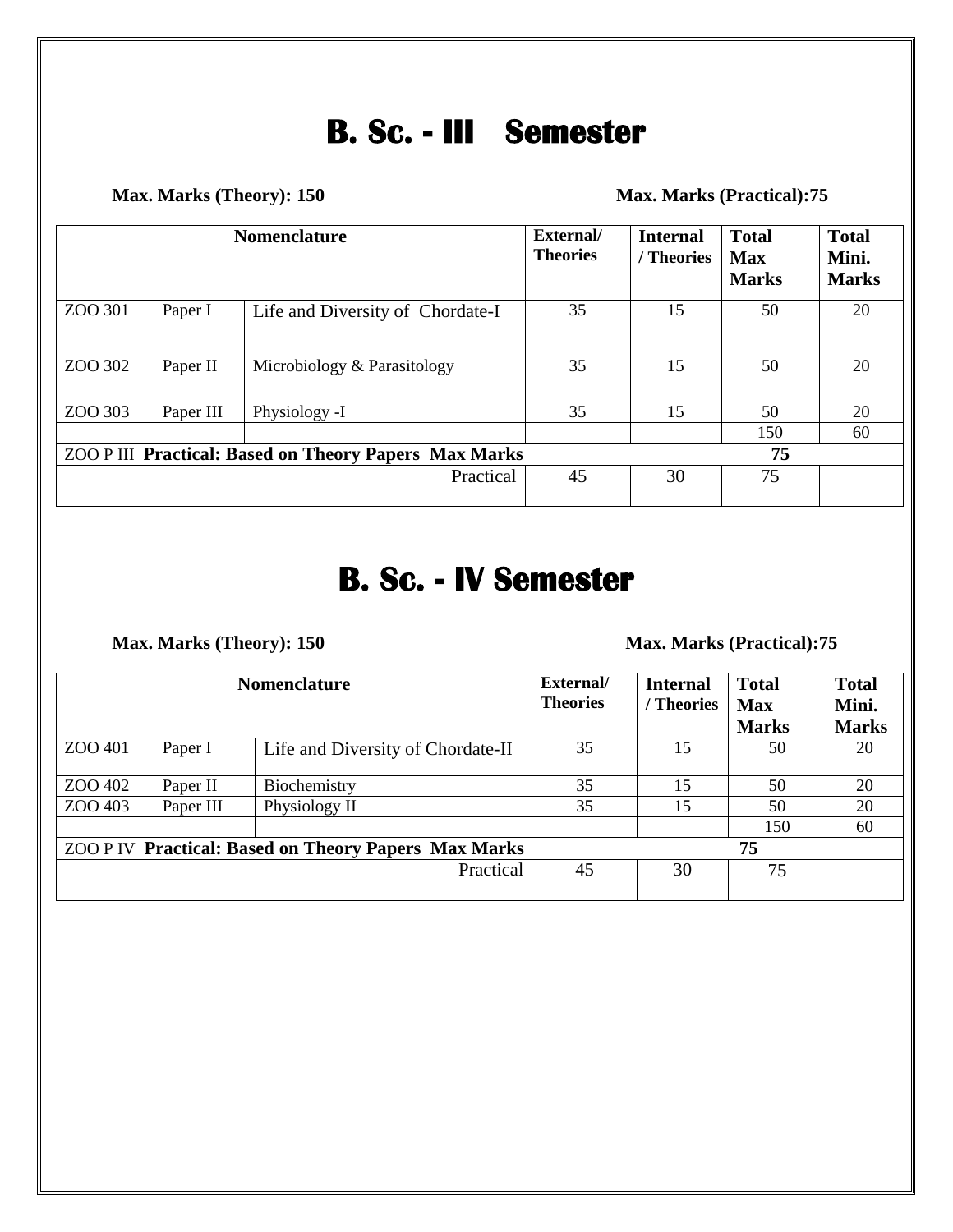# **B. Sc.- V Semester**

#### Max. Marks (Theory): 150 Max. Marks (Practical):75

| <b>Nomenclature</b>                                        |           |                                             | External/<br><b>Theories</b> | <b>Internal</b><br>/ Theories | <b>Total</b><br><b>Max</b><br><b>Marks</b> | <b>Total</b><br>Mini.<br><b>Marks</b> |
|------------------------------------------------------------|-----------|---------------------------------------------|------------------------------|-------------------------------|--------------------------------------------|---------------------------------------|
| ZOO 501                                                    | Paper I   | Ethnology                                   | 35                           | 15                            | 50                                         | 20                                    |
| ZOO 502                                                    | Paper II  | <b>Instrumentation &amp; Bioinformatics</b> | 35                           | 15                            | 50                                         | 20                                    |
| ZOO 503                                                    | Paper III | Immunology & Biotechnology                  | 35                           | 15                            | 50                                         | 20                                    |
|                                                            |           |                                             |                              |                               | 150                                        | 60                                    |
| <b>ZOO P V Practical: Based on Theory Papers Max Marks</b> |           |                                             |                              |                               | 75                                         |                                       |
| Practical                                                  |           |                                             | 45                           | 30                            | 75                                         |                                       |

# **B. Sc. - VI Semester**

**Max.Marks (Theory): 150 Max. Marks (Practical):75** 

| <b>Nomenclature</b>                                         |           |                                    | External/<br><b>Theories</b> | <b>Internal</b><br>/ Theories | <b>Total</b><br><b>Max</b><br><b>Marks</b> | <b>Total</b><br>Mini.<br><b>Marks</b> |
|-------------------------------------------------------------|-----------|------------------------------------|------------------------------|-------------------------------|--------------------------------------------|---------------------------------------|
| ZOO 601                                                     | Paper I   | Evolution & Biostatistics          | 35                           | 15                            | 50                                         | 20                                    |
| ZOO 602                                                     | Paper II  | Economic Zoology                   | 35                           | 15                            | 50                                         | 20                                    |
| ZOO 603                                                     | Paper III | Ecology & Environmental<br>Biology | 35                           | 15                            | 50                                         | 20                                    |
|                                                             |           |                                    |                              |                               | 150                                        | 60                                    |
| <b>ZOO P VI Practical: Based on Theory Papers Max Marks</b> |           |                                    |                              |                               | 75                                         |                                       |
|                                                             |           | Practical                          | 45                           | 30                            | 75                                         |                                       |

### **Examination Scheme for each Paper**

| Part A 7 QUESTIONS (very short answer Questions)                    | $7X1$ MARK EACH = 7 Marks   |
|---------------------------------------------------------------------|-----------------------------|
| Part B 4 QUESTIONS (1 question from each unit with Internal choice) | $4X$ 7 MARK EACH = 28 Marks |
| Total of End semester exam (duration of exam 3 hours)               | $=$ 35 Marks                |
| <b>Internal assessment</b>                                          | $= 15$ Marks                |
| <b>Maximum Marks (Each theory paper)</b>                            | $=$ 50Marks                 |
| <b>Max. Practical Marks</b>                                         | $= 75$ Marks                |
| (Internal Marks 30+ external marks 45)                              |                             |
| Total of Theory Papers: 3 X 50 Marks Each                           | $= 150$ Marks               |
| (Min. Pass Marks 40%)                                               |                             |
| <b>Total of Practical Marks</b>                                     | $= 75$ Marks                |
| <b>Grand Total of Subject per Semester</b>                          | $= 225$ Marks               |
| <b>Examination Scheme for each Paper</b>                            |                             |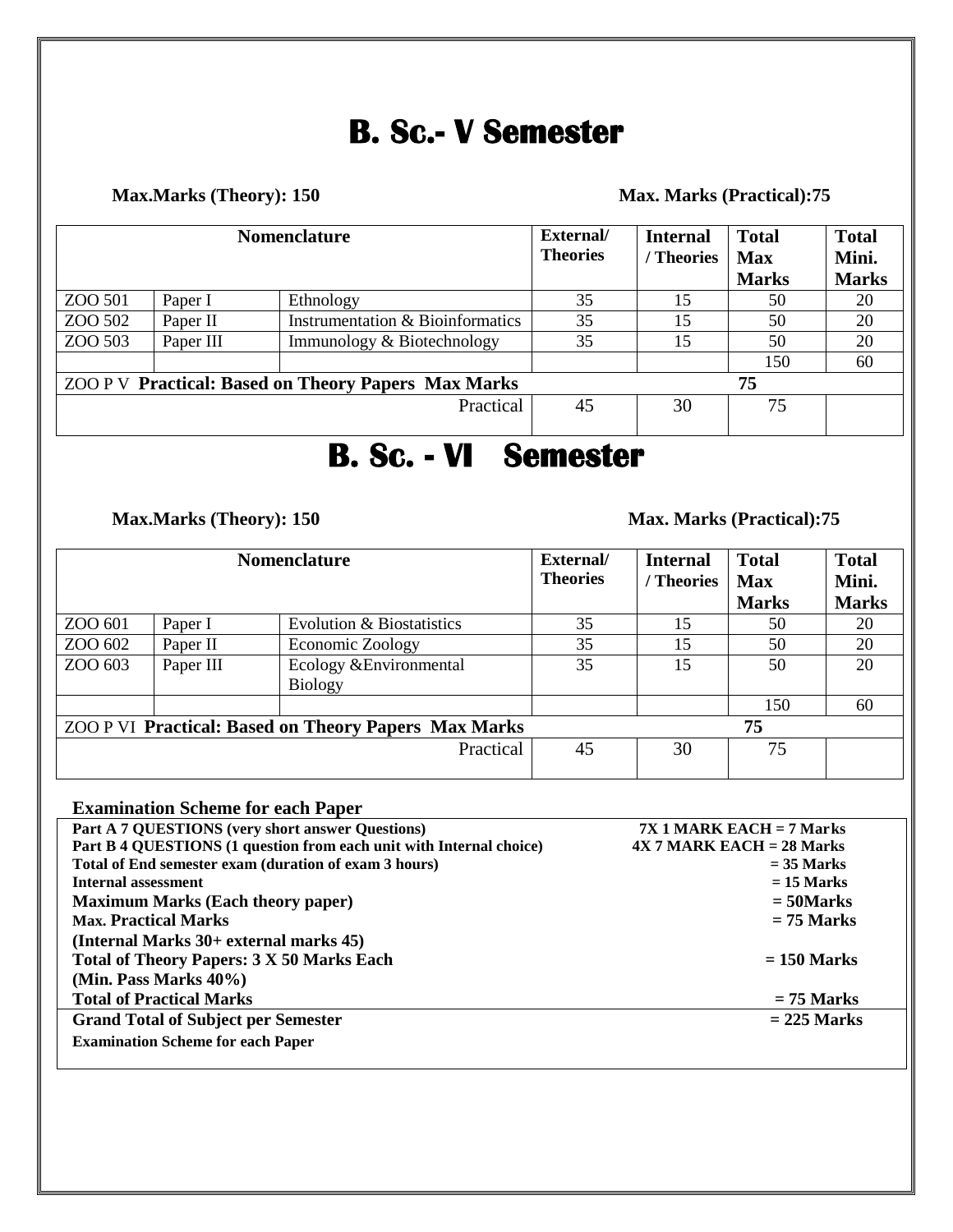# **Semester- I**

## **THEORY**

### **Paper I**

### **ZOO-I01: [Life and Diversity of animals - Nonchordata-I]**

### **Duration: 3 hrs. Max. Marks: 35**

*Note: There will be two parts in end semester theory paper.*

*Part A of the paper shall contain 7 short answer questions of 7 marks. Each question will carry one mark for correct answer.*

*Part B of the paper will consist of four questions, one question from each unit with internal choice. Each question will carry 7 marks.*

### **Unit I: [6 Hours]**

### **Principles of Taxonomy:**

1.1 Nomenclature system, Binomial nomenclature, Trinomial nomenclature, Rules of nomenclature

1.2 Concept of five kingdoms, Levels of Organisation, Basis of classification (Number of Cells, Symmetry, Coelom, Embryogeny, Segmentation)

### **2.1 Phylum Protozoa**

Salient features and classification of Protozoa up to Class

Type study – Paramecium (Salient Features, Locomotion, Nutrition and Reproduction) **2.2 Phylum Porifera** 

#### Salient features and classification of Porifera up to Class Type study- Sycon

Canal system of Sponges

Skeletal System

Economic Importance

### **3.1 Phylum Coelenterata**

Salient features and classification of Coelenterata up to Class

Type study – Obelia

Polymorphism, Alternation of Generation

## Coral Reefs

**UNIT IV [8 Hours]**

### **4.1 Phylum Platyhelminthes**

Salient features and classification of Platyhelminthes up to Class Type study- Taenia(External features and life cycle) Type study- Fasciola (External Features and Life Cycle)

### **4.2 Phylum Nemathelminthes**

Salient features and classification of Nemathelminthes up to Class Ascaris (External features and life cycle)

### Unit II: [10 **Hours]**

### Unit III [6<sup>*Hours]*</sup>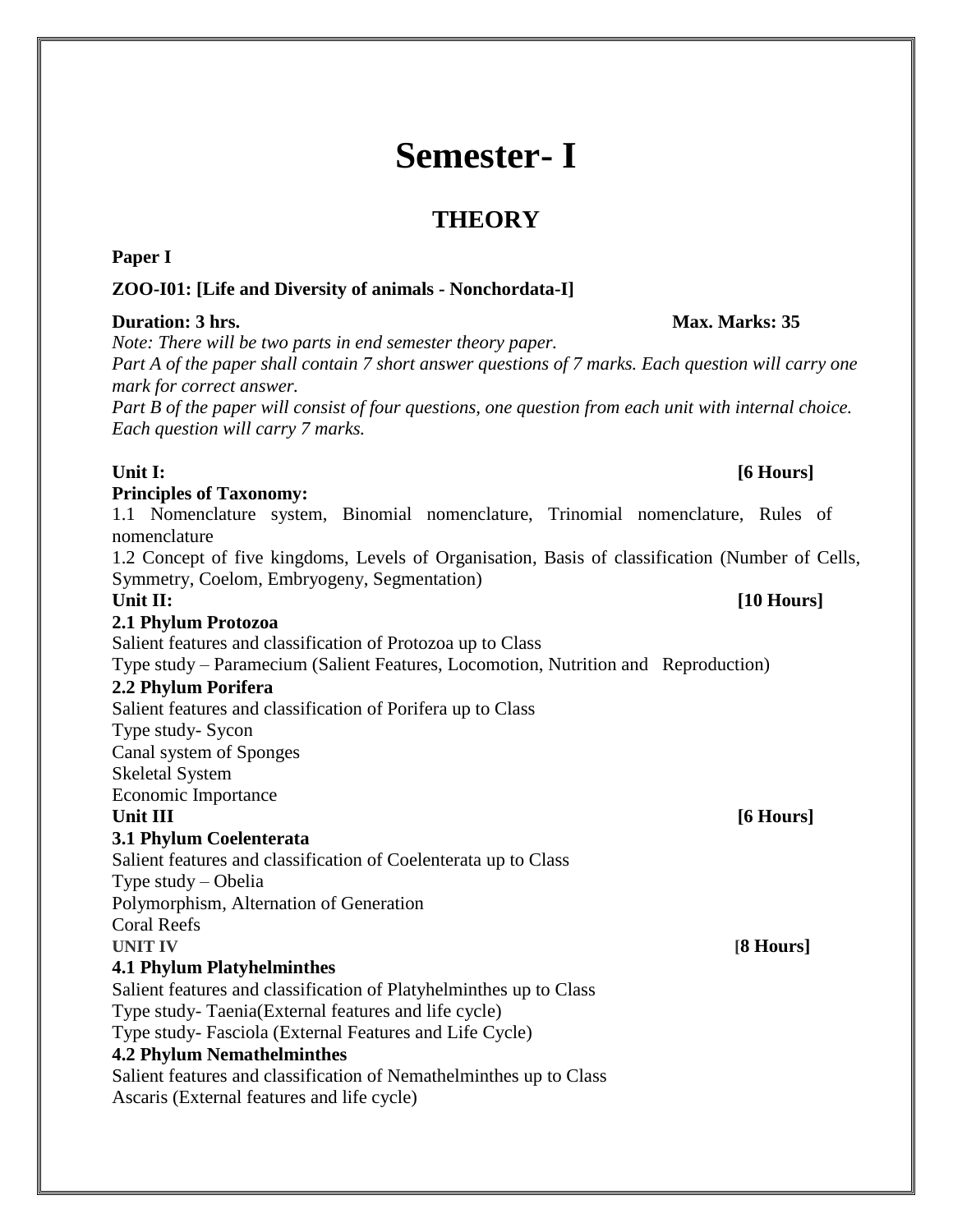# **Semester I THEORY**

## **Paper II ZOO-102: [DEVELOPMENTAL BIOLOGY]**

### **Duration: 3 hrs. Max. Marks: 35**

*Note: There will be two parts in end semester theory paper.*

*Part A of the paper shall contain 7 short answer questions of 7 marks. Each question will carry one mark for correct answer.*

*Part B of the paper will consist four questions one question from each unit with internal choice. Each question will carry 7 marks.*

### **UNIT-I (6 Hours)**

- 1.1 Historical review and Scope of embryology
- 1.2 Gametogenesis: Spermatogenesis, Structure of sperm, Oogenesis, Structure of egg, Types of eggs

- 2.1 Fertilization- Approximation of Gametes, Capacitation and contact, Acrosomal Reactions, activation of ovum, Migration of Pronuclei and amphimixis and Significance
- 2.2 Parthenogenesis
- 2.3 Planes and Patterns of cleavage, Blastulation, Gastrulation, Morphogenetic Movements, Fate Map

### **UNIT-III (8 Hours)**

- 3.1 Concept of embryonic induction; Primary organizers differentiation and competence.
- 3.2 Extra embryonic membranes, Type and physiology of Placenta
- 3.4 Structure of hen's egg, Development of chick up to 96 hrs stage.

### **UNIT-IV (8 Hours)**

- 4.1 Stem cells: Sources, types and their use in human welfare; Cloning
- 4.2 Elementary Idea of Teratogenesis
- 4.3 Elementary Idea of Artificial insemination, cryopreservation, amniocentesis, IVF, Embryo transfer-Test tube babies, GIFT, ZIFT and Bioethics

### **UNIT-II (9 Hours)**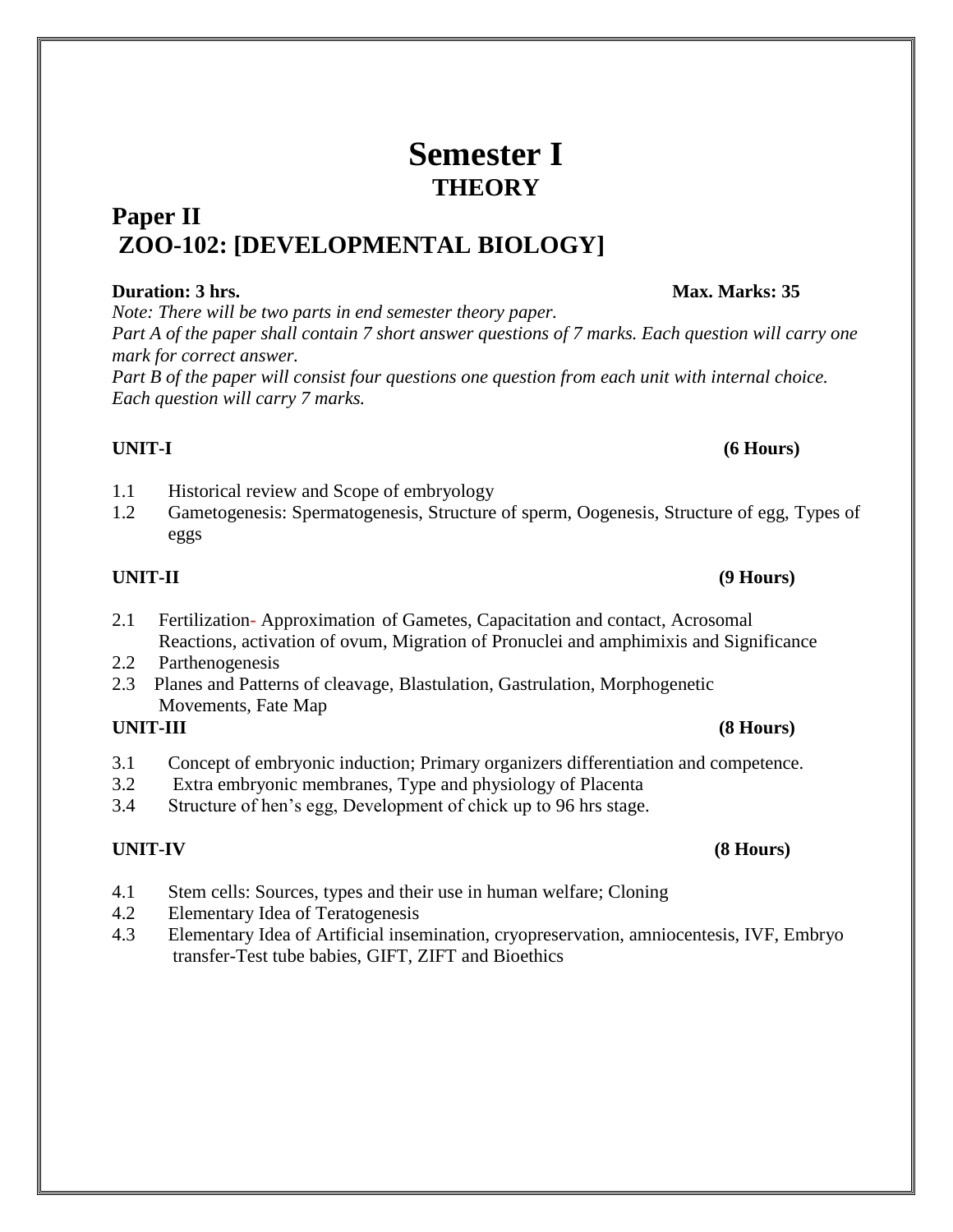# **Semester I**

## **THEORY**

#### **Paper III ZOO-103: [Cell Biology]**

### **Duration: 3 hrs. Max. Marks: 35**

*Note: There will be two parts in end semester theory paper. Part A of the paper shall contain 7 short answer questions of 7 marks. Each question will carry one mark for correct answer.*

*Part B of the paper will consist of four questions, one question from each unit with internal choice. Each question will carry 7 marks.*

#### **Unit – I (9 Hours)**

- 1.1 Introduction to cell: Size, shape, ultra structure and characteristics of prokaryotic and eukaryotic cell, Cell theory
- 1.2 Plasma membrane: Structure- Fluid Mosaic Model and functions
- 1.3 Passive and active transport
- 1.4 Endoplasmic reticulum: Types, Ultra structure and functions
- 1.5 Golgi complex: Ultra structure and functions

**Unit – II (6 Hours)**

2.1 Structure and Function of mitochondria; Mitchel's Hypothesis, Electron Transport Chain, Oxidative Phosphorylation, Kreb's cycle

2.2 Peroxysome

2.3 Lysosome: Structure, polymorphism and functions

### **Unit – III (9 Hours)**

3.1 Cytoskeleton: Organization and functions of Centrosome, Cilia and Flagella

3.2 Cell-cell communication: types of Cell Junctions

3.3. Cell proliferation: Events in different phases of cell cycle

**Unit – IV (9 Hours)** 4.1 Ribosome: Structure, Types, Lake's model and functions

4.2 Somatic cell division/ Mitosis (Different Phases and Significance)

4.3 Meiosis (different phases and significance), Synaptonemal complex

4.4 Elementary idea of Cellular ageing cell death and Cancer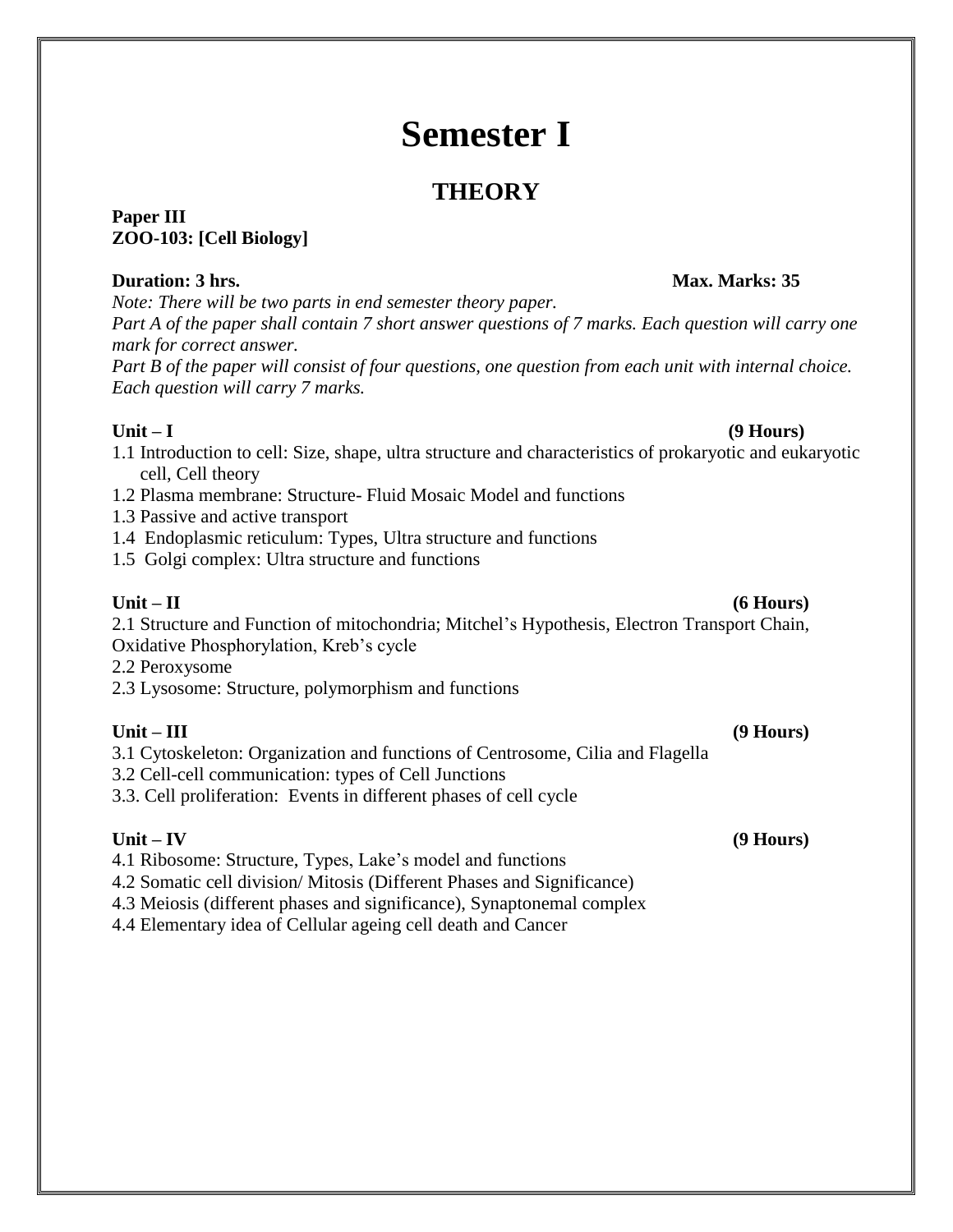# **Semester I**

## **Zoology Practical**

**Paper Code: ZOO- PI [PRACTICAL Based on paper I, II and III] Max. Practical Marks = 75 Marks Internal Marks = 30 Marks External Practical Exam.( Duration : 3 hrs.) = 45 Marks Note: Out of the following experiments, 8 experiments must be done by the students.**

**(4 hrs per week)**

#### **Notes:**

- 1. With reference to whole mounts and museum specimens, in case of unavailability of certain animal types, diagrams, photographs, models and digital techniques etc. should be substituted. Study will include classification (up to orders) with diagnostic characters and comments.
- 2. Candidates will keep a record of all work done in the practical class.

#### **Section A: Life and Diversity of Animals- Nonchordata – I (Protozoa to Aschelminthes)**

#### **I. Microscopic Techniques**

- I. Organisation and working of optical microscopes: Dissecting and Compound Microscope
- II. general methods of microscopical permanent preparations:
	- a. Fixatives and Preservatives- Formalin, Bouin's Fluid
	- b. Stains- Borax carmine, Acetocarmine, Acetoorcein, Haematoxyline, Eosin
	- c. Common Reagents: Normal saline, Ringer's solution, Acid water, Acid alcohol , Mayer's egg albumin

#### **II. Study of museum specimens (Classification of animals up to orders)**

- I. Protozoa: Euglena, Volvox, Elphidium (Polystomella), Foraminiferous shell, Monocystis, Opalina, Paramoecium, Paramoecium showing Binary fission, Paramecium Conjugation, Balantidium, Nyctotherus, Vorticella
- II. Porifera: Sycon, Leucosolenia, Hyalonema, Euplectella, Spongilla
- III. Coelenterata : Obelia Colony & Medusa, Millepora, Physalia, Vellela, Aurelia, Alcyonium, Gorgonia, Pennatula, Metridium, Stone Corals
- IV. Platyhelminthes : Planaria, Fasciola, Taenia
- V. Ascheliminthes : Ascaris, Drancunculus, Ancylostoma, Wuchereria

#### **2. Study of Permanent Slides**

- I. Porifera: Sponge gemmules, Sponge spicules,V.S. Sycon, T.S. Sycon,
- II. Coelenterata: Obelia medusa, Obelia Colony
- III. Platyhelminthes: Miracidium, Sporocyst, Redia and Cercaria, Metacercaria larvae of Fasciola, Hexacanth and Onchosphere larvaa of Taenia solium, Scolex ofTaenia, Mature and gravid proglottids ofTaenia solium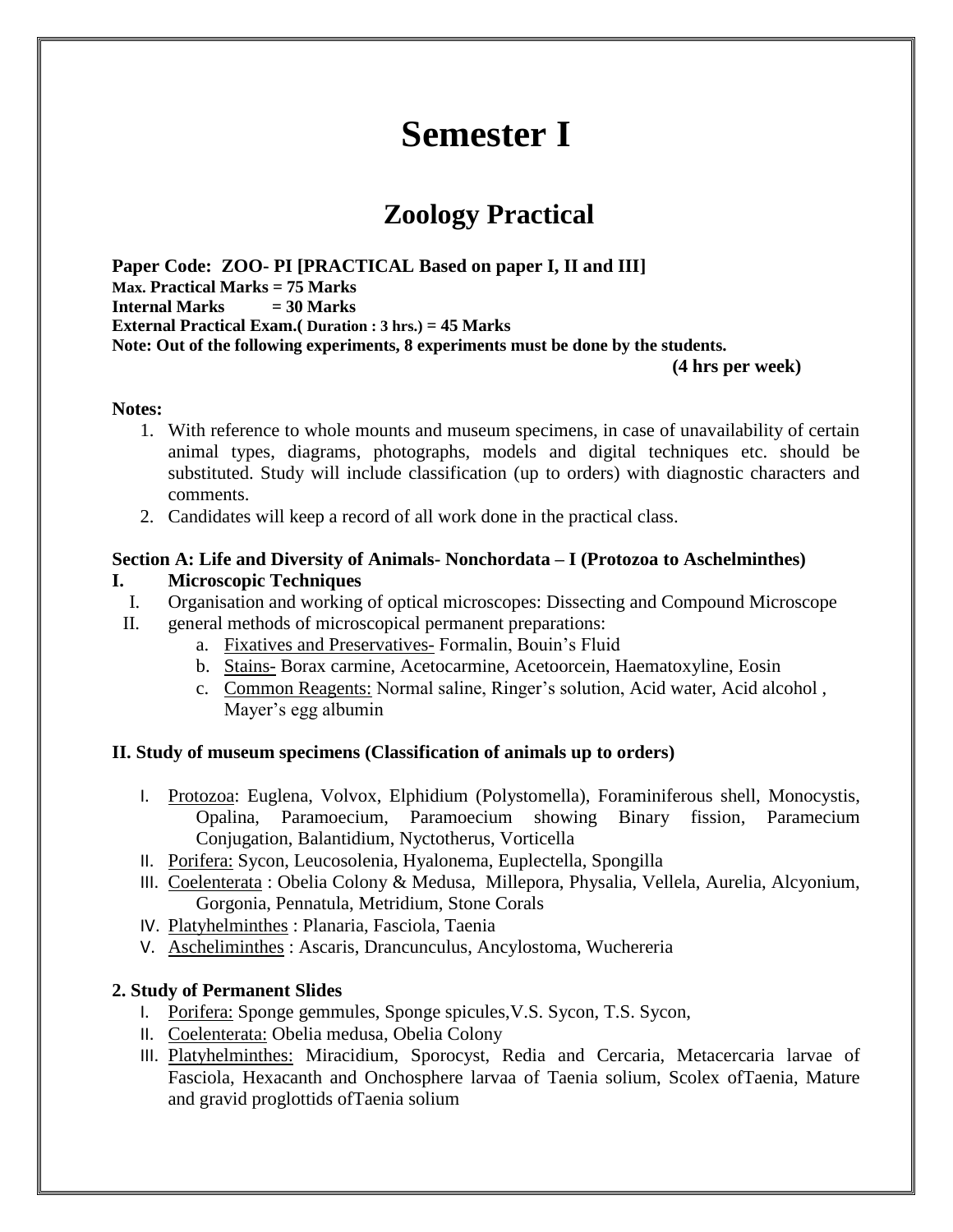#### **3. External features and Anatomy through audio visual presentation**

- I. Cockroach: External features, Mouth parts, Digestive, nervous and reproductive system
- II. Earthworm: External Features, Digestive, nervous and reproductive system

#### **4. Mounting**

- I. Paramecium, Euglena
- II. Spicules, spongin fibres and Gemmules of Sponge
- III. Obelia colony

### **Section B: Developmental Biology**

#### **1. Study of development of chick with the help of**

- a. Whole mounts: 18 Hours (Primitive streak stage), 21 hrs, 24 hours, 33 hrs, 48 hours 72 hours and 96 hours.
- b. Study of the embryo at various stages of incubation in vivo by making a window in egg shell.

### **Section C: Cell Biology**

- 1. Study of pictures of ultra structure of prokaryotic cell & eukaryotic cell
- 2. Demonstration of mitotic cell division in onion root tips by squash method
- 3. Demonstration of meiosis through audio visual Presentation
- 4. Study of mitochondria in Buccal Epithelium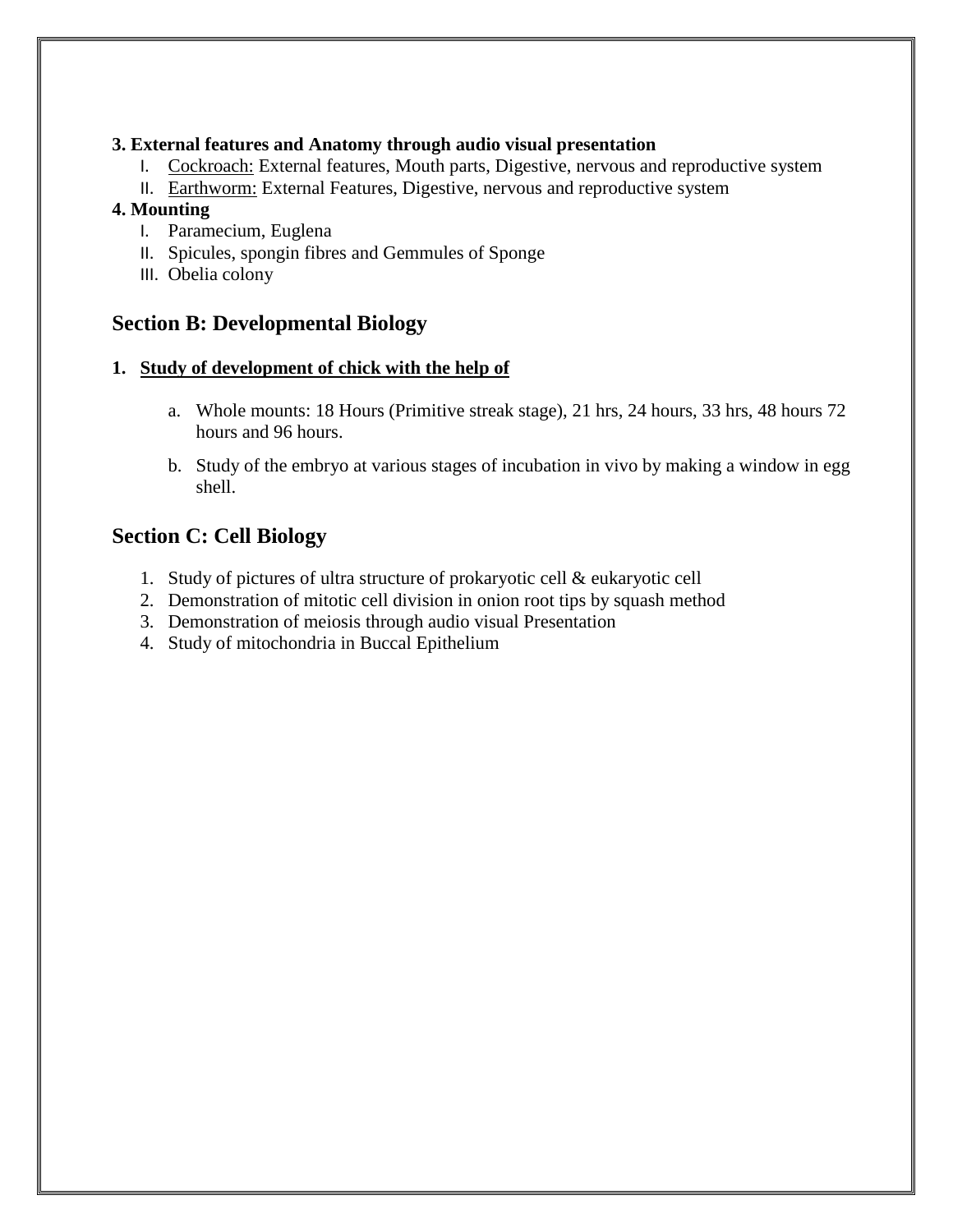# **Semester I**

# **Zoology Practical**

**Scheme of Practical Examination and Distribution of Marks**

| Time: 4 hrs. | <b>Min Pass Marks: 27</b>                        | Max. Marks: 75<br><b>External</b> : 45 |
|--------------|--------------------------------------------------|----------------------------------------|
|              | <b>Permanent Preparation</b>                     | 05                                     |
| 2.           | <b>Exercise in Development Biology</b>           | 06                                     |
| 3.           | Exercise in Cell Biology                         | 06                                     |
| 4.           | Identification & Comments on<br>spots $(1 to 6)$ | 18                                     |
| 5.           | Viva Voce                                        |                                        |
| 6.           | Class Record                                     |                                        |
| <b>Total</b> |                                                  | 45                                     |

#### **List of Recommended Books Life and Diversity of Animals – Non Chordates**

- 1. Barnes, R. (1981). Invertebrate zoology. *W. B. Saunders Co*
- 2. Barrington, E. W. J. (1969). Invertebrate structure and function. *ELBS*
- 3. Barradaile L.A. & Potts F.A.The Invertebrate
- 4. Jordan, E. L. & Verma, P. S. Invertebrate Zoology. *S. Chand & Co*.
- 5. Kotpal, Agrawal&Khetrapal. Modern Text Book of Zoology Invertebrates,
- 6. Puranik P.G. & Thakur R.S.Invertebrate Zoology
- 7. Majupuria T.C. Invertebrate Zoology
- 8. Dhami & Dhami. Invertebrate Zoology
- 9. Parker & Hashwell, Textbook of Zoology Vol. I (Invertebrates) A.Z.T.B.S. Publishers
- 10. R.L. Kotpal Phylum Protozoa to Echinodermata (series), Rastogi and Publication, Meerut
- 11. Vidyarthi Text Book of Zoology, Agrasia Publishers, Agra
- 12. Marshal & Williams. Text book of zoology.
- 13. Boolotin & Stiles. College zoology. *MacMillan*

### **Practical**

- 14. A manual of Practical Zoology Invertebrates P. S. Verma
- 15. Dr. S.S. Lal Practical Zoology Invertebrates 9th edition,Rastogi Publication Meerut & Distributors, New Delhi

### **Suggested Readings for Developmental Biology:**

- 1. Gilbert, S. T. (2000). Developmental biology, 6th ed. *Sinauer, Sunderland*.
- 2. Hoar, W. S. (1983). General and comparative physiology. *Prentice Hall*.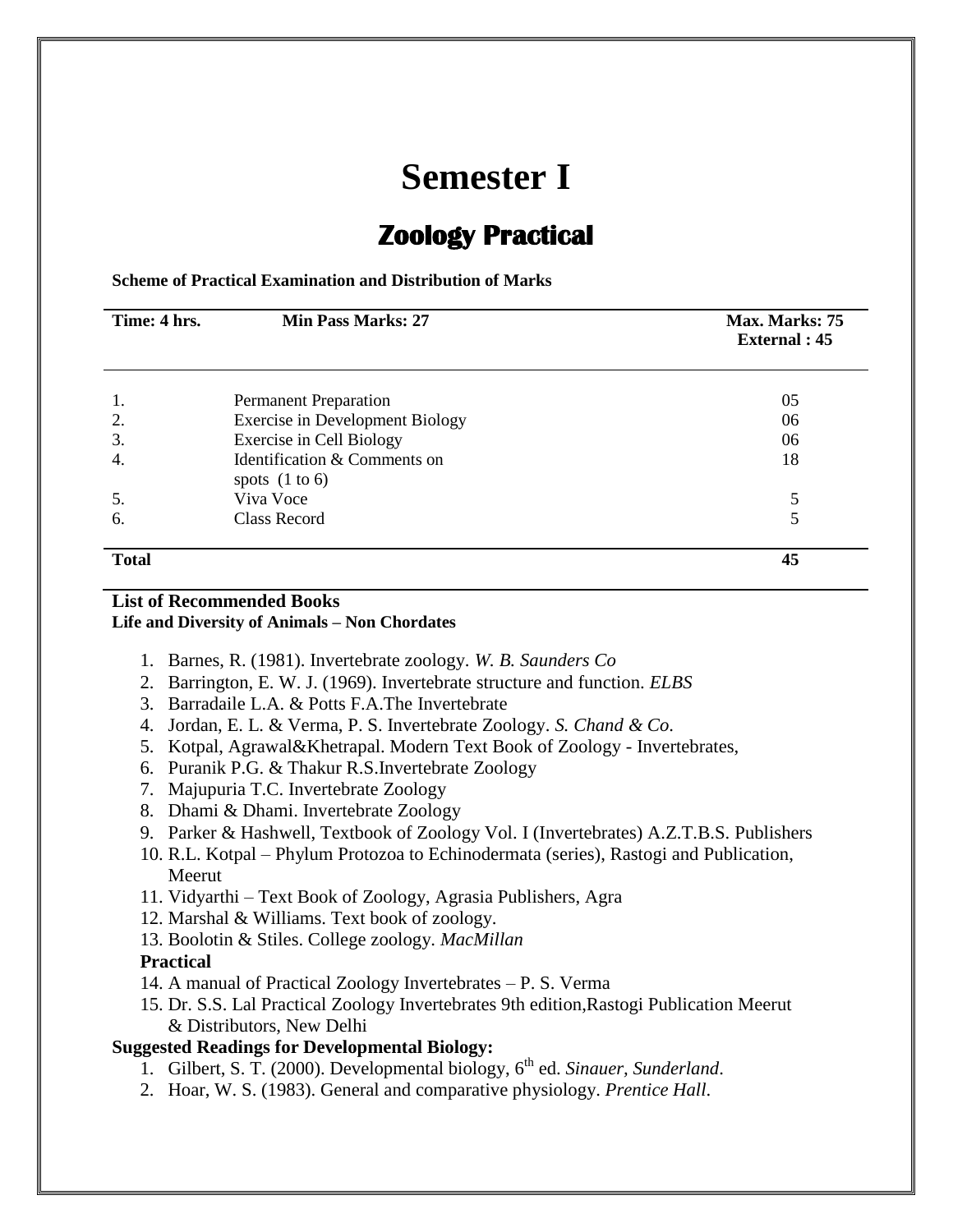- 3. Balinsky, B. I. (1976). An introduction to embryology, 6<sup>th</sup> ed. *W. B. Saunders & Co*
- 4. Prosser, C. L. Comparative animal physiology.
- 5. Saunders, J. W. Developmental biology: Patterns/Principles/Problems. MacMillan Publ.
- 6. Wilson, J. A. Principles of animal physiology. Collins MacMillan Publ.
- 7. Sandhu. T. B. of Embryology
- 8. Armugam. T. B. of Embryology
- 9. Pattern. Early Embryology of Chick
- 10. Verma & Agrawal. Chordate Embryology
- 11. Tomar. Chordate Embryology

#### **Suggested Readings for Cell Biology:**

- 1. Alberts et al (2001). Molecular biology of the cell. Garland publications.
- 2. De Robertis, E. D. P. & De Robertis, E. M. F. (1987). Cell and molecular biology. Lea & Febiger Intl. ed.
- 3. Powar, C. B. (1986). Cell biology. Himalaya Publ.
- 4. Burke, J. D. C. (1970). Cell biology. *William & Wilkins Co*
- 5. Dr. S.P. Singh, Dr. B.S. Tomar., Cell Biology 9th revised edition, Rastogi Publication, Meerut
- 6. Gupta P.K., Cell and Molecular Biology, Rastogi Publication, Meerut
- 7. Veer Bala Rastogi. Introduction to Cell Biology, Rastogi Publication, Meerut
- 8. Verma and Agrawal .Concepts of Cell Biology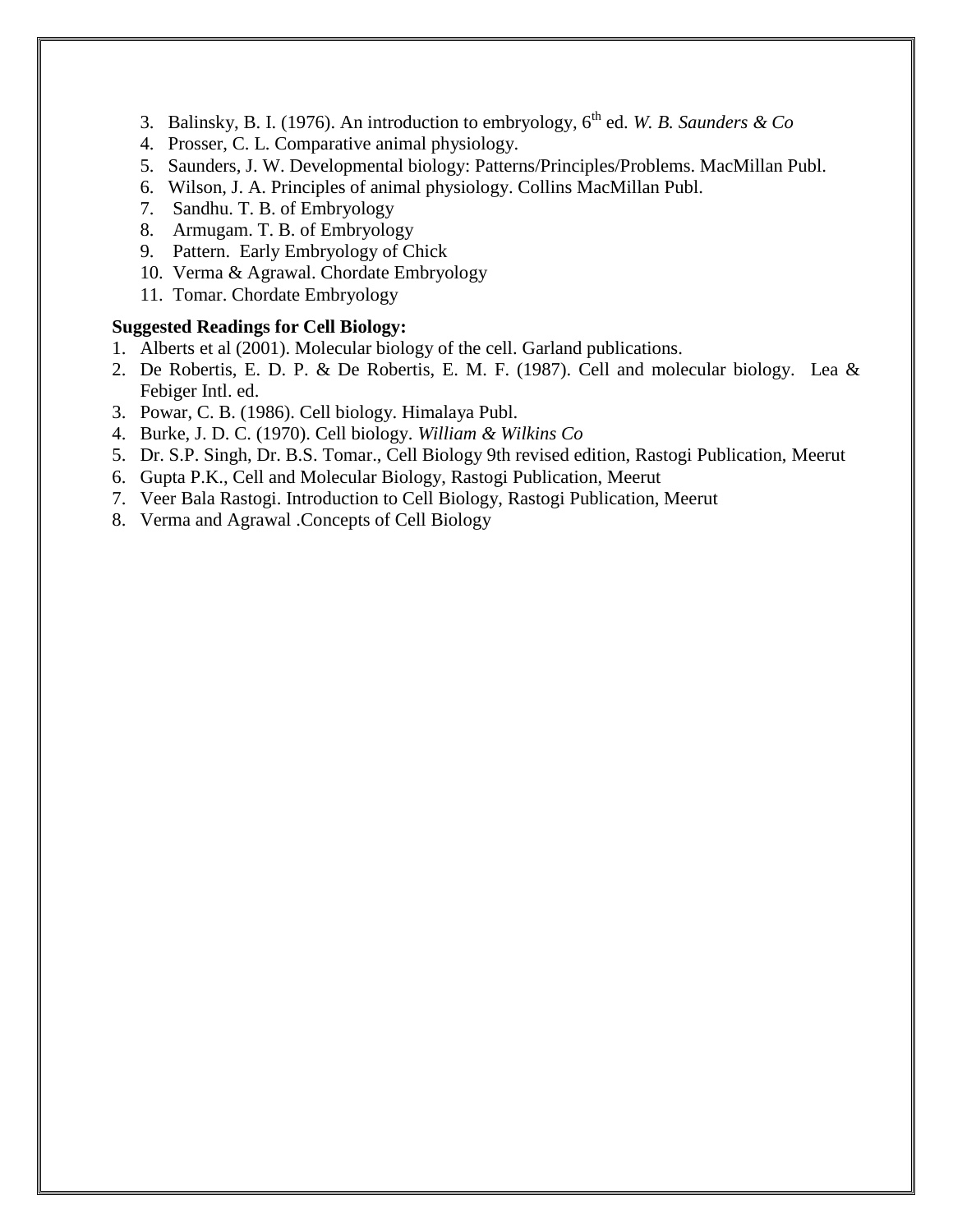# **Semester II THEORY**

## **Paper- I ZOO-201: [Life & Diversity of Animals Nonchordata- II]**

*Note: There will be two parts in end semester theory paper.*

*Part A of the paper shall contain 7 short answer questions of 7 marks. Each question will carry one mark for correct answer.*

*Part B of the paper will consist of four questions, one question from each unit with internal choice. Each question will carry 7 marks.*

**Unit I: [8 Hours] Annelida**: General characters and outline classification up to classes with examples. Type-study: Morphology, Digestive, Excretory, Nervous & Reproductive systems of *Nereis*, leech **Arthropoda**: General characters and outline classification up to classes with examples. Type Study:

Prawn : - External characters, Skeletal, Digestive, Respiration, Nervous, Excretion & Reproductive systems.

**Unit II: [8 Hours] Mollusca:** General characters and outline classification up to classes with examples. Type Study:

*Pila,:* External characters, Skeletal, Digestive, Respiration, Nervous, Excretion & Reproductive systems

*Unio:* External characters, Skeletal, Digestive, Respiration, Nervous, Excretion & Reproductive systems

Unit III: [8 **Hours] Echinodermata:** General characters and outline classification up to classes with examples.

Type Study: Asterias (External characters, Skeletal, Digestive, Respiration, Nervous, Excretion & Reproductive systems)

**Hemichordata:** General characters and outline classification up to classes with examples. Salient features of Balanoglossus

Metamerism in annelida and its significance

Mouth parts of arthropods; larval forms of crustaceans

Torsion

Water Vascular System.

### Unit IV: **[8 Hours] IV:** *PHONE PHONE PHONE PHONE PHONE PHONE PHONE PHONE PHONE PHONE PHONE PHONE PHONE PHONE PHONE PHONE PHONE PHONE PHONE*

### **Duration: 3 hrs.** Max. Marks: 35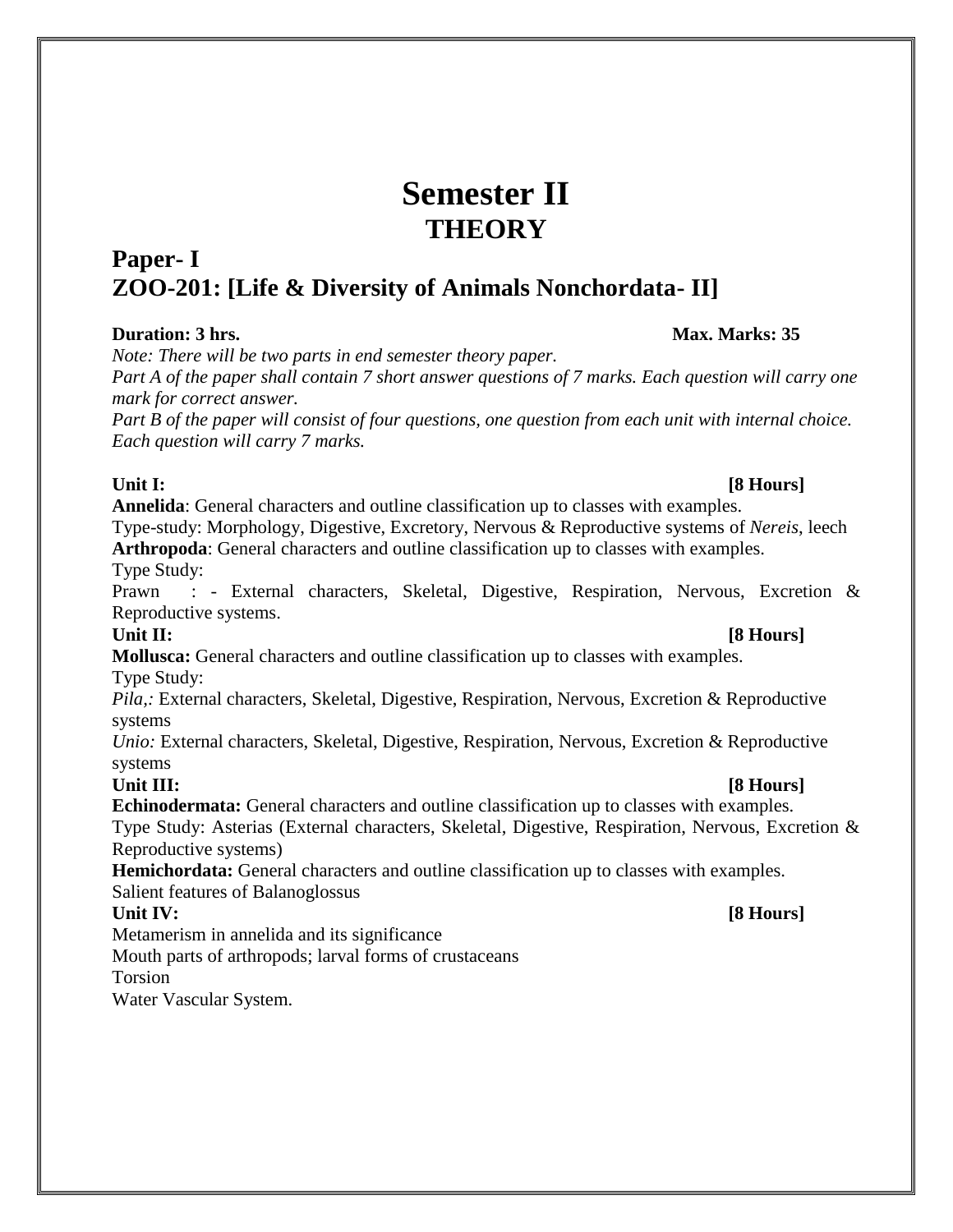# **Semester II**

# **THEORY**

## **Paper- II ZOO-202: Genetics**

### **Duration: 3 hrs.** Max. Marks: 35

*Note: There will be two parts in end semester theory paper. Part A of the paper shall contain 7 short answer questions of 7 marks. Each question will carry one mark for correct answer.*

*Part B of the paper will consist of four questions one question from each unit with internal choice. Each question will carry 7 marks.*

### **Unit – I (8 Hours)**

1.1 Mendelism: Brief history of Genetics and Mendel's work, Mendelian Laws, their significance and current status

1.2 Genetic Interactions- Epistasis-dominant and recessive, codominance, incomplete dominance, complementary, supplementary, inhibitory, duplicate and Lethal genes

1.3 Multiple Allelic interactions: Inheritance of blood group and Rh factor

2.1 Linkage and crossing over: Basic concept, types and theories, elementary idea of Chromosome mapping

2.2 Sex determination – ZZ, XY, XO, ZW pattern, Sex determination in *Drosophila*, Sex determination in Human

### **Unit – III (7 Hours)**

3.1 Chromosomal aberrations: addition, deletion, duplication and inversion

3.2 Gene mutations- Spontaneous and induced mutations, mutagenic agents

3.3 Cytoplasm inheritance: Kappa particles in Paramecium,  $CO<sub>2</sub>$  sensitivity in Drosophila, milk factor in mice

4.1 Disorders related to chromosomal number- Turner syndrome, Klinefelter's syndrome and Down's syndrome

4.2 Elementary idea of Thalassemia, Sickle Cell Anaemia, Phenylketonurea, Diabetes mellitus 4.3 Elementary idea of DNA fingerprinting, karyotyping

### **Unit –II (8 Hours)**

### **Unit –IV (9 Hours)**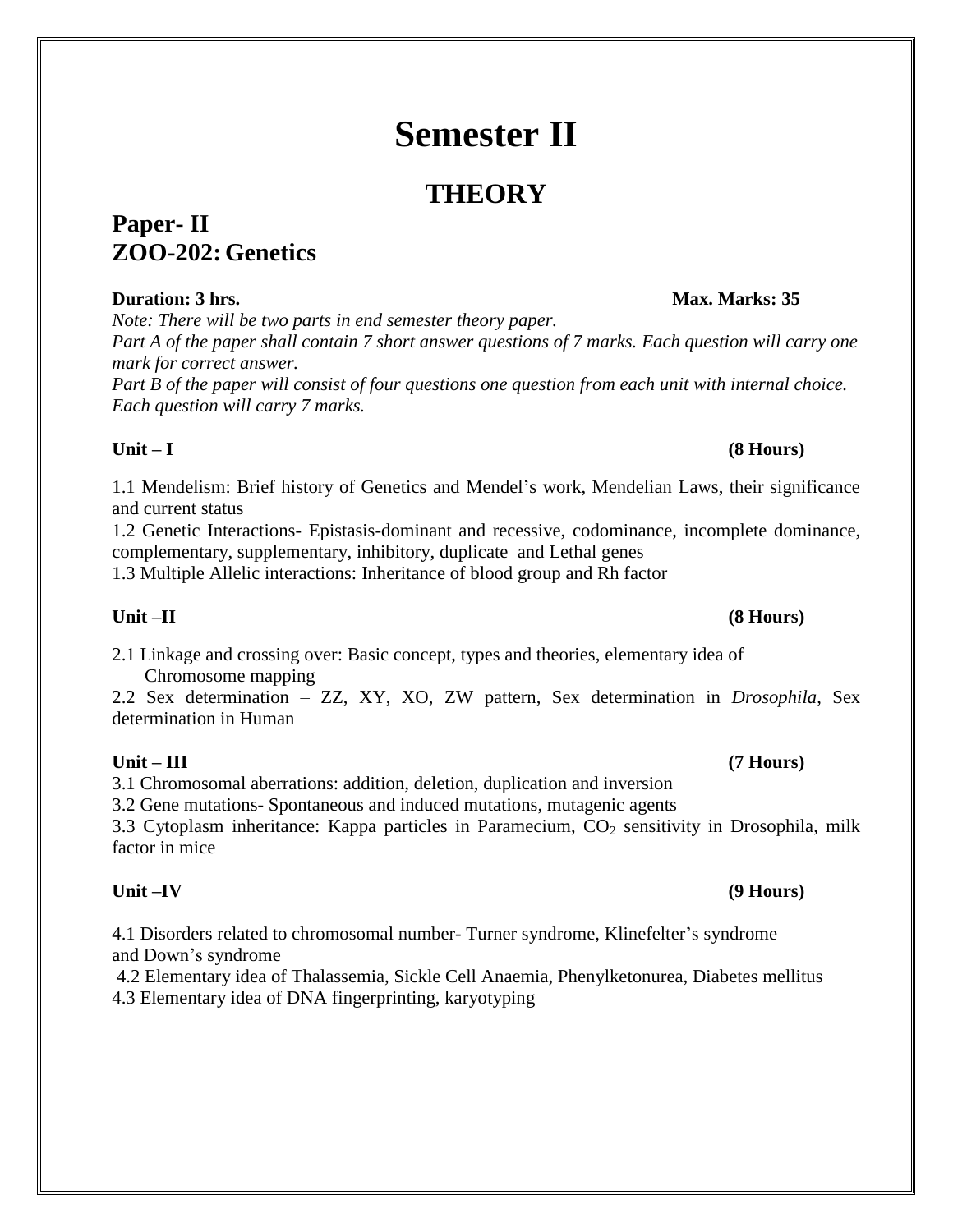# **Semester II THEORY**

## **Paper- III ZOO-203: Molecular Biology- II**

#### **Duration: 3 hrs. Max. Marks: 35**

*Note: There will be two parts in end semester theory paper.*

*Part A of the paper shall contain 7 short answer questions of 7 marks. Each question will carry one mark for correct answer.*

*Part B of the paper will consist of four questions, one question from each unit with internal choice. Each question will carry 7 marks.*

#### **Unit – I (7 Hours)**

- 1.1 Interphase Nucleus: Organization, Ultrastructure and functions of Nucleus, Pore Complex, Nuclear Membrane
- 1.2 Nucleolus: Structure and functions
- 1.3 Chromosome: Ultrastructure and types, Chromosomal Organisation: Nucleosome Model, Solenoid Model,
- 1.4 Giant chromosomes: Lamp-brush and Polytene chromosome

- 2.1DNA: Structure of DNA, Polymorphism of DNA (A, B, C, D and Z)
- 2.2 RNA: Structure of RNA, types of RNA, RNA as a genetic material

2.3 Prokaryotic and eukaryotic gene structure

- **Unit - III (7 Hours)** 3.1 DNA replication: Meselson and Stahl experiments, Mechanism of replication –origin of replication, concept of replication, directionality of replication, Role of enzymes in replication
	- 3.2 Bacterial DNA Structure
	- 3.3 Replication in Bacterial DNA

**Unit IV (8 Hours)** 4.1 Genetic code: Characteristics of genetic code, Wobble hypothesis

4.2 Protein synthesis: Central Dogma; Transcription Mechanism in Prokaryotes, Transcription in Eukaryotes, Enzymes and factors of transcription;

- 4.3 Protein Synthesis: Elementary idea of the mechanism of translation
- 4.3 Gene regulation models: Lac Operon

### **Unit - II (8 Hours)**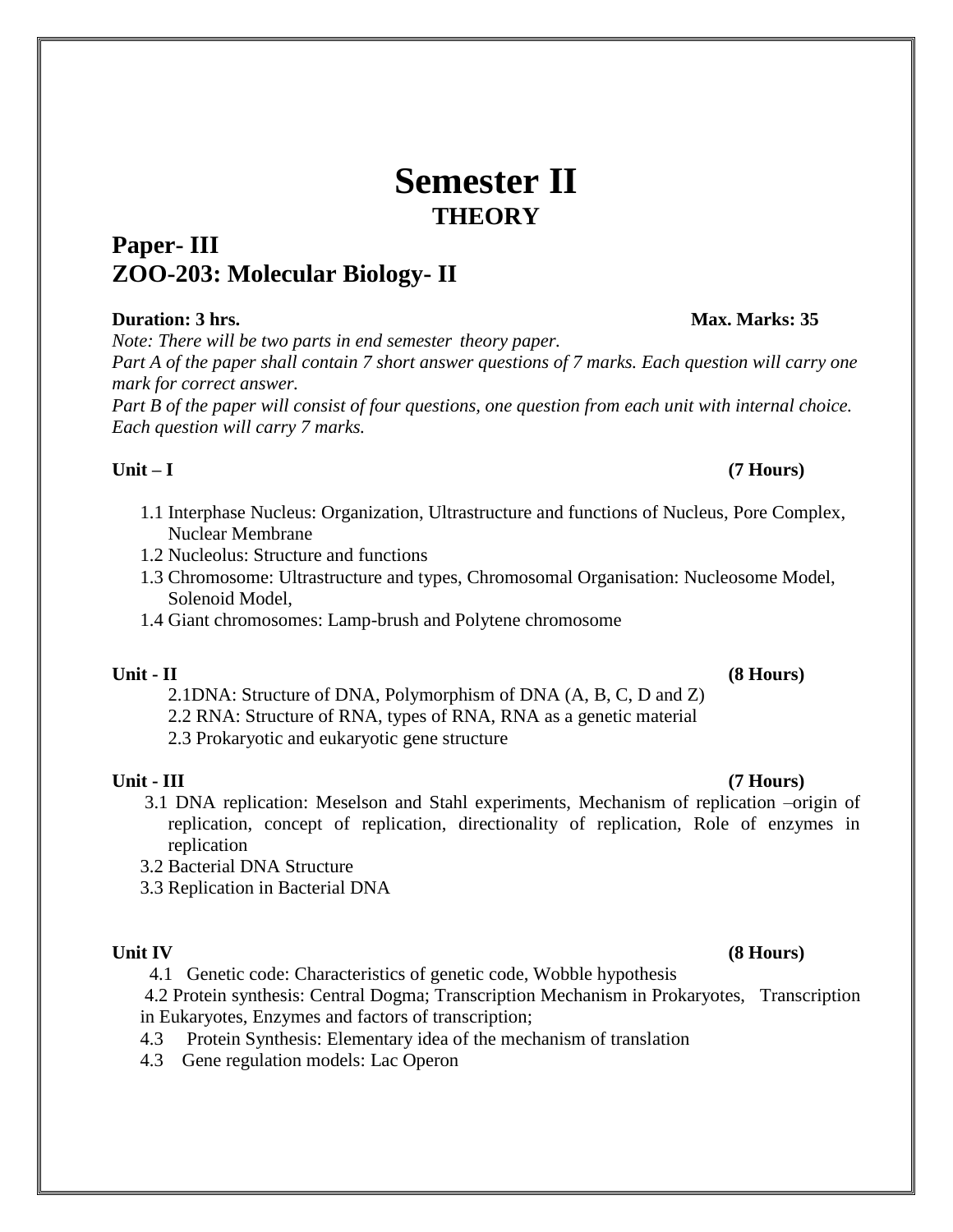# **Semester II**

# **Zoology Practical**

**Paper Code: ZOO- PI [PRACTICAL Based on paper I, II and III] Max. Practical Marks = 75 Marks Internal Marks = 30 Marks External Practical Exam.( Duration : 3 hrs.) = 45 Marks Note: Out of the following experiments, 8 experiments must be done by the students.**

 **(4 hrs per week)**

#### **Section A: Life and Diversity of Animals – (Annelida to Hemichordata)**

**1. Study of museum specimens** (Classification of animals up to orders)

I. Annelida: Nereis, Heteronereis, Aphrodite, Chaetopterus, Arenicola, Pontobdella, Hirudinaria, Glossiphonia

I. Arthropoda: Peripatus, Lepus, Balanus, Sacculina, Squilla, Palemon, Eupagurus (hermit Crab), Carcinus (Crab), Scolopendra, Julus, Scorpion, Spider, Limulus, Cysticerca/Locust, Dragonfly Praying mantis, Queen Termite, Cymax, Moth/ Butterfly,

II. Mollusca : Chiton, Dentalium, Cyprea, Pila, Aplysia, Mytilus, Pincteda, Loligo, Sepia, Octopus, Nautilus

III. Echinodermata : Antedon, Asterias, Ophiothrix, Echinus, Holothuria

iv. Hemichordata : Balanoglossus

#### **2. Study of permanent slides**

- I. Annelida: Parapodia of Nereis, T.S. of Leech through Buccal Cavity and Crop
- II. Arthropoda: Crustacean Larvae- Nauplius, Zoea, Metazoea, Megalopa, Mysis
- III. Mollusca: Veliger and Glochidium larvae, T.S. of Unio Shell
- IV. Echinodermata: T.S. of arm of star fish
- V. Hemichordata: Balanoglossus through collar and proboscis

#### **3. Audiovisual demonstration**

- I. Prawn: Appendages, digestive, Nervous and Reproductive system, Statocyst, Hastate Plate
- ii. Pila: Nervous system, Osphradium, Gills, Radula

### **4. Mounting- Study via chart / Model / Fig.**

Daphnia, Hastate Plate, Statocyst of Prawn; Gill lamella,Osphradium and Radula of Pila **Section B: Genetics**

- 1. Life cycle of Drosophila; Identification of male and female drosophila;. Study of mutants in Drosophila (Bar eye, white eye, yellow body, sepia eye, curled wing, vestigial wing)
- 2. Identification of blood groups & Rh. Factor

#### **Section C: Cell Biology**

- 1. Demonstration of salivary gland chromosome in Chironomous larva
- 2. Use of colchicine in arresting anaphase movement (onion root tips)
- 3. Study of cell permeability using mammalian RBCs.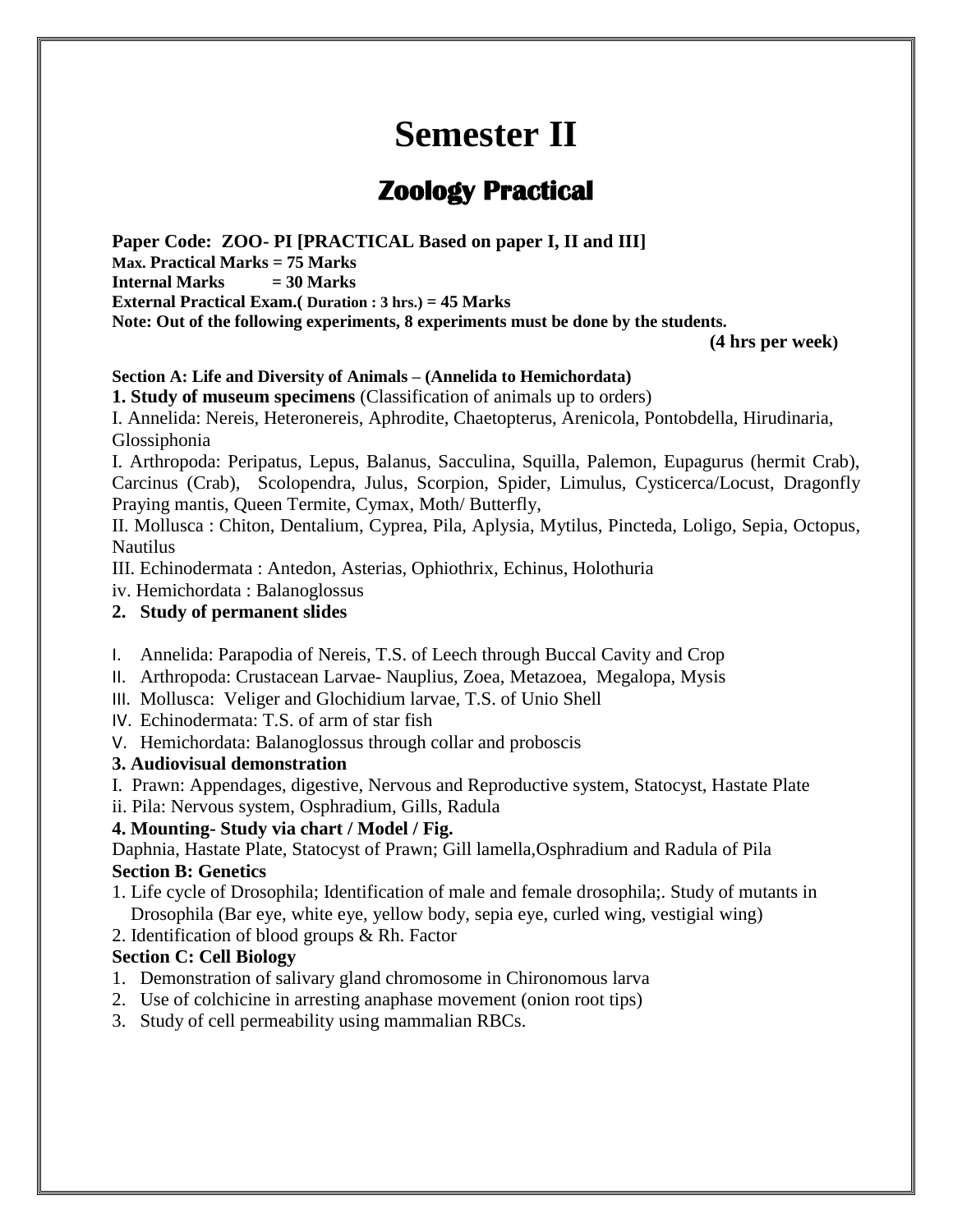# **Semester II**

# **Zoology Practical**

**Scheme of Practical Examination and Distribution of Marks**

| Time: 4 hrs. | <b>Min Pass Marks: 27</b>                         | Max. Marks: 75<br><b>External:</b><br>45 |
|--------------|---------------------------------------------------|------------------------------------------|
| 1.           | Permanent Preparation from<br>preserved materials | 05                                       |
| 2.           | <b>Exercise in Genetics</b>                       | 06                                       |
| 3.           | Exercise in Cell Biology                          | 06                                       |
| 4.           | Identification & Comments on<br>spots $(1 to 6)$  | 18                                       |
| 5.           | Viva Voce                                         | 05                                       |
| 6.           | Class Record                                      | 05                                       |
| <b>Total</b> |                                                   | 45                                       |

## **Suggested Readings**:

| 1.  | Genetics; Winchester, A. M.; Oxford and IBH Publishing Co.                                       |
|-----|--------------------------------------------------------------------------------------------------|
| 2.  | Cell and Molecular Biology; De Robertis and De Robertis; Saunders College.                       |
| 3.  | Genetics; Strickberger W. M.; Prentice Hall of India.                                            |
| 4.  | Cell Biology; Powar, C.B; Himalayan Publishing House.                                            |
| 5.  | Principles of Genetics; Gardener, E. J.; Wiley eastern, New Delhi.                               |
| 6.  | A Textbook of Genetics; Rastogi, V.B.; Ramnath and Kedarnath                                     |
| 7.  | Molecular Biology of the gene; Watson, J.D; Benzamin/Cummings.                                   |
| 8.  | Biochemistry; Voet & Voet; John Wiley & Sons.                                                    |
| 9.  | Cytology and Genetics. Dyansagar, C.R. Tata McGraw Hill Publ. Co. New Delhi.                     |
| 10. | Cell Biology: Dyson, R.D. Allen and Bacon, New York.                                             |
| 11. | Cell Biology. Rastogi S.C.: Tata McGraw Hill Publ. Co. New Delhi.                                |
| 12. | Cell Biology and Genetics. Kohli, S. jain, S. and Ramesh Book Depot. Jaipur.                     |
| 13. | Cytology: Verma, P.S. and Agrawal V.K : S.Chand and Co. New Delhi.                               |
| 14. | Genetics. Verma, P.S. and Agrawal V.K. S.Chand and Co., New Delhi.                               |
| 15. | Cell Biology and Genetics; Kohli, K.S; Ramesh Book Depot                                         |
| 16. | Genetics; Winchester, A.M; Oxford and IBH Publishing Co.                                         |
| 17. | Cell and Molecular Biology; De Robertis and De Robertis; Saunders College.                       |
| 18. | Genetics; Strickberger; Macmillan, Prentice Hall of India.                                       |
| 19. | Cell Biology; Powar, C.B; Himalayan publishing House.                                            |
| 20. | Principles of Genetics; Gardener, E, J; Wiley eastern, New Delhi.                                |
| 21. | A Textbook of Genetics; Rastogi, V.B.; Ramnath & Kedarnath.                                      |
| 22. | Cell and Molecular Biology; Gerald Karp; John Wiley and Sons, inc                                |
| 23. | Molecular Biology of the cell; Bruce Alberts, Julian Lewis, James D. Watson; Garland Publishings |
|     |                                                                                                  |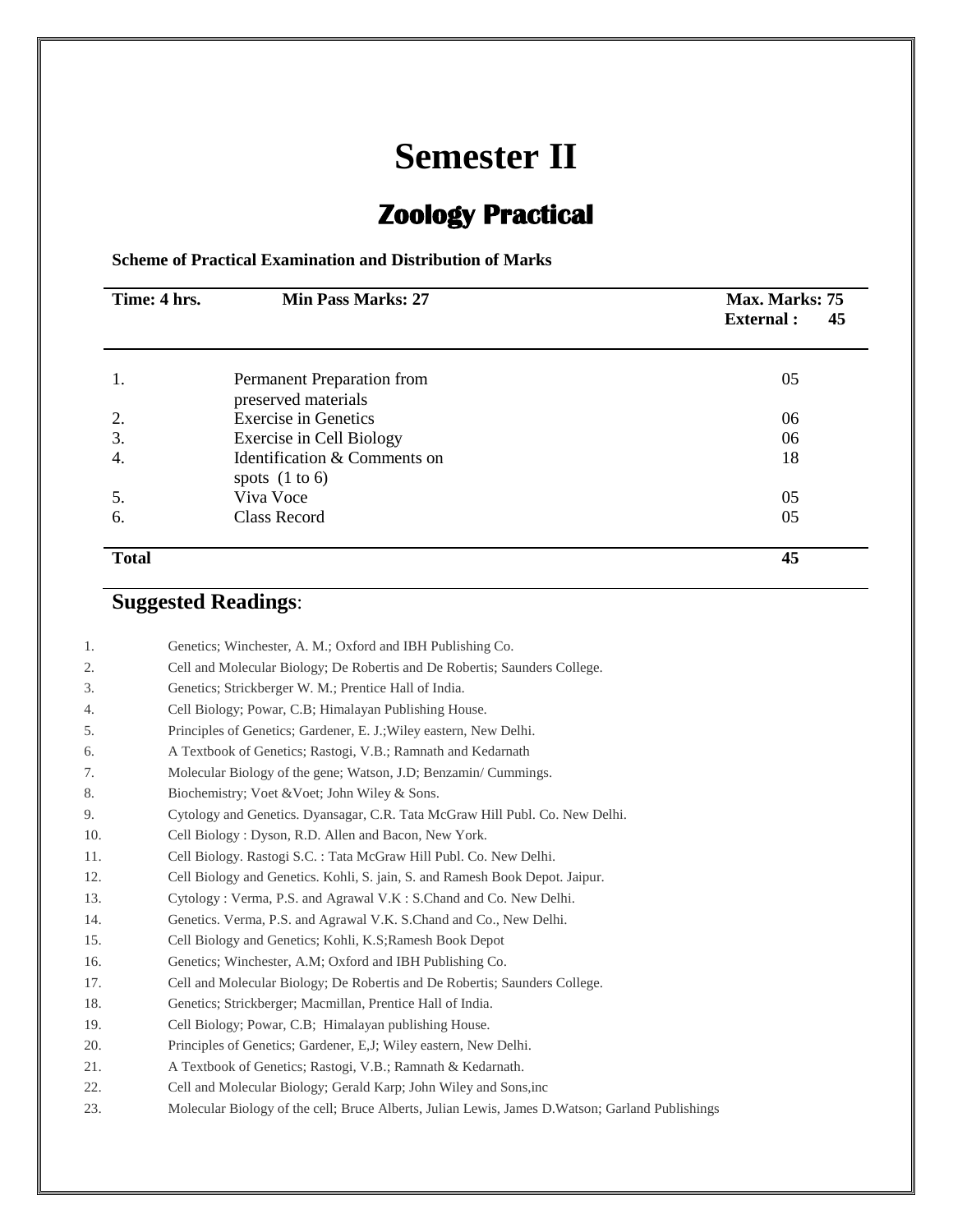- 24. Cell and Molecular Biology; Phillip Sheeler Donald E. Bianchi; John Wiley and Sons. Invertebrate Zoology; Barns, R. D; W. B. Saunders Co.
- 25. Textbook of Zoology; Shivapuri, Jacob, D. and Vyas, D.K.; Ramesh Book Depot.
- 26. Text book of Invertebrate Zoology I; Sandhu, G.S and Bhaskar, H; Campus Books
- 27. Modern textbook of Zoology-Invertebrates; Kotpal; Rastogi Publications. Invertebrate Diversity of Life: Rounds H.
- Genera
- 28. Zoology: Storer, T.I. and Using, K.L.: Tata McGraw Hill Publishing Co., New Delhi.
- 29. D. Reinhold, New York (Indian repring : Affiliated East West Press, New Delhi.)
- 30. The invertebrates. Vol.1. Protozoa through Ctenophora, Hyman, L.H. McGraw Hill Co., New York.
- 31. Student Text Book of Zoology. Vol.I.II and III. Sedgwick.A.
- 32. Text book of Zoology. Parker, T.J., Haswell. W.A.Macmillan Co., London.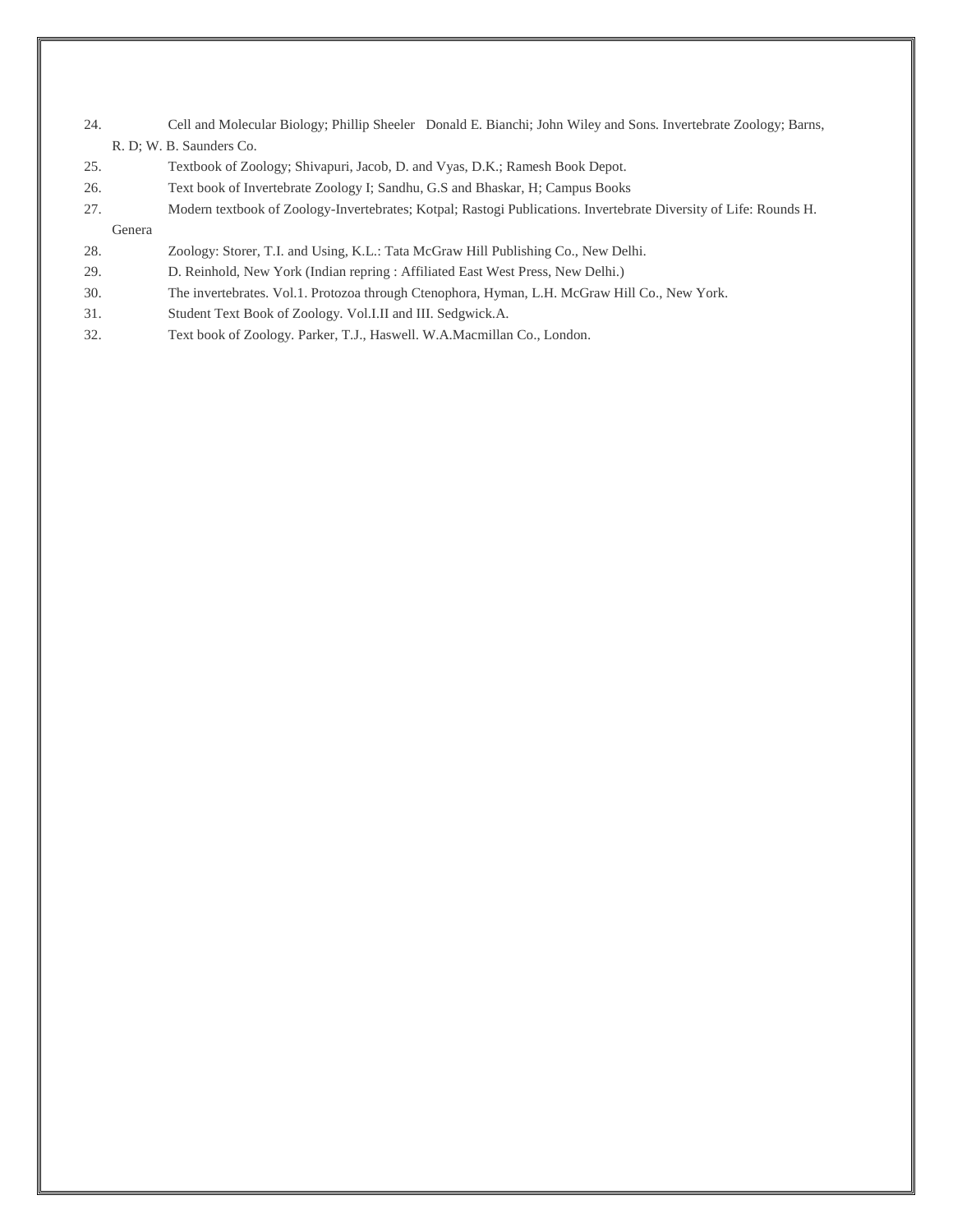# **Semester III**

## **THEORY**

## **Paper- I ZOO-301: [Life and Diversity of animals – Chordata I]**

### **Duration: 3 hrs.** Max. Marks: 35

*Note: There will be two parts in end semester theory paper.*

*Part A of the paper shall contain 7 short answer questions of 7 marks. Each question will carry one mark for correct answer.*

*Part B of the paper will consist of four questions one question from each unit with internal choice. Each question will carry 7 marks.*

#### **Unit I: Protochordates (7 Hours)**

1.1 **Protochordata**: General characters and classification up to order Type Study:

1.2*Herdmania* : Morphology, digestive system, Nervous System and sense organs, Excretory System, Reproductive system, Ascidian tadpole larva

1.3 *Amphioxus* : Structure, digestive system, respiratory system, circulatory system, sense organs , excretory system

### **Unit – II [Agnatha and Pisces] (7 Hours)**

- **2.1Agatha:** General features of Agnatha and classification up to classes Type study: General Features of Petromyzon, Ammocete Larva
- **2.2Pisces:** Classifiation of pisces upto classes; Difference between Chondrichthyes and **Osteichthyes**

Type Study**:** General Morphology and anatomy of Scoliodon

### **UNIT-III [Tetrapoda] (8 Hours)**

- 3.1 Amphibia: Classification and characters with suitable examples, adaptations for amphibious life
- 3.2 Reptilia: Classification and characters with suitable examples, difference between lizards and snakes

3.3 Aves: General classification and characters with important examples; difference between Ratitae and Carinatae

3.4 Mammalia-I: Classification and characters with suitable examples

#### **Unit – IV [Miscellaneous] (8 Hours)**

4.1 Protochordates: General features and phylogeny of Urochordates & cephalochordates; Retrogressive metamorphosis

4.2 Pisces: Fins (structure and origin); Types of scales; Migration; Parental Care

4.3 Amphibia: Parental care; Neoteny & Paedogenesis.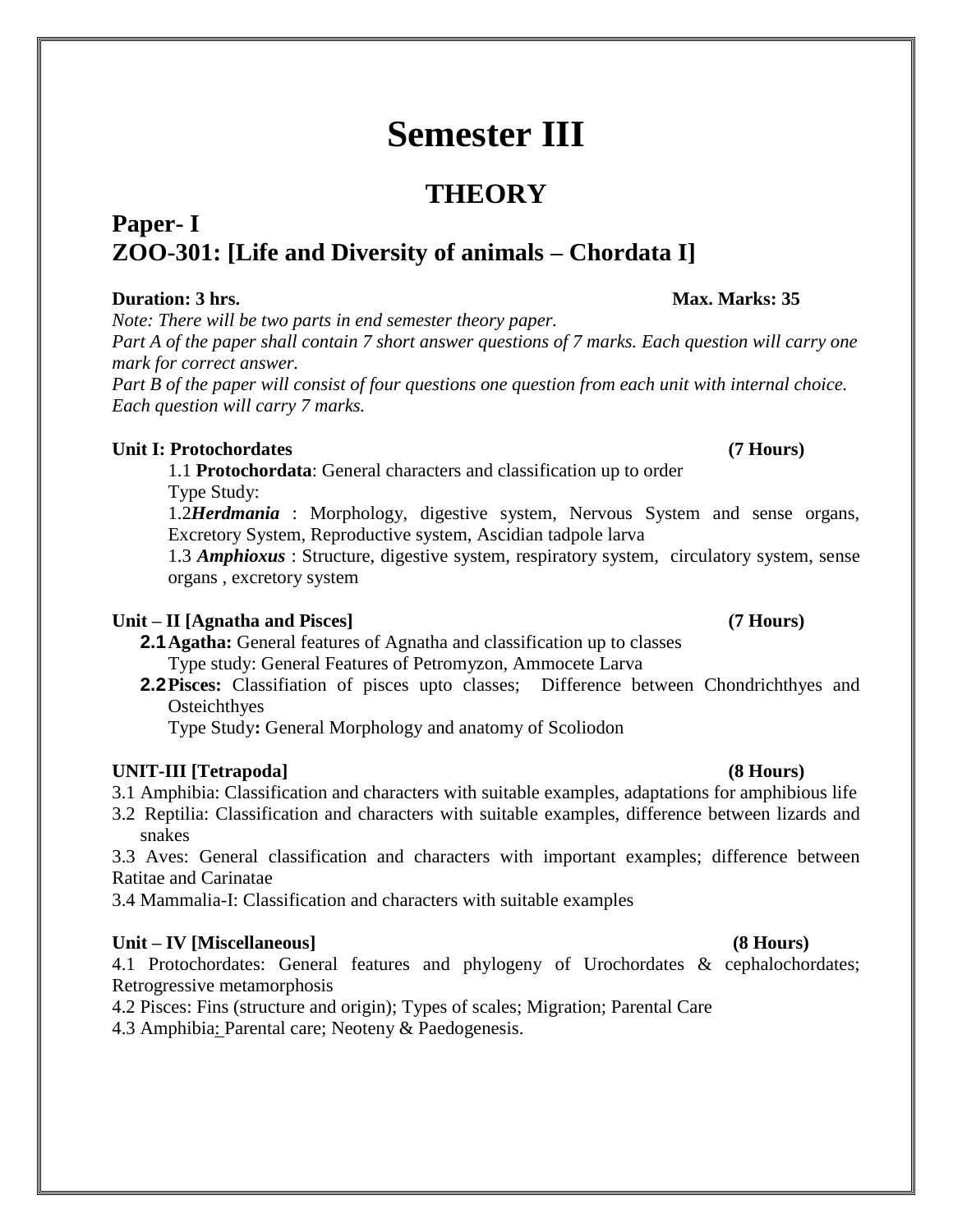# **Semester III THEORY**

## **Paper- II ZOO-302: [Microbiology & Parasitology]**

### **Duration: 3 hrs.** Max. Marks: 35

*Note: There will be two parts in end semester theory paper. Part A of the paper shall contain 7 short answer questions of 7 marks. Each question will carry one mark for correct answer.*

*Part B of the paper will consist of four questions, one question from each unit with internal choice. Each question will carry 7 marks.*

### **Unit –I: Microbiology ` (7 Hours)**

- **1.1** The scope of Microbiology: Characterization, Classification and identification of Microorganisms.
- **1.2** History and landmark events in Microbiology: Working of A.V. Leeuvenhock, Louis Pasteur, Robert Koch, Germ Theory of diseases.
- **1.3** World of Microbes: General Morphology of Protozoa, fungi Molds and Yeasts

### **UNIT-II: Bacteria (7 Hours)**

2.1 The World of Bacteria – Morphology of Bacteria; Difference between Gram-positive and Gram-negative Bacteria

2.2 Growth & nutrition: Microbial Nutrition, Growth and Control: Nutritional requirements (macro & micronutrients), Factors affecting growth of bacterial culture

2.3 Basic idea of Culture: Types of culture media, uptake of nutrients, Maintenance of pure cultures 2.4 Growth & Reproduction: Bacterial division, growth curve, generation time, measurement of growth. Asepsis, sterilization with physical and chemical agents; Reproduction- Asexual and sexual **UNIT-III: Other Microbes (8 Hours)**

3.1 Virus: Structure, Classification; Life Cycle- Lytic and Lysogeny; A Bacteriophage

3.2 Hepatitis: Structure and types of causative agent, Precaution, Prevention and Control

3.3 HIV and AIDS: Epidemiology, prevention, control and treatment

3.4 Applied Microbiology: Fermented Food production (Dairy Products, Alcoholic Beverages); Microbial spoilage and techniques of Food Preservation

### **UNIT-IV: Parasitology (8 Hours)**

4.1 Parasitic Protozoans: life cycle, pathogenesis and disease caused by Entamoebae; Plasmodium, Trypanosoma, Leishmania

4.2 Parasitic Helminths: life cycle, pathogenesis and disease caused by Paragonimus westermani, Trichinella spiralis

4.3 Epidemiology of infectious diseases with reference of Human:

- Bacterial [Tuberculosis, Leprosy, Meningitis ]
- Fungal[any one]diseases

4.4 Antibiotics and other chemotherapeutic agents.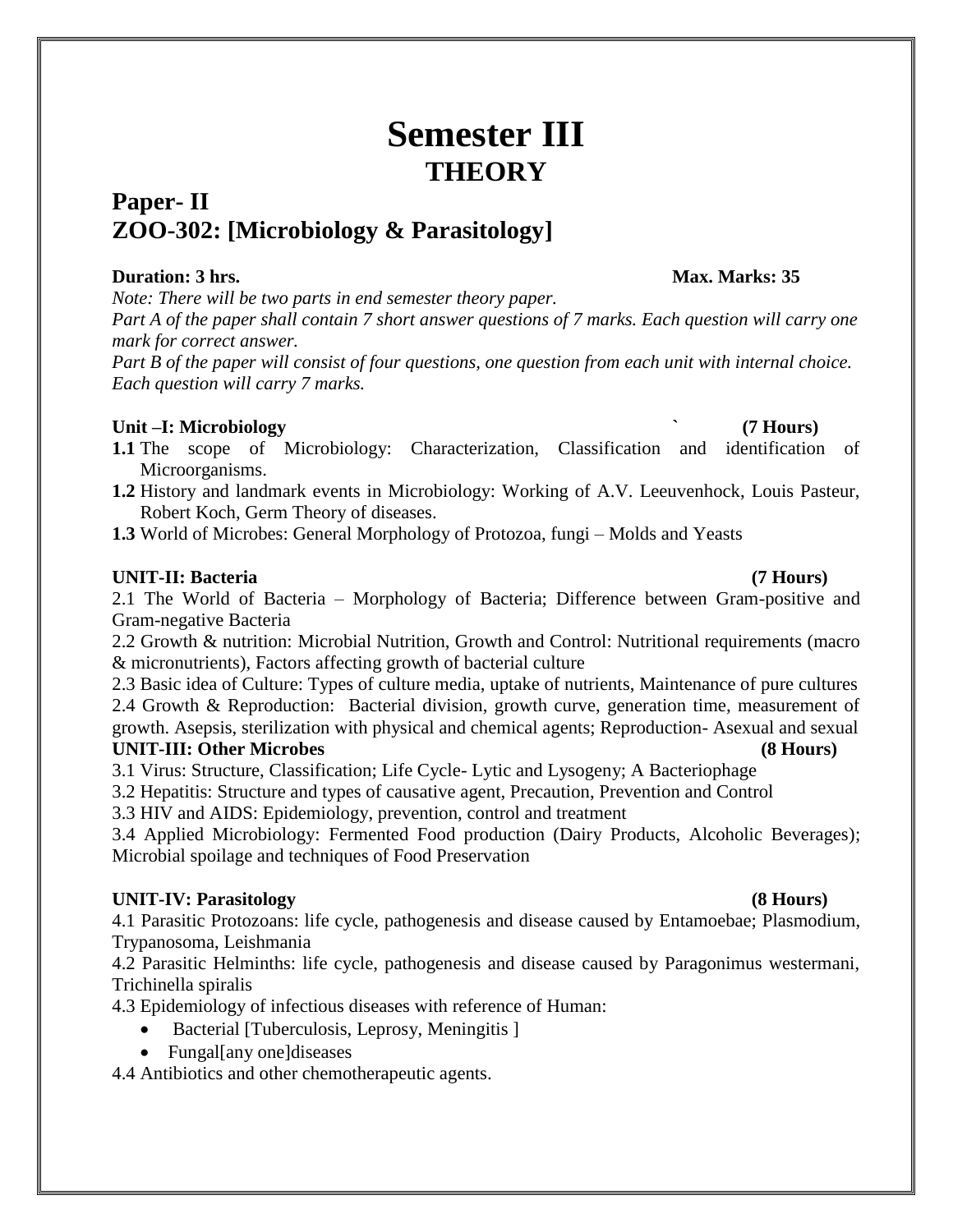# **Semester III THEORY**

## **Paper- III ZOO-302: [Physiology- I]**

### **Duration: 3 hrs.** Max. Marks: 35

*Note: There will be two parts in end semester theory paper.*

*Part A of the paper shall contain 7 short answer questions of 7 marks. Each question will carry one mark for correct answer.*

*Part B of the paper will consist of four questions, one question from each unit with internal choice. Each question will carry 7 marks.*

### **Unit I [Respiration**] (**7 Hours)**

- 1.1 Mechanism and regulation of Respiration
- 1.2 Transport of oxygen and carbon dioxide, Respiratory Pigments
- 1.3 Respiratory quotient, Respiratory volumes and capacities
- 1.4 Respiratory Disorders and effect of smoking

### **Unit II [Circulation] (8 Hours)**

2.1 Body Fluid: Composition and functions of blood; Lymph composition & function; Blood Pressure, Regulation of Blood Pressure

2.2 Blood clotting – Intrinsic and extrinsic factors, Blood groups and Rh factor

2.3 Physiology of cardiac muscles, structure & function of heart; Human Cardiac Cycle; Cardiac Rhythm; Origin of Heart Beat; Regulation of Heart Beat

2.4 Elementary idea of Haemostasis, ECG, factors contributing to heart problems; Angioplasty; Angiography

### **Unit III [Nutrition and Digestion] (7 Hours)**

3.1 Balanced diet

3.2 Digestion and absorption of carbohydrates, proteins and fats

3.3 Hormonal regulation of gastrointestinal function

3.4 Vitamins- Fat soluble and water soluble vitamins; Sources, deficiency and diseases

### **Unit IV [Excretion] (8 Hours)**

5.1 Types of Nitrogenous waste products (ammonotelic, uricotelic ,ureotelic)

5.2 Structure and function of kidney; Nephron; Renal blood supply

5.3 Mechanism of Urine formation in mammals; Counter Current Principle;

5.4 Hormonal control of renal function; Rennin- Angiostensin System, Micturition, Regulation of Body Fluids & Acid Base balance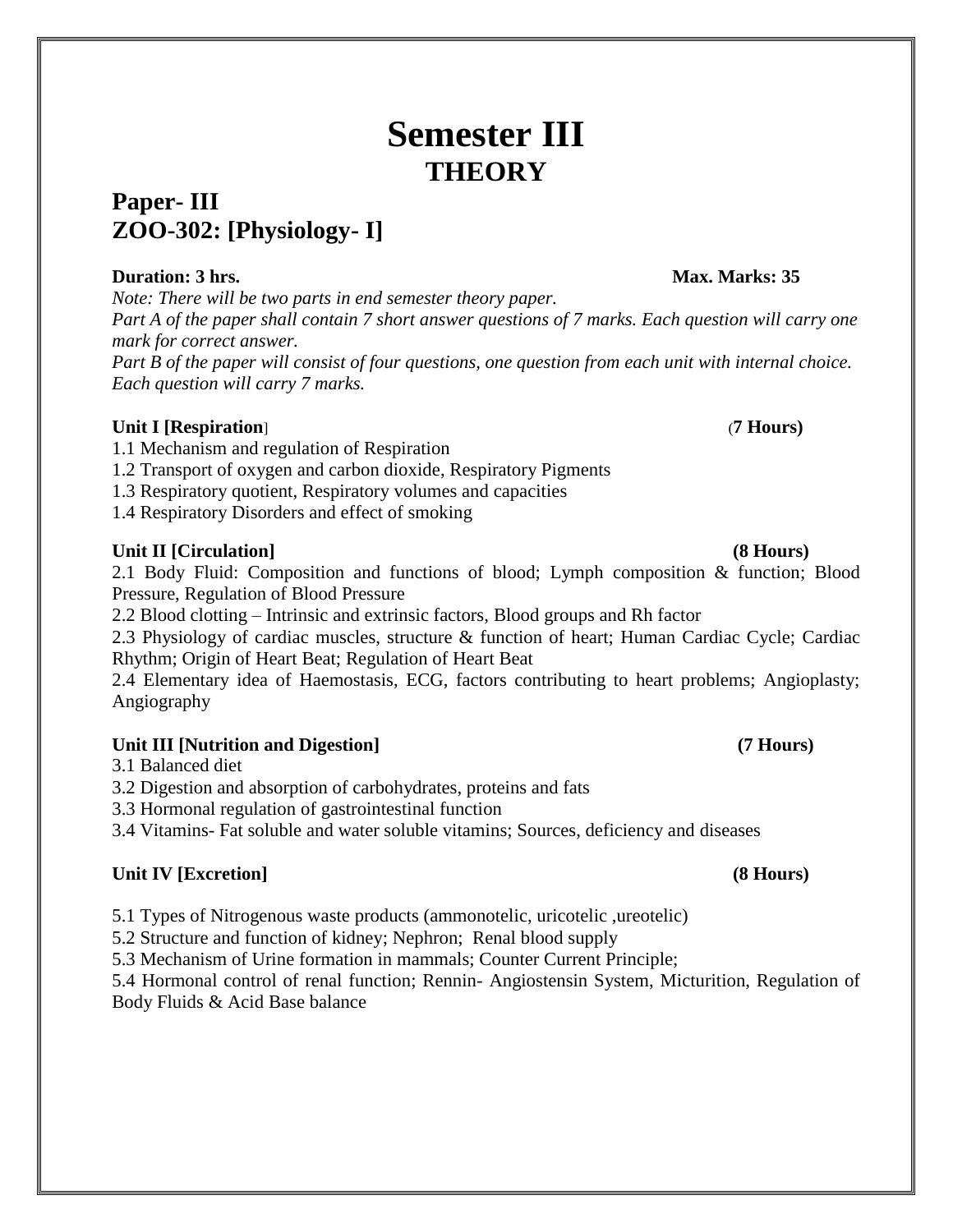# **Semester III**

## **Zoology Practical**

**Paper Code: ZOO- 300 [PRACTICAL Based on paper I, II and III] Max. Practical Marks = 75 Marks Internal Marks = 30 Marks External Practical Exam.( Duration : 3 hrs.) = 45 Marks Note: Out of the following experiments, 8 experiments must be done by the students.**

**(4 hrs per week)**

#### **I. Study of Chordates:**

A. Study of Specimen.

- a) **Protochordata**: Herdmania, Ciona, Salpa, Doliolum, Amphioxus
- b) **Lower Chordates**: Petromyzon, Myxine/Bdellostoma, Ammocete larva,
- c) **Pisces:** Sphyrna, Trygon (Sting ray), Pristis ( Saw Fish), Raja (Skate), Torpedo, Chimaera (Rat Fish), Acipensor, Amia, Lepidosteus, Notopterus, Labeo, Clarius, Anguilla (eel), Exocoetus, Hippocampus, Echenesis Sucker Fish), Protopterus,
- d) **Amphibia:** Icthyophis, Cryptobranchus, Ambyostoma ( Tiger Salamander), Axolotl Larva, Salamandra, Proteus, Siren, Alytes, Pipa, Hyla, Rhacophorous (Flying Frog)

#### B. Study of Slides.

- a) Tadpole larva of Herdmania, Herdmania Spicules, T.S. of Amphioxus (Through Oral hood, Pharyngeal, Intestinal and Caudal regions)
- b) V.S. of Skin of Scoliodon, Amphibia
- C. Mounting.
	- a) Herdmania Spicules, Placiod Scale
- D. Dissection: [Through demonstration by chart/ CAL/ Video]
	- **Major:** Afferent branchial vessels; Efferent branchial vessels; Cranial nerves of Scoliodon.
	- **Minor:** Internal Ear; Eye Muscles; Ampulla of Lorrenzini

#### **II. Microbiology and Parasitology**

- 1. Preparation and use of culture media for microbes
- 2. Study of microbes in food material (milk, Curd etc.)
- 3. Staining procedure for parasites
- 4. Identification of Protozoan parasites from permanent slides.
- Trypanosoma( epimastigote or trypomastigote form); Leishmania (promastigote and amastigote form); Plasmodium (sporozoites and signet ring); Giardia; Entamoeba (trophozoites);;
- 5. Identification and characterization of helminth parasites from permanent slides
	- Cercaria of Fasciola; Eggs of Schistosoma; Cyst of Echinococcus granulosus; Microfilarie of Wuchereria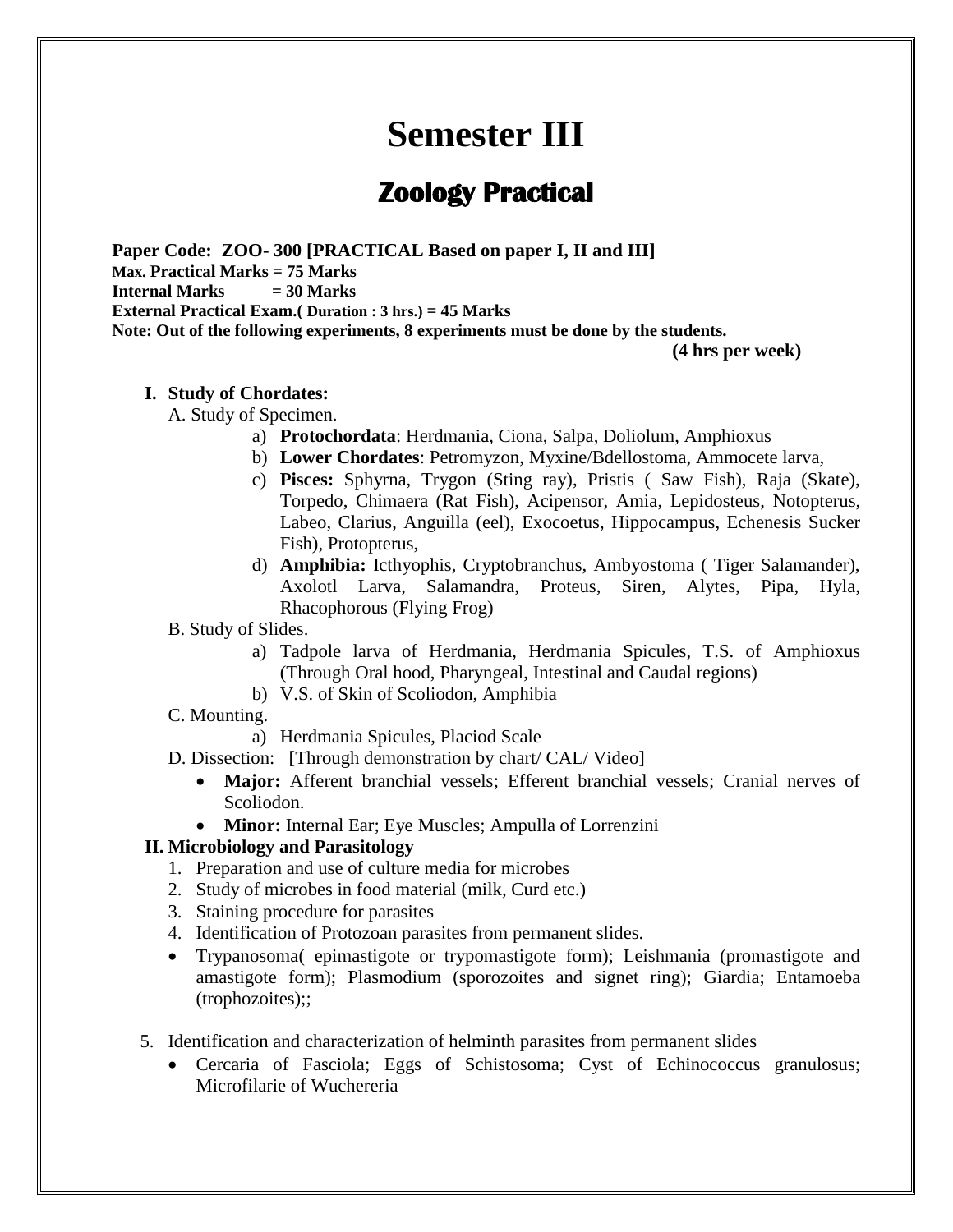### **I. Physiology:**

- 1. Demonstration of ptyalin enzyme activity
- 2. Estimation of haemoglobin content; RBC Counting, WBC Counting; Haematocrit value and ESR of given blood sample
- 3. Histological Slides of mammalian T.S. of spinal Cord, stomach, duodenum, ileum, liver, lung, kidney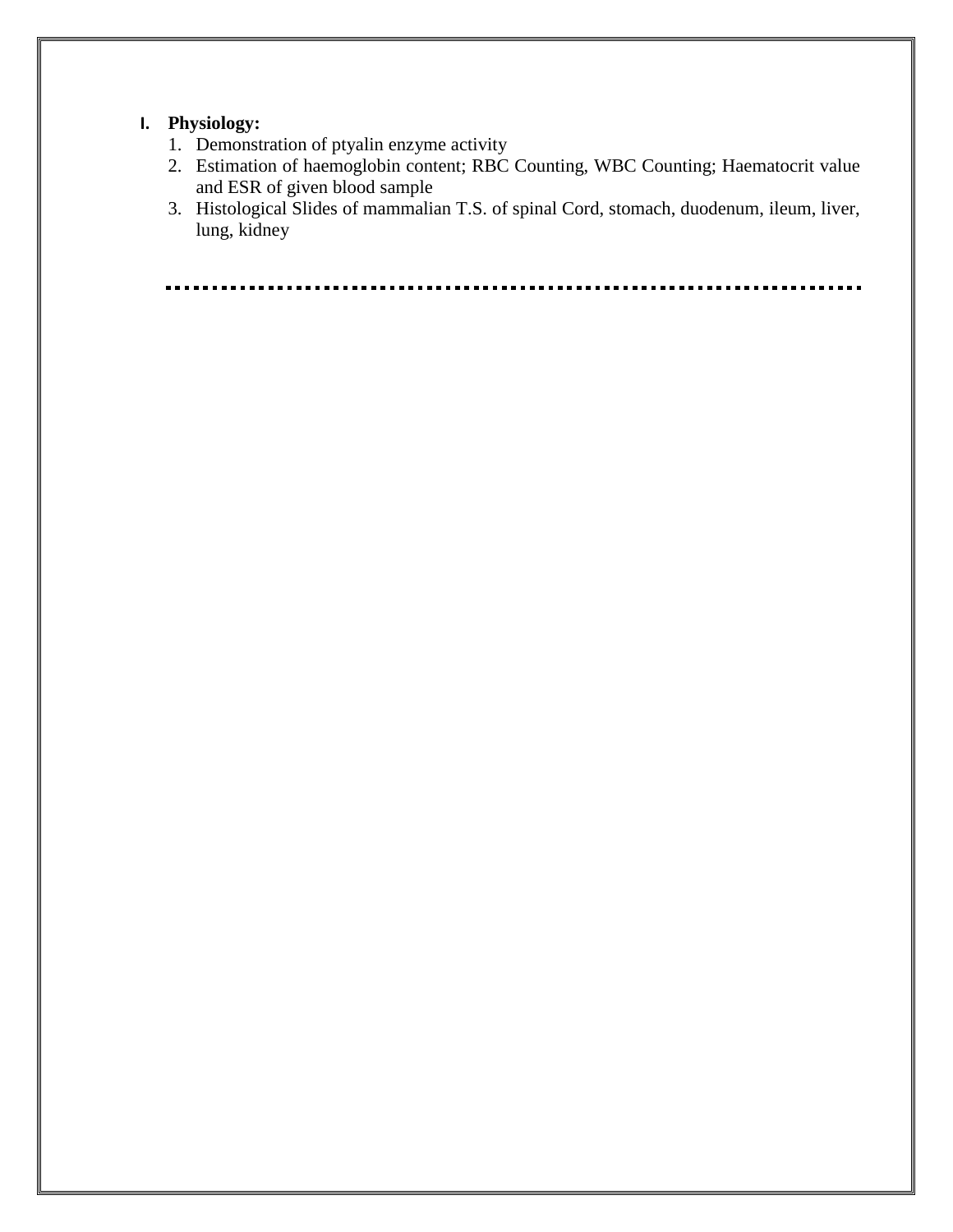# **Semester III**

## **Zoology Practical**

**Scheme of Practical Examination and Distribution of Marks**

| Time: 4 hrs. | <b>Min Pass Marks: 27</b>                        | Max. Marks: 75<br><b>External</b> : 45 |
|--------------|--------------------------------------------------|----------------------------------------|
| 1.           | Permanent Preparation/Anatomy                    | 05                                     |
|              | Study                                            |                                        |
| 2.           | <b>Exercise in Microbiology</b>                  | 06                                     |
| 3.           | Exercise in Physiology                           | 06                                     |
| 4.           | Identification & Comments on<br>spots $(1 to 6)$ | 18                                     |
| 5.           | Viva Voce                                        | 05                                     |
| 6.           | Class Record                                     | 05                                     |
| <b>Total</b> |                                                  | 45                                     |

#### **Suggested Readings: Chordates:**

- 1. Colbert's evolution of the vertebrates; Colbert, E.H; John Wiley & Sons
- 2. Text book of Chordate Zoology vol. II ; Sandhu, G.S. and Sandhu, G.S; Campus Books.
- 3. Modern text book of Zoology-Vertebrates; Kotpal, Rastogi Publication.
- 4. Vertebrate Zoology; Rastogi, V.B.; Ramnath & Kedarnath.
- 5. Young, O.Z.: The Life of Vertebrates, Oxford University Press, Oxford.
- 6. Young,J.Z,: The life of vertebrates. Oxford University Press London 1962(Low Priced Text Reprint English Language Book Socieety London,1962).
- 7. Barrington,E.J.W.: The Biology Hemichordata & Protochordata Oliver & Boyd,London,1965
- 8. Young J. Z : The life of mammals Oxford University Press London 1963

### **Parasitology:**

1. Burton J Bogitsh Human Parasitology 3rd edition Elsevier.

2. Roberts, L. S. and J. Janovy, Jr. 2004. Foundations of Parasitology. 7th Edition. McGraw Hill, Boston.

- 3. Smith. Animal Parasitology 1996. Cambridge University Press.
- 5. Marr et al. Molecular Medical Parasitology 2003, Elsevier.
- 6. Lawrence R. Ash and Thomas C. Orihel. Atlas of Human Parasitology. American Society for clinical pathology press 5th edition, 2007.

8. Janet Amundson Romich. Understanding Zoonotic Diseases. 2007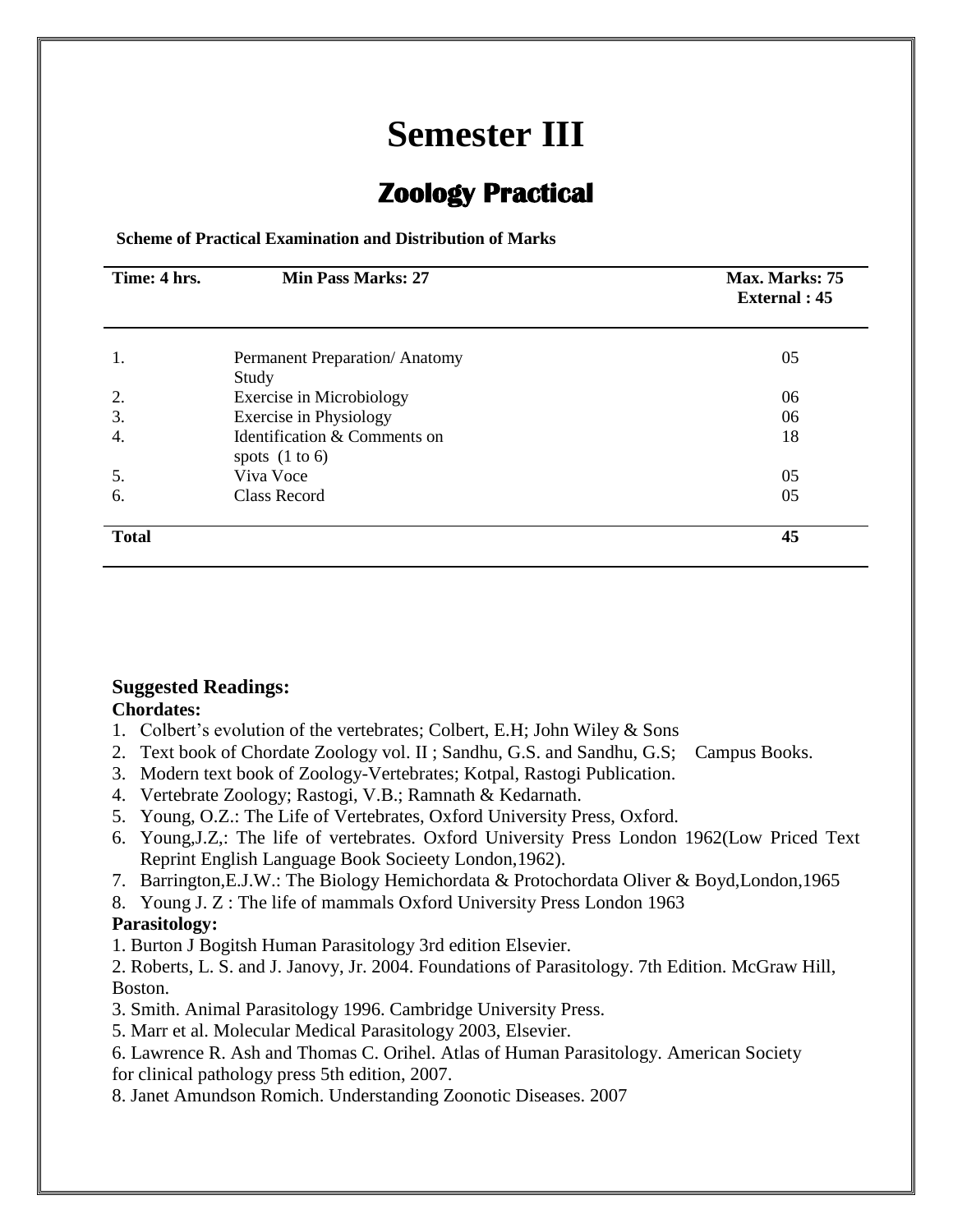9. Paul Schmid-Hempel. The Integrated Study of Infections, Immunology, Ecology, and Genetics (Oxford Biology), 2011

### **Microbiology**

1. Mani,A., Selvaraj, A.M., Narayanan, L.M. & Arumugam, N. 1996 : Microbiology – saras publications – Nagercoil-India.

- 2. Sharma, P.D. 1998: Microbiology Rastogi Publ. Meerut, India
- 3. Subba Rao, N.S., 1999: Soil Microbiology, Oxford IBH Co. New Delhi, India.
- 4. Sullia,S.B. & Santharam,S. 2004-General Microbiology, Oxford IBH, India.
- 5. Meenakumari, S. Microbial Physiology, MJP-Publ.-Chennai, India.
- 6. Purushotam Kaushik, 2005: Microbiology –S.Chand & Co. New Delhi, India
- 7. Vijaya Ramesh, 2005: Environmental Microbiology, MJP.Publ., Chennai, India
- 8. Vijaya Ramesh, 2007: Food Microbiology, MJP.Publ. Chennai, India.
- 9. Rajan,S. 2007: Medical Microbiology MJP.Publ. Chennai, India.
- 11. Purohit, S.S. 2007: Microbiology Agrobios Publ. India
- 12. Trivedi, P.C.2008: Applied Microbiology Agrobios Publ. India
- 13. Prescott, 2009: Industrial Microbiology Agrobios Publ. India
- 14. Parihar, L. 2008: Advances in Applied Microbiology Agrobios Publ. India
- 15. Agarwal,A.K.2008: Industrial Microbiology, Agrobios Publ. India.
- 16. Bohra, A. 2006: Food Microbiology, Agrobios Publ. India

### **Physiology:**

- 1. Ganong: Review of Medical Physiology (22nd ed. 2005, Lange Medical)
- 2. Guyton and Hall: A text book of Medical Physiology (11th ed. 2006, Saunders).
- 3. Keele & Neil: Samson Wright's Applied Physiology (13th ed. 1989, Oxford)
- 4. K.V. Shastri : Physiology, Rastogi Publication, Merrut
- 5. William S. Hoar, 1976. General and Comparative Physiology, Prentice
- 6. Hall of India Pvt. Ltd., New Delhi 110 001.
- 7. Wood, D.W., 1983. Principles of Animal Physiology 3rd Ed.,
- 8. Prosser, C.L. Brown 1985. Comparative Animal Physiology, Satish Book Enterprise, Agra 282 003.
- 9. Wilson, J. A. Principles of animal physiology. Collins MacMillan Publ.
- 10. Chordate zoology and animal physiology. S. Chand and Co

### **Endocrinology**

- 1. Hadley: Endocrinology (5th ed. 2000, Prentice Hall)
- 2. Turner and Bagnara: General Endocrinology (6th ed. 1984, Saunders)
- 3. Norris: Vertebrate Endocrinology, Fourth Edition, 2007, Academic Press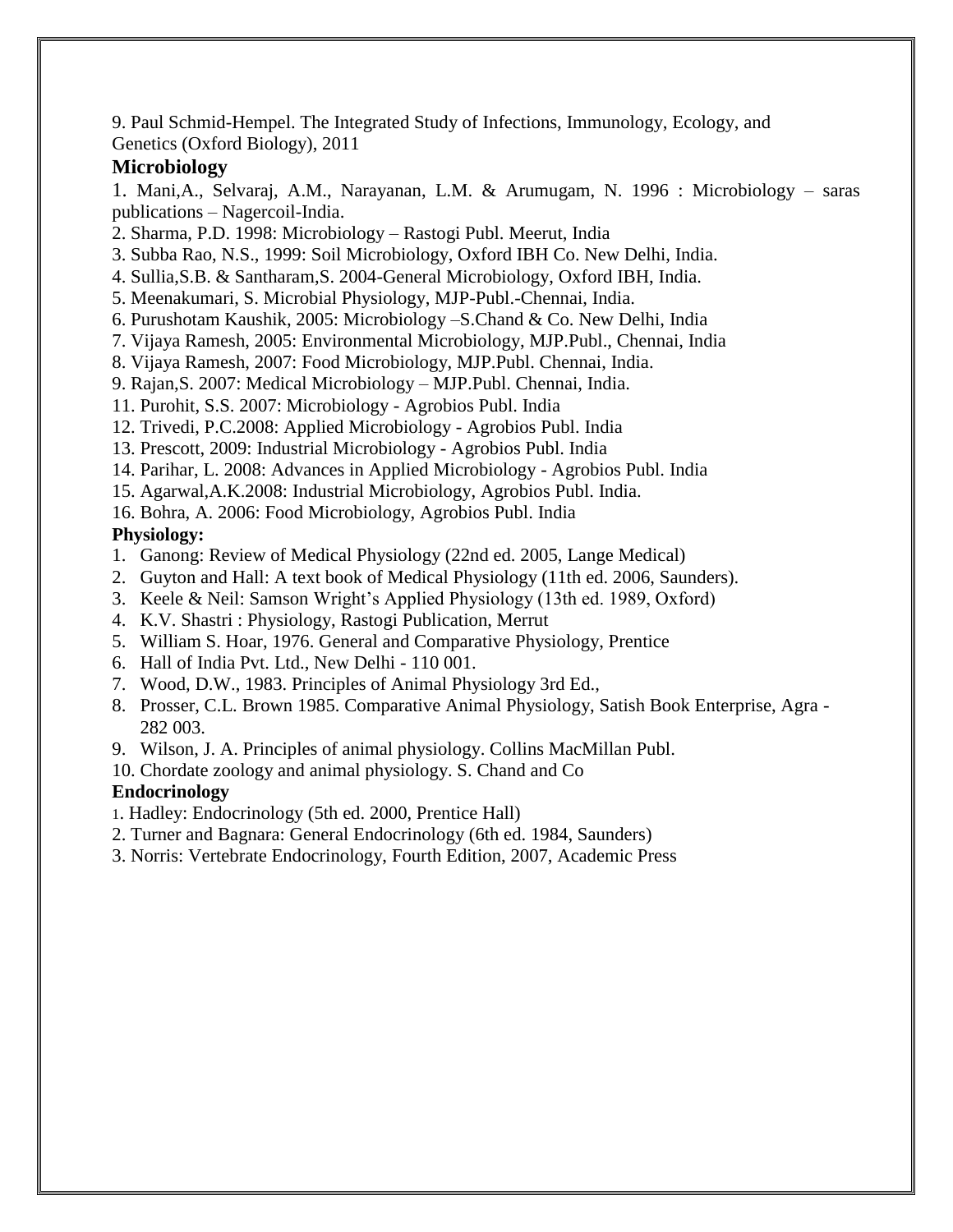# **Semester IV THEORY**

## **Paper I ZOO-40I: Life and Diversity of animals – Chordata II**

#### **Duration: 3 hrs. Max. Marks: 35**

*Note: There will be two parts in end semester theory paper. Part A of the paper shall contain 7 short answer questions of 7 marks. Each question will carry one mark for correct answer. Part B of the paper will consist of four questions, one question from each unit with internal choice. Each question will carry 7 marks.*

#### **UNIT-I: Comparative Anatomy of Vertebrates-I (7 Hours)**

Comparative anatomy of the following organ systems of Scoliodon, Rana, Uromastix / Varanus, Collumba and Oryctolagus:

1.1 Integument and its derivatives.

1.2 Alimentary canal and accessory digestive glands.

1.3 Respiratory organs.

**UNIT-II Comparative Anatomy of Vertebrates-II (8 Hours)**

Comparative anatomy of the organ systems of Scoliodon, Rana, Uromastix / Varanus, Collumba and Oryctolagus:

2.1 Heart, aortic arches and their evolution.

2.2 Brain and cranial nerves,

2.3 Comparative structure and evolution of urinogenital system (pro, meso and metanephric kidney and genital ducts in males and females).

### **Unit III: Comparative Anatomy of Vertebrates-III (8 Hours)**

Comparative anatomy of the organ systems of Scoliodon, Rana, Uromastix / Varanus, Collumba and Oryctolagus:

3.1 Osteology**:** Girdles, limb bones, Vertebrae, ribs and sternum; jaw suspension, Structure and types of vertebrae

3.2 Sense Organ**:** Comparative anatomy of eye

3.3 Sense Organ**:** Membranous labyrinth; sound production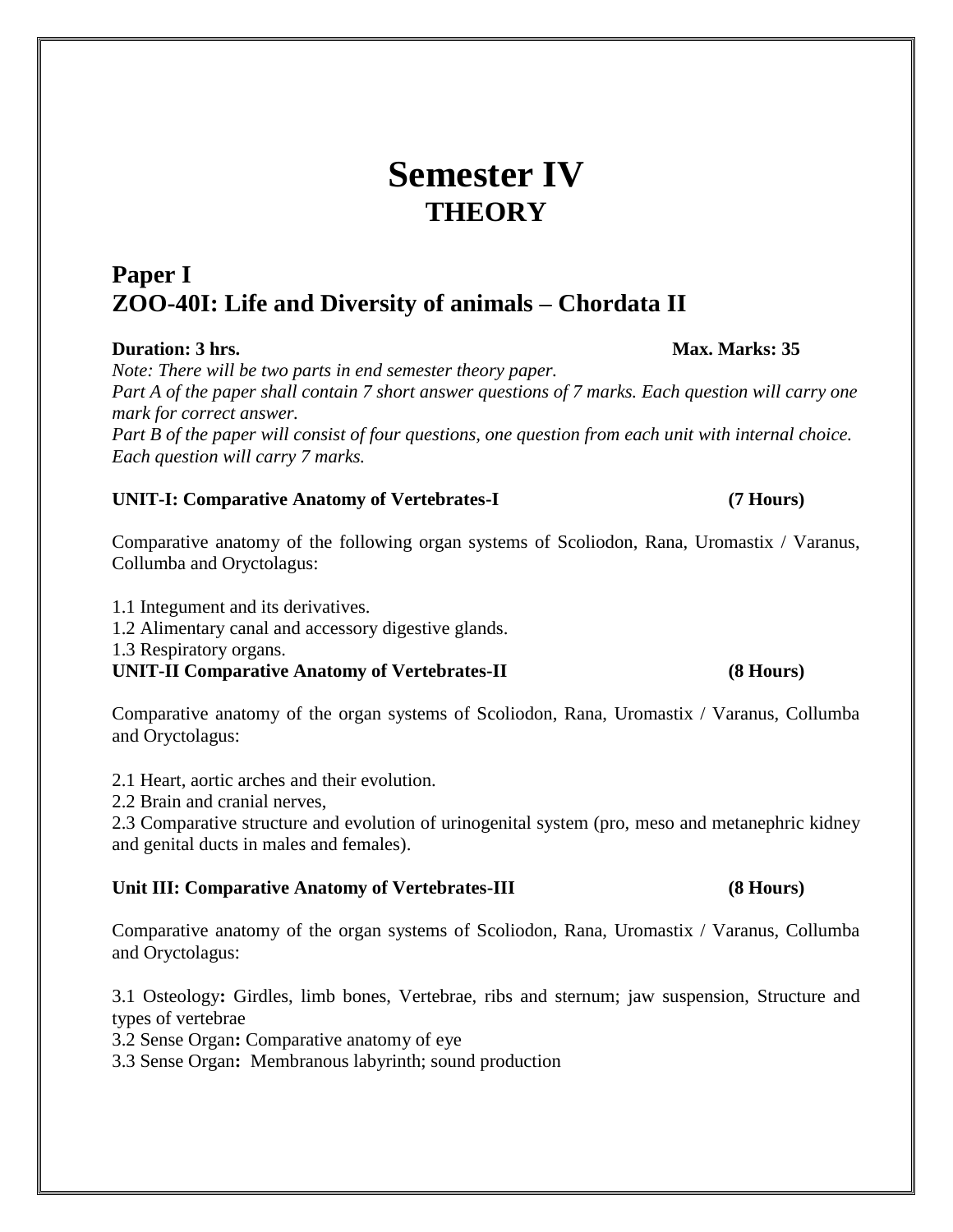### **Unit IV: Miscellaneous (7 Hours)**

4.1 Reptila**:** Poisonous and Non Poisonous Snakes of India; Snake Venom.

4.2 Aves: Flight Adaptation; Flight Muscles; Perching Mechanism

4.3Mammalia-I**:** Dentition; Adaptive radiation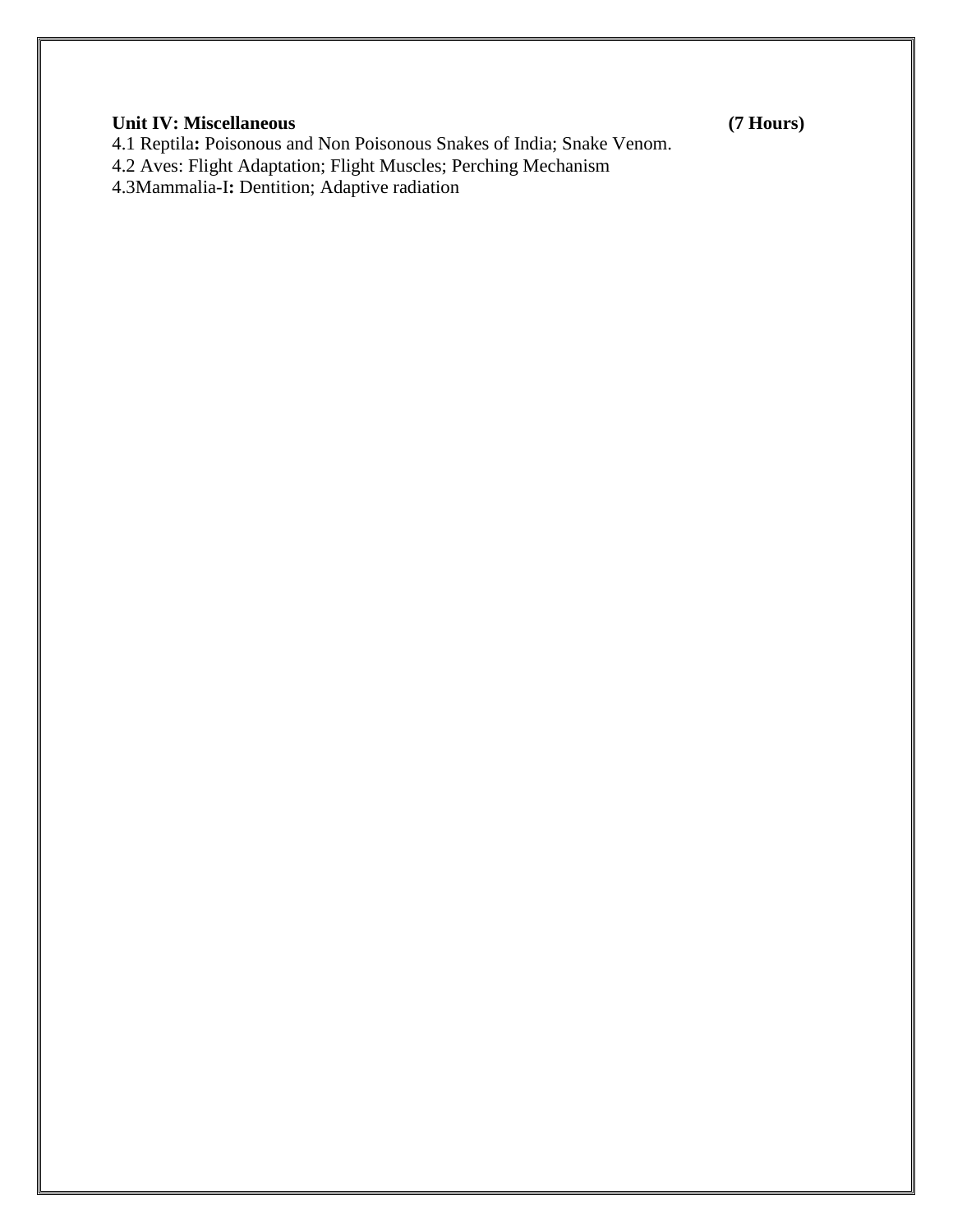# **Semester IV THEORY**

## **Paper II ZOO-402: [Biochemistry and Endocrinology]**

### **Duration: 3 hrs.** Max. Marks: 35

*Note: There will be two parts in end semester theory paper. Part A of the paper shall contain 7 short answer questions of 7 marks. Each question will carry one mark for correct answer.*

*Part B of the paper will consist of four questions, one question from each unit with internal choice. Each question will carry 7 marks.*

### **Unit I: Carbohydrates and their metabolism (7 Hours)**

- 1.1 Biomolecule: Structure, types , function and properties of Carbohydrate
- 1.2 Metabolism: Glycolysis; fermentation; citric acid cycle; gluconeogenesis;
- 1.3 Glycogen metabolism (glycogenesis and glycogenolysis).

### **Unit II: Lipids and their metabolism (8 Hours)**

- 2.1 Biomolecule: Structure, types, function and properties of Lipid
- 2.2 Fatty acid; Triglycerides and Steroids
- 2.3Metabolism: Biosynthesis and β-oxidation of saturated fatty acids, ketogenesis
- 2.4 LipidDisorders: Ketosis, Lipidosis

### **Unit III: Proteins and their metabolism (8 Hours)**

- 1.1 Biomolecule: Amino acids; essential and non-essential amino acids
- 1.2 Biomolecule: Structure, types, function and general properties of Proteins; four levels of structures in proteins
- 1.3 Metabolism: Transamination, deamination, decarboxylation; urea cycle
- 1.4 Enzymes: Major classes, Basic mechanism of action, kinetics and factors affecting enzyme activities

## **Unit IV: Endocrine Glands and Disorders (7 Hours)**

Structure, biological actions and regulation of following endocrine glands:

4.1 Pituitary

- 4.2 Thyroid; Thymus
- 4.3 Adrenal; Pineal; Pancreas
- 4.4 Testes and Ovary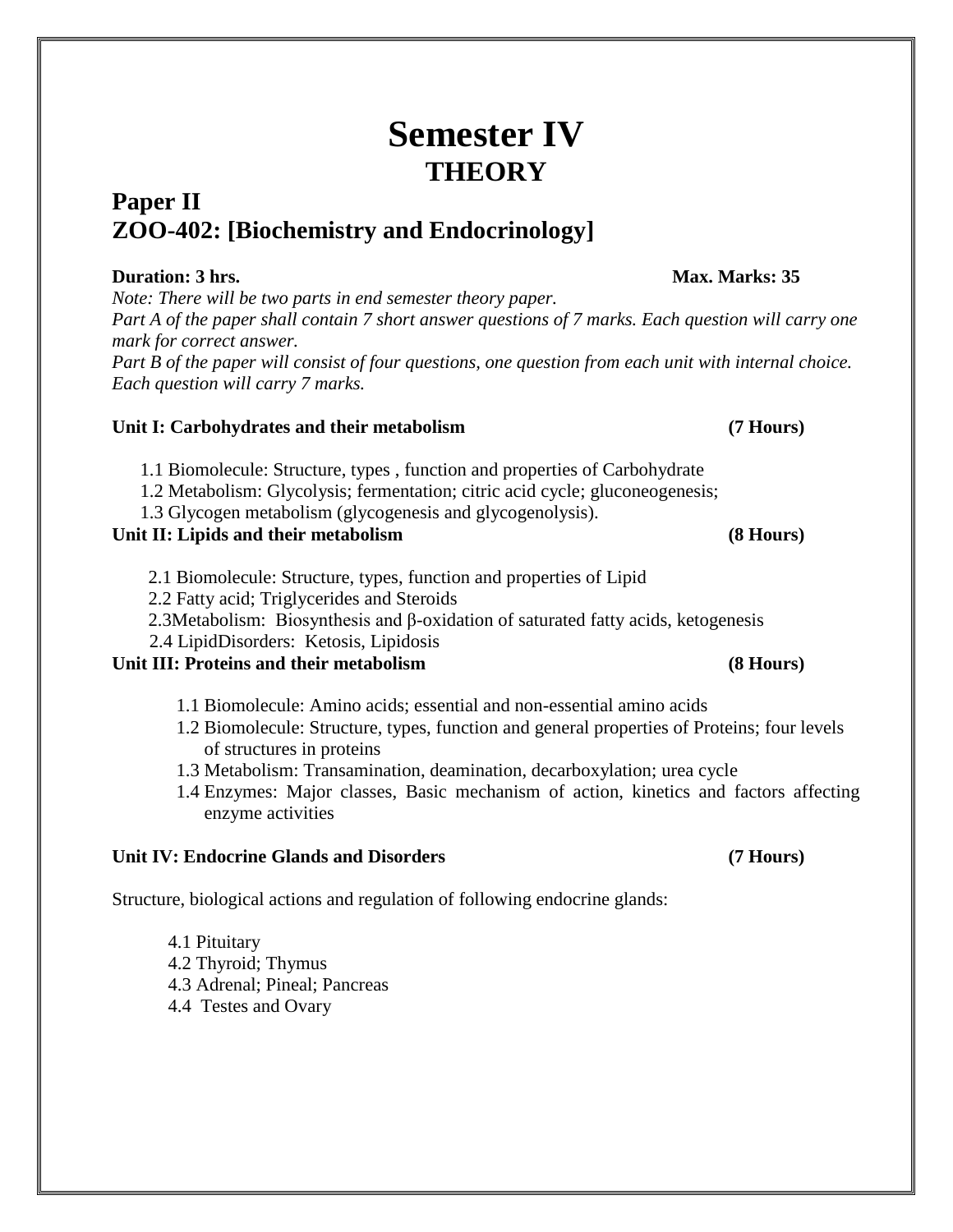# **Semester IV THEORY**

## **Paper III ZOO-403: [Physiology- II]**

### **Duration: 3 hrs.** Max. Marks: 35

*Note: There will be two parts in end semester theory paper. Part A of the paper shall contain 7 short answer questions of 7 marks. Each question will carry one mark for correct answer.*

*Part B of the paper will consist of four questions, one question from each unit with internal choice. Each question will carry 7 marks.*

#### **Unit –I: Nerve and Muscle Physiology (9 Hours)**

1.1 Nerves: Types of neurons, E.M. structure of neuron; Myelinated and non-myelinated nerve fibres

1.2 Nerves: Resting and action potential; Conduction of nerve impulse; Types of synapses and chemical transmission; Reflex Arc and Reflex Action

1.3 Muscles: Ultra structure of striated muscle, Physiology of Muscle Contraction; sliding filament theory of muscle contraction; Neuromuscular Junction

1.4 Muscles: Properties of muscles (Twitch, Tetanus & Rigor mortis, Tonus, Summation, All or None Principle, Muscle fatigue, muscle distrophies)

### **Unit II: [Sensory Physiology] (8 Hours)**

2.1 Structure of human eye; image formation and colour vision

2.2 Structure of human ear, mechanism of hearing

2.3 Elementary idea of EEG, MRI, CT-scan, mental health (epilepsy, neurosis, psychosis)

### **Unit III [Reproduction] (6 Hours)**

3.1 Oestrous and menstrual cycle

3.2 Male and female sex hormones

3.3 Causes of infertility in male and female

### **Unit IV [Hormones] (7 Hours)**

4.1. General mechanism of hormone action: Peptide hormone; Steroid hormone

4.2. Hypothalamo-hypophysial system: Structure

4.3 Neurohypophysial hormones – Oxytocin and Vasopressin

4.4 Hormones of the Adenohypophysis; Hypothalamic control of Adenohypophysis; Dwarfism; Acromegali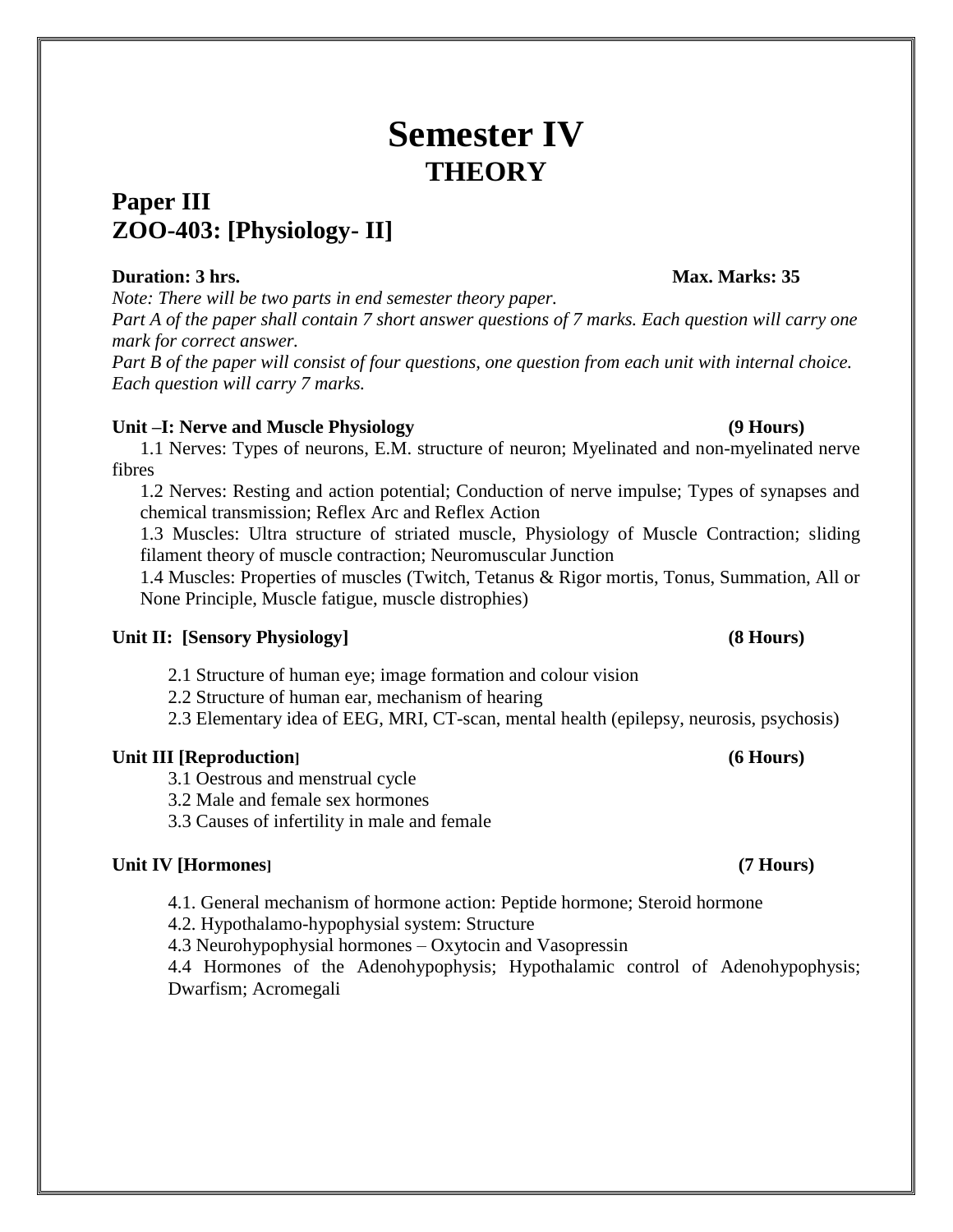# **Semester IV**

## **Zoology Practical**

**Paper Code: ZOO- 400 [PRACTICAL Based on paper I, II and III] Max. Practical Marks = 75 Marks Internal Marks = 30 Marks External Practical Exam.( Duration : 3 hrs.) = 45 Marks Note: Out of the following experiments, 8 experiments must be done by the students. (4 hrs per week)**

**Section A: Study of Chordates:** 

A. Study of Specimen.

- a) **Reptilia:** Chelone, Trionyx, Testudo, Sphenodon, Hemidactylus, Draco, Phrynosoma, Chamaeleon, Typhlops, Python, Eryx (Sand Boa), Bungarus, Naja, Vipera, Hydrophis, Crocodylus, Alligator, Gavials
- b) **Aves:** Archeopteryx, Pavo cristatus, Psittacula (parrot), Great Indian Bustard, Saras crane
- c) **Mammals:** Echidna (Tachyglossus/ Spiny Anteater), Ornithorhyncus (Duckbilled Platypus), Macropus (Kangaroo), Bat, Loris, Manis, Herpestes (Mongoose)

B. Study of Permanent Slides.

.

- a. V.S. of Skin of Reptiles, Aves and Mammals
- D. Osteology (Comparative study of amphibia to mammals articulated and disarticulated)
	- a) Vertebrae.
	- b) Limb bones.
	- c) Girdles.
	- d) Ribs.

E. Dissection:

 A Rat: External Feature, General anatomy, General Viscera [ through chart/ video/ CAL]

#### **Section B: Biochemistry**

1. Biochemical detection of carbohydrates, proteins and lipids in a given sample

2. Calorimetric estimation of glucose / Protein in a given solution

#### **Section C: Physiology II**

#### **I. Study of Permanent Slides**

1. Histological Slides: Bone, Cartilage, Striated Muscle Fibre

2. Endocrine Glands: Pituitary, Thyroid, Parathyroid, Thymus, Adrenal cortex, Adrenal Medula, ovary, testis

3. To study the knee jerk reflex in man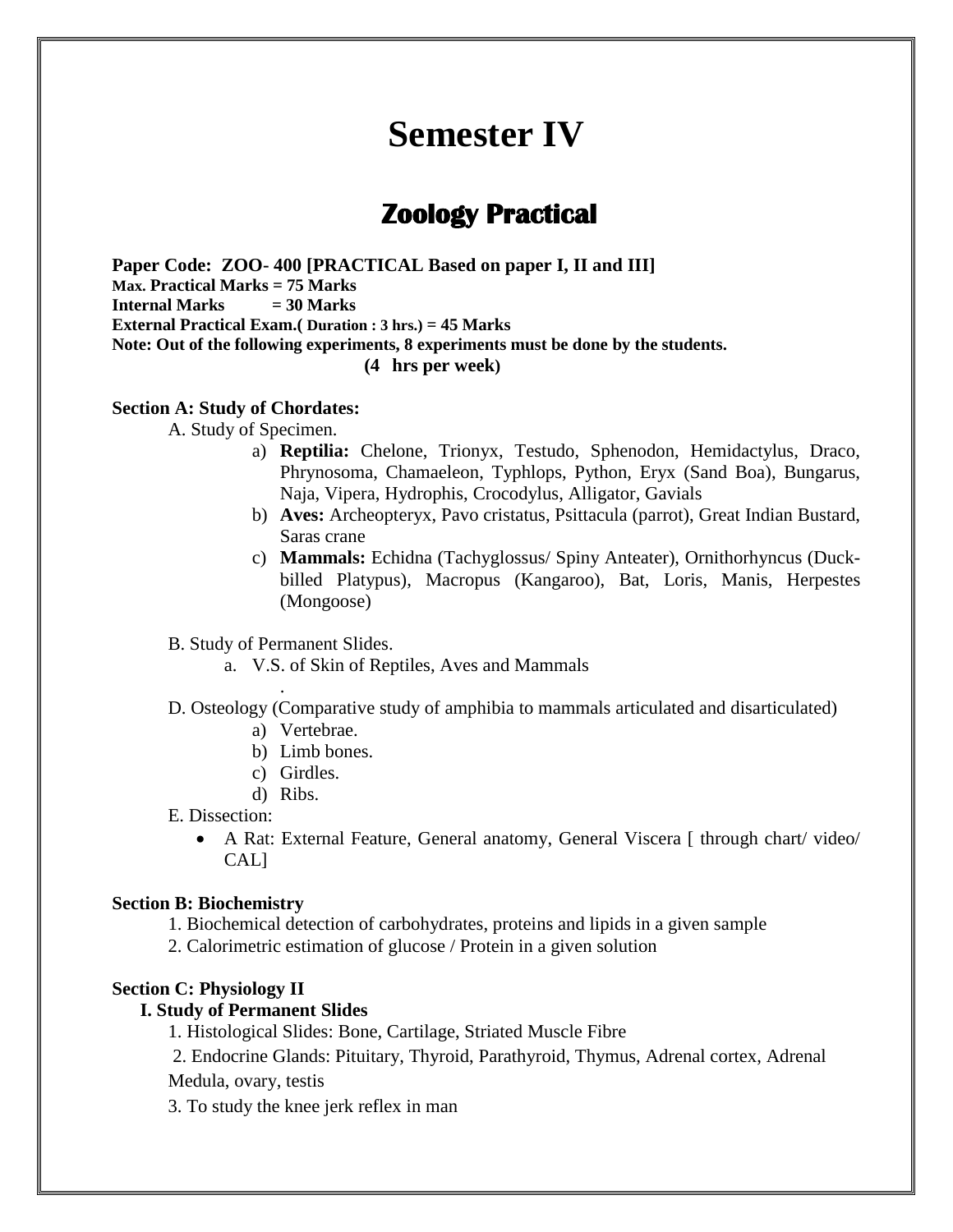# **Semester IV**

## **Zoology Practical**

**Scheme of Practical Examination and Distribution of Marks**

| Time: 4 hrs. | <b>Min Pass Marks: 27</b>                        | Max. Marks: 75<br><b>External</b> : 45 |
|--------------|--------------------------------------------------|----------------------------------------|
| 1.           | <b>Permanent Preparation</b>                     | 05                                     |
| 2.           | <b>Exercise in Biochemistry</b>                  | 06                                     |
| 3.           | Exercise in Physiology                           | 06                                     |
| 4.           | Identification & Comments on<br>spots $(1 to 6)$ | 18                                     |
| 5.           | Viva Voce                                        | 05                                     |
| 6.           | <b>Class Record</b>                              | 05                                     |
| <b>Total</b> |                                                  | 45                                     |

### **Suggested readings:**

**Biochemistry:** 

- 1. Stryer, I. (1988). Biochemistry II. *Freeman and Co*.
- 2. Plummer, L. (1989). Practical biochemistry. *Tata McGraw*.
- 3. Murray, R. K. *et al* (1995). Harper's biochemistry, 24th ed. *Prentice Hall*.
- 4. Lewin, B. (2000). Gene. *John Wiley & sons*.
- 5. Strikburger, M. W. (1994). Genetics. *Macmillan Publ. Co*.
- 6. Russel, P. J. (1998). Genetics. *The Benjamin Cummins Publishing Co*.
- 7. Lehninger (2004). Principles of biochemistry  $4<sup>th</sup>$  ed.
- 8. Gilbert, F. (2000). Basic concepts in biochemistry: A student's survival guide.2nd ed. *McGraw Hill*
- 9. Price, N. E. & Stevens, L. (1982). Fundamentals of enzymology. *OUP*

#### **Physiology:**

- 11. Ganong: Review of Medical Physiology (22nd ed. 2005, Lange Medical)
- 12. Guyton and Hall: A text book of Medical Physiology (11th ed. 2006, Saunders).
- 13. Keele & Neil: Samson Wright's Applied Physiology (13th ed. 1989, Oxford)
- 14. K.V. Shastri : Physiology
- 15. William S. Hoar, 1976. General and Comparative Physiology, Prentice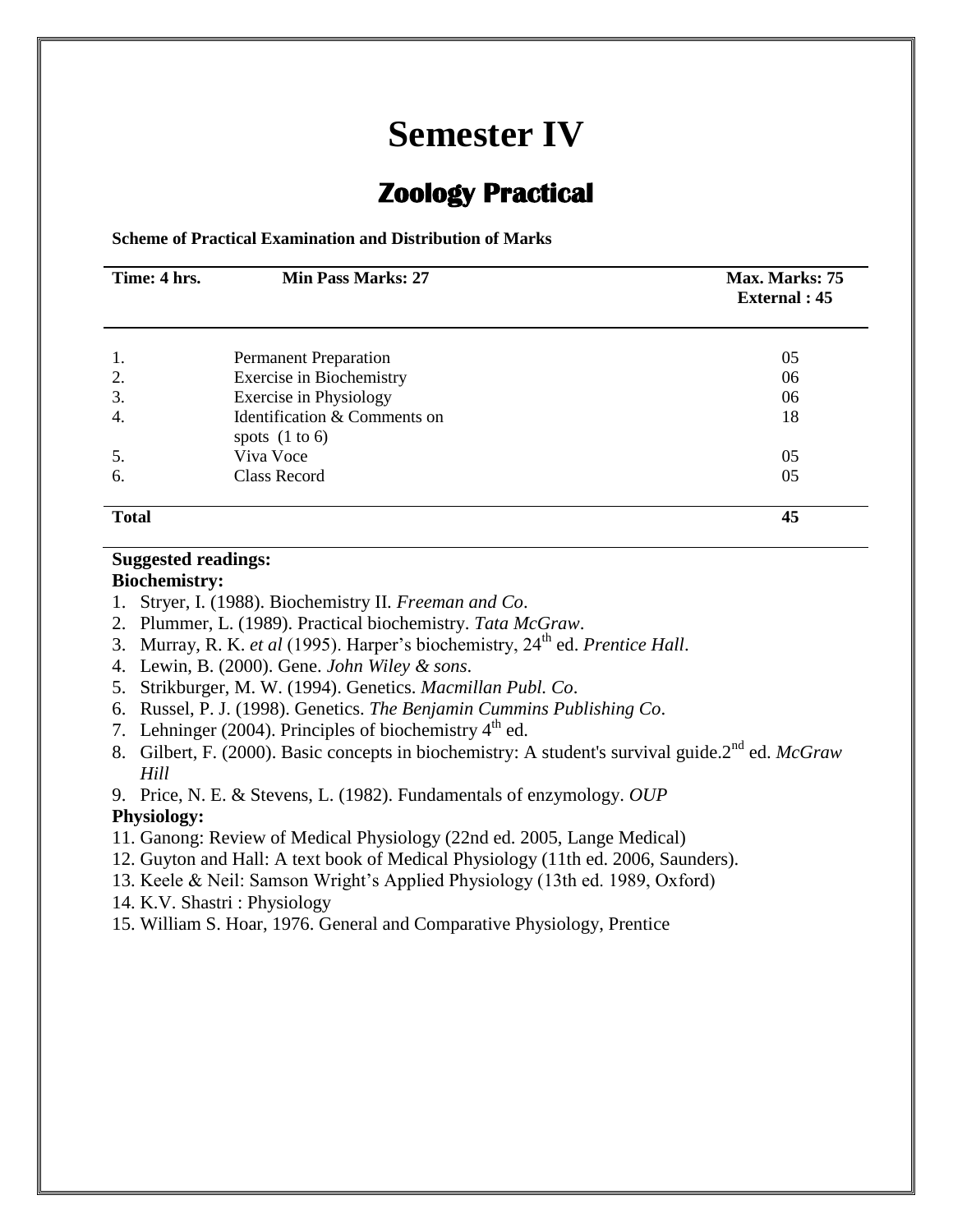# **Semester V THEORY**

## **Paper I ZOO-501 [Ethology]**

### **Duration: 3 hrs. Max. Marks: 35**

*Note: There will be two parts in end semester theory paper.*

*Part A of the paper shall contain 7 short answer questions of 7 marks. Each question will carry one mark for correct answer.*

*Part B of the paper will consist of four questions, one question from each unit with internal choice. Each question will carry 7 marks.*

### **Unit I: Concept of Ethology [9 Hours]**

1.1 Introduction and history of Ethology

1.2 Concepts and patterns of behaviour: FAP, Sign Stimulus, Innate Releasing Mechanism, Action Specific Energy, Concept of motivation

1.2 Instinct and Innate Behaviour, Imprinting

1.3 Learned behaviour and types of learning

### **Unit II: Study of Behaviour [9 Hours]**

2.1. Methods of studying Brain Behaviour: Neurotransmitter, Physiological and Neurochemical Technique

2.2 Genetic basis of behaviour

2.3 Control of behaviour: Neural control, Hormonal control

2.4 Elementary idea of role of Pheromones

### **Unit III: Social Organisation [6 Hours]**

3.1 Communication in primates

3.2 Living in groups: Characteristics and advantages with respect to Honey bee, Deer, monkey

3.3 Eusocial organization: Termites and Ants

3.4 Migration in Birds; Orientation and Navigation

### **Unit IV Biological Rhythms [6 Hours]**

4.1 Faunal diversity in India and World; Endangered Mammals and Birds of India

4.2 Wild life Conservation with reference to India & Rajasthan

4.3 National Parks, Sanctuaries and Biosphere Reserves of India

4.4 Wildlife Management efforts by Government and Non-Government Organizations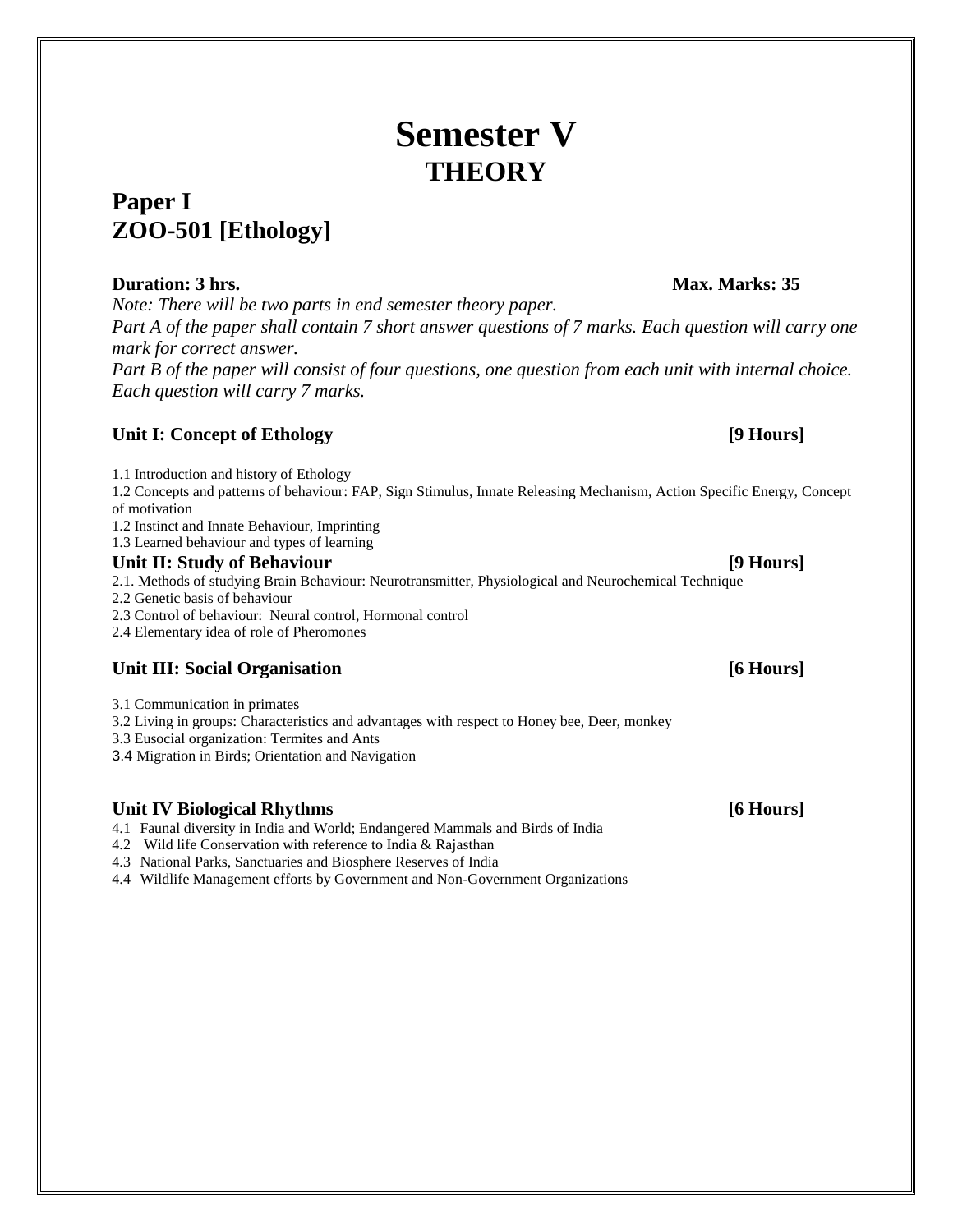# **Semester V THEORY**

## **Paper II ZOO-502: [Biotechniques, Instrumentation and Bioinformatics]**

### **Duration: 3 hrs.** Max. Marks: 35

*Note: There will be two parts in end semester theory paper. Part A of the paper shall contain 7 short answer questions of 7 marks. Each question will carry one mark for correct answer.*

*Part B of the paper will consist of four questions, one question from each unit with internal choice. Each question will carry 7 marks.*

### **Unit –I: Biotechniques (8 Hours)**

1.1Concepts of sterilization: Filtration, autoclaving, dry heat sterilization, wet sterilization and radiation

1.2Separation of biomolecules: Centrifugation (Sedimentation, density gradient);

Chromatography (Elementary idea of Paper – ascending and Circular, thin layer, gel filtration and ion exchange- Principles and applications)

1.3Electrophoresis: Agarose Gel Electrophoresis, SDS-PAGE

### **Unit-II: Micro Technique (8 Hours)**

2.1 Fixation, dehydration, clearing, embedding & section cutting

2.2 Difficulties encountered during section cutting (causes and remedies)

2.3 Double staining with Haematoxylin and Eosin

2.4 Histochemical staining techniques for carbohydrates (Periodic acid schiff), proteins (Mercury-bromophenol blue) and lipids (Sudan black-B)

## **Unit-III: Instrumentation (5 Hours)**

- 3.1 Microscope: Principle of Microscopy and types
- 3.2 Principles of colorimeter

3.3 Principles of spectrophotometers

## **Unit-IV: Bioinformatics (9 Hours)**

4.1 Bioinformatics: Definition, Scope, Basic concepts in bioinformatics, importance and role of bioinformatics in life sciences

- 4.2 Bioinformatics databases- introduction, types of databases
- 4.3 Nucleotide sequence databases, Elementary idea of protein databases

4.4 BLASTA, FASTA, PHYLOGENY TREE Analysis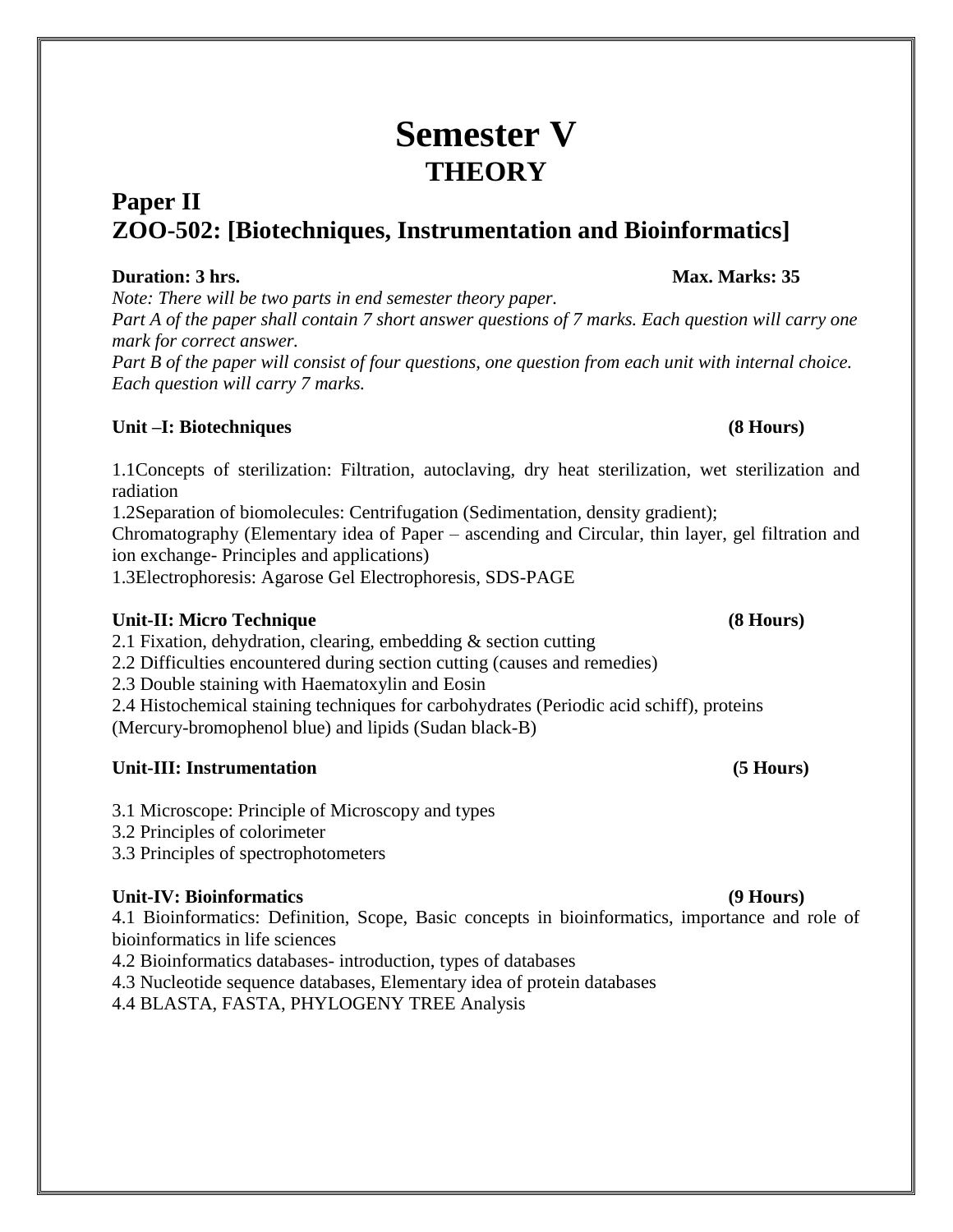# **Semester V THEORY**

## **Paper III ZOO-503: [Immunology & Biotechnology]**

### **Duration: 3 hrs.** Max. Marks: 35

*Note: There will be two parts in end semester theory paper. Part A of the paper shall contain 7 short answer questions of 7 marks. Each question will carry one mark for correct answer.*

*Part B of the paper will consist of four questions one question from each unit with internal choice. Each question will carry 7 marks.*

### **Unit –I: (Basics of Immunology) (9 Hours)**

- 1.1. Characteristics of Immune System; Types of immunity: Active, passive, innate and acquired immunity
- 1.2. Antigens, Heptens, Antigenicity.
- 1.3. Types of antibodies and their structure and function.
- 1.4. Mechanism of Antigen Antibody reactions: Precipitation, agglutination, Neutralisation, Opsonization, Complement

### **Unit –II: (Cells and Organs in Immunity) (8 Hours)**

- 2.1 Immune Cells & Organs: B and T Lymphocytes, Plasma Cell, Null Cell, Primary and Secondary Lymphoid Organs; tonsils, adenoids, thymus, bone marrow, bursa fabricus, macrophages
- 2.2 Mechanism: Humoral and Cell- Mediated Immunity.
- 2.3 Complement System, Interferons, Vaccines
- 2.4 Elementary idea of Immune disorders & Techniques: Basic Idea of Auto Immune Diseases, Organ Transplant: (Allograft, Xenograft, Autograft), Major histocompatibility Complex

### **Unit –III: (Biotechnology) (7 Hours)**

3.1 History, Scope and application of recombinant DNA technology; Genetic Engineering

3.2 Basic concepts in recombinant DNA technology, cDNA Library; DNA manipulation enzymes (Nucleases, Ligases, Polymerases)

3.3 Vectors for Gene Transfer (Plasmids and Phages)

### **Unit –IV: (Applications of Biotechnology) (6 Hours)**

- 4.1 Monoclonal antibodies and their production and applications
- 4.2 Protoplast Fusion and their Application
- 4.3 Environmental Biotechnology: Metal recovery; Petroleum recovery; Pest Control; Waste Water Treatment
- 4.4 Biotechnology in Medicine and health: Antibiotics, Vaccines, Enzymes, Vitamins, Steroids, Artificial Blood, PCR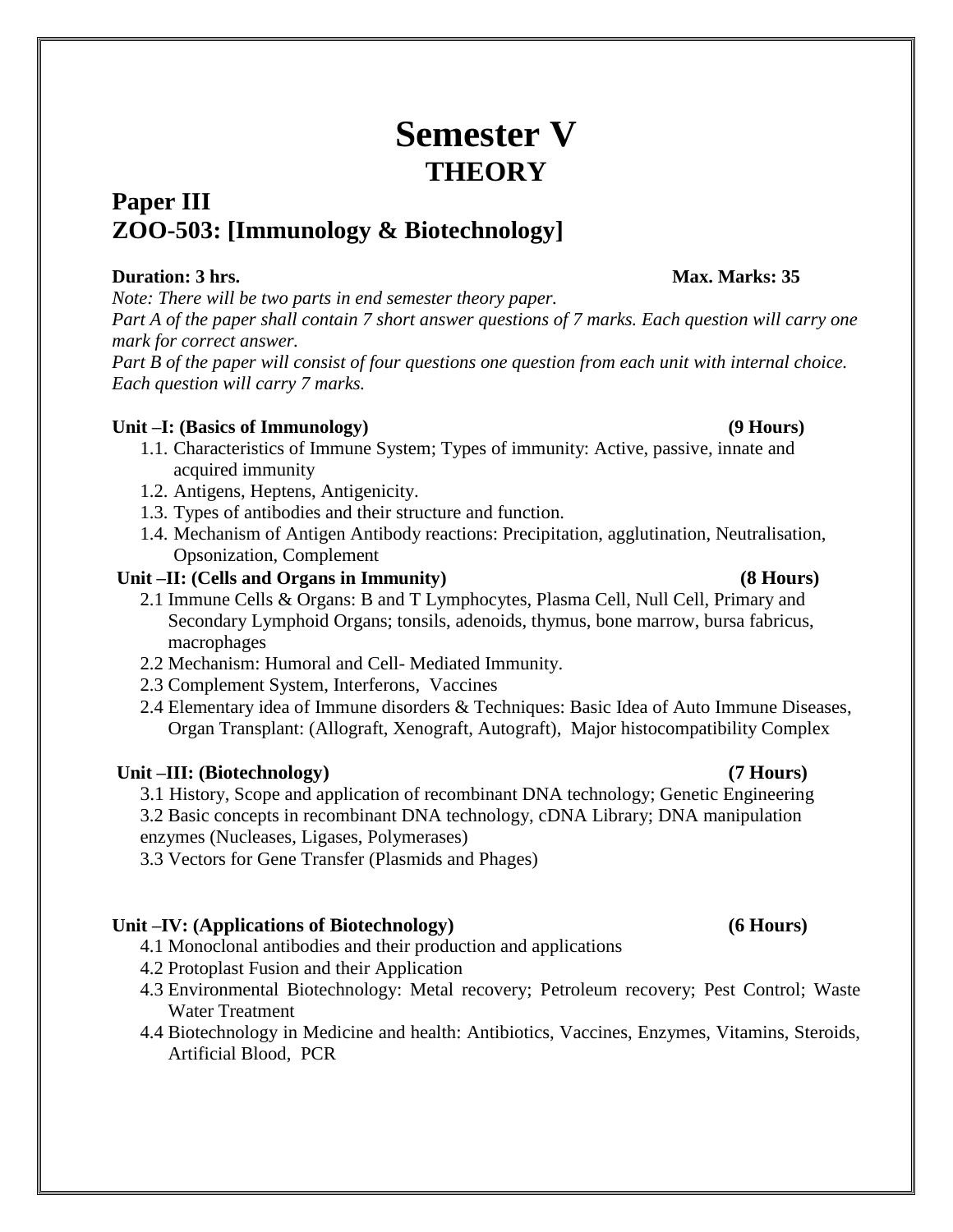# **Semester V**

## **Zoology Practical**

**Paper Code: ZOO- 500 [PRACTICAL Based on paper I, II and III] Max. Practical Marks = 75 Marks Internal Marks = 30 Marks External Practical Exam.( Duration : 3 hrs.) = 45 Marks Note: Out of the following experiments, 8 experiments must be done by the students.**

**(4 hrs per week)**

#### **Section A: Ethology**

- 1. Locomotory behaviour of (Tribolium):
	- Effects of light intensity and light quality on the rate of locomotion
- 2. Study of individual and social behavioural patterns of a troop of monkey through visual aids
- 3. Antenal Grooming in Cockroach

#### **Section B: Biotechniques, Instrumentation & Bioinformatics**

- 1. Separation of amino acids by paper chromatography and TLC
- 2. Separation of proteins by electrophoresis technique
- 3. Double staining method
- **4.** Demonstration of carbohydrates, proteins and lipids by histochemical methods
- 5. Introduction to basic laboratory instruments and equipments- Autoclave, Centrifuge, pH meter, Micropipettes, Digital balance, Homogenizer, Electrophoresis apparatus; Molar and normal solutions calculations
- 6. Use of internet for survey of literature using protein and nucleotide databases(NCBI)
- 7. Use of softwares like Microsoft offices, BLASTA, FASTA

#### **Section C: Immunology & Biotechnology**

- 1. Antigen Antibody interaction by double diffusion method (Ouchterlony)
- 2. Study of histological slides of organs of immune system Thymus, Lymph nodes and Spleen
- 3. Isolation of DNA/ Plasmid (Genomic DNA from any available source) by phenol extraction method.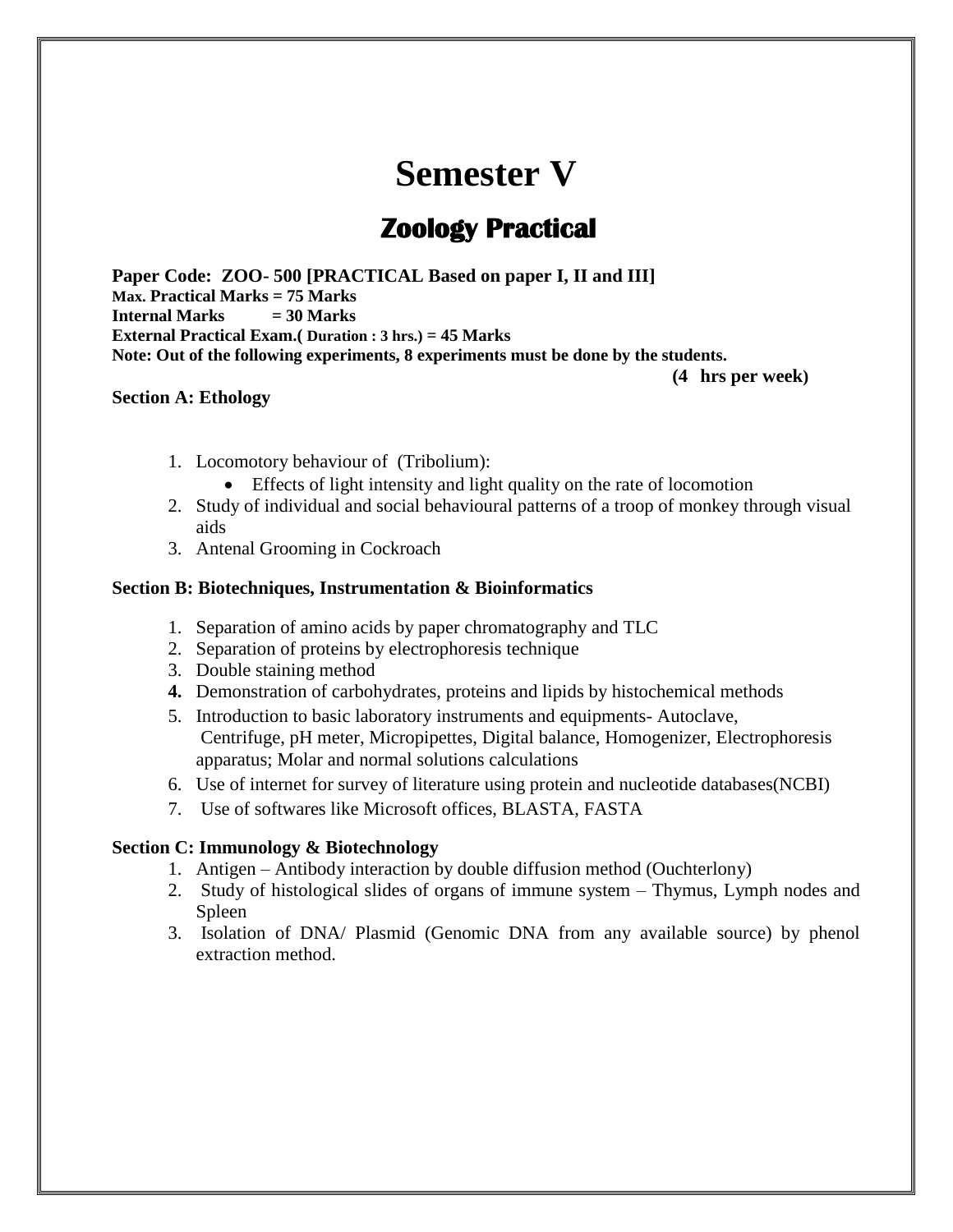# **Semester V**

# **Zoology Practical**

#### **Scheme of Practical Examination and Distribution of Marks**

| Time: 4 hrs. | <b>Min Pass Marks: 27</b>                        | Max. Marks: 75<br><b>External</b> : 45 |
|--------------|--------------------------------------------------|----------------------------------------|
|              | <b>Experiment in Ethology</b>                    | 3                                      |
| 2.           | Exercise in bioinformatics                       | 6                                      |
| 3.           | Exercise in Immunology                           | 8                                      |
|              | /Biotechnology                                   |                                        |
| 4.           | Identification & Comments on<br>spots $(1 to 6)$ | 18                                     |
| 5.           | Viva Voce                                        | 5                                      |
| 6.           | Class Record                                     | 5                                      |
| <b>Total</b> |                                                  | 45                                     |

#### **List of Recommended Books:**

#### **Biotechnology**

- 1. Elements of Biotechnology Gupta
- 2. T. B. of Biotechnology Dubey
- 3. Modern Concept of Biotechnology Kumar H. D
- 4. Advances in Biotechnology Jogdand
- 5. T. B. of Biotechnology Chatwal

#### **Biotechnique and Microtechnique**

- 1. Animal Tissue Technique Humason
- 2. Histological Technique Devaenport
- 3. Microtechnique Jiwaji&Patki
- 4. Microtechnique Wankhede
- 5. Biophysical Chemistry Upadhyay, Upadhyay and Nath
- 6. Techniques in Life Sciences D. B. Tembhare

#### **Bioinformatics**

1. Mount W. 2004. Bioinformatics and Sequence Genome Analysis 2nd Editon CBS Pub. New Delhi.

2. Bergman, N. H. Comparative Genomics. Humana Press Inc. Part of Springer Science+BusinessMedia, 2007.

3. Baxevanis, A. D. Ouellate, B. F. F. 2009. Bioinformatics: A Practical Guide to the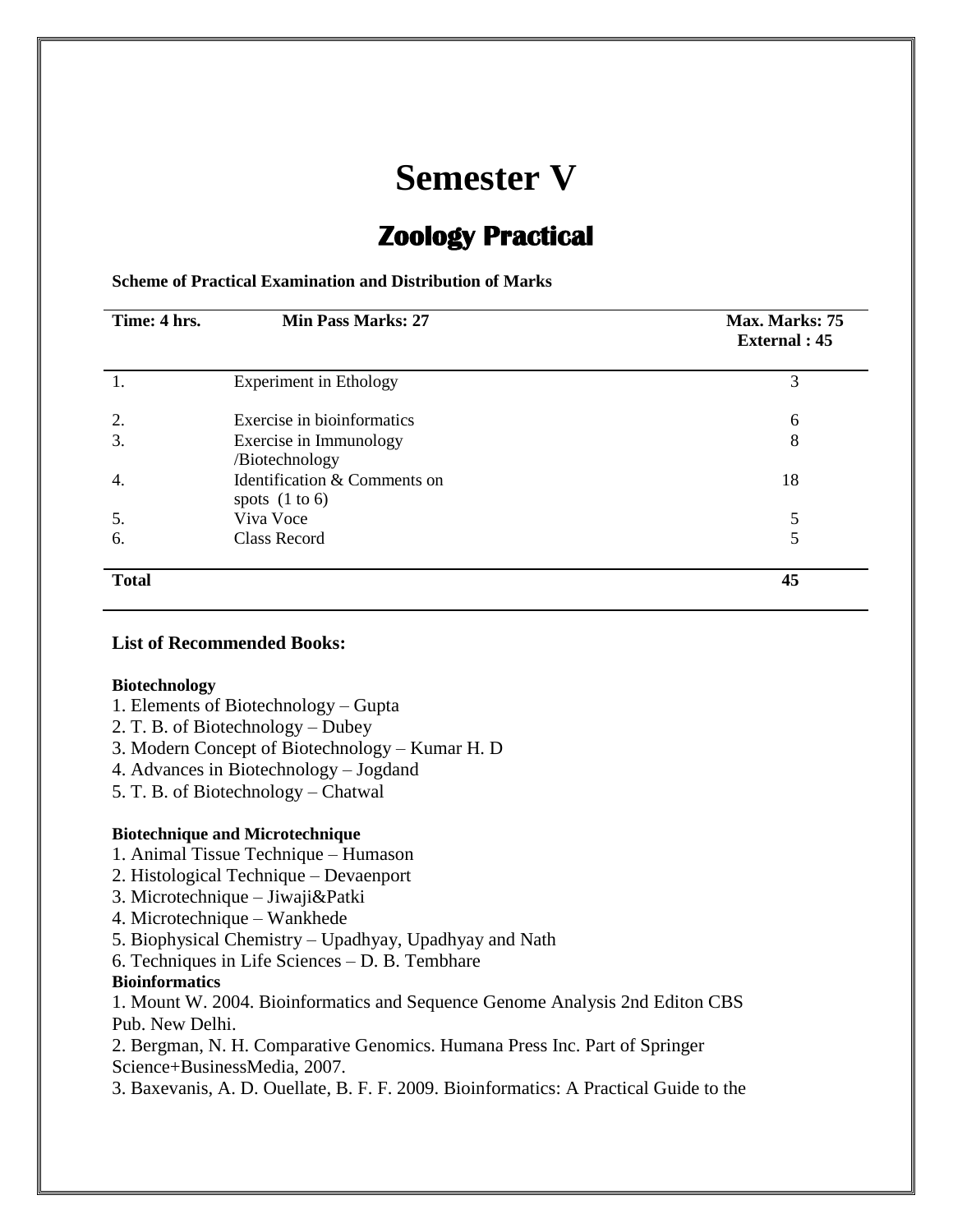Analysis of Genes and Proteins.John-Wiley and Sons Publications, New York.

4. Campbell A. M. and Heyer, L. J. 2007. Discovering Genomics, Proteomics and Bioinformatics, 2nd Edition. Benjamin Cummings.

5. Des Higgins and Willie Taylor 2000. Bioinformatics: Sequence, Structure and Databanks.Oxford University Press.

6. Rashidi H. H. and Buehler 2002. Bioinformatics Basics: Applications in Biological Science and Medicine, CRC Press, London.

7. Gibas Cynthia and Jambeck P. 2001. Developing Bioinformatics Computer Skills: ShroffPublishersand Distributors Pvt. Ltd. (O'Reilly), Mumbai.

**\*\*\*\*\*\*\*\*\***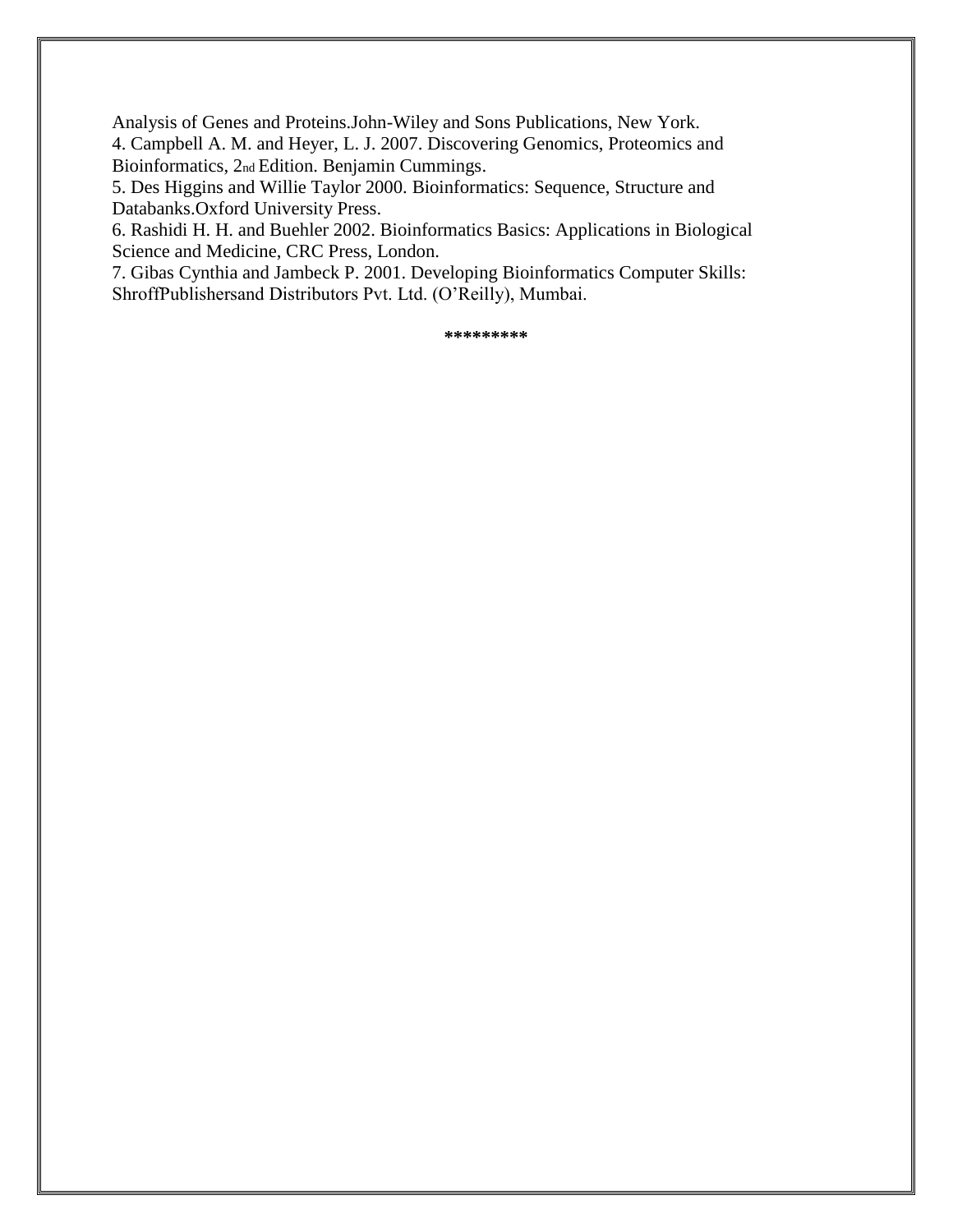# **Semester VI THEORY**

## **Paper I ZOO-601: Evolution and Biostatistics**

### **Duration: 3 hrs.** Max. Marks: 35

*Note: There will be two parts in end semester theory paper.*

*Part A of the paper shall contain 7 short answer questions of 7 marks. Each question will carry one mark for correct answer.*

*Part B of the paper will consist four questions one question from each unit with internal choice. Each question will carry 7 marks.*

### Unit –I: Evolution **and Evolution** *S* **Hours**

**1.1** Basics and origin of life: Definition, pre-darwinian theories of evolution; Oparin-Haldane concept of origin of life; Miller- Urey experiment

1.2 Micro-evolution: Lamarckism; Darwinism; Neo-Darwinism

1.3 Evidences of evolution: Various evidences favouring evolution: Homology, analogy, vestigial organs; palaentological, embryological, biogeographical and biochemical evidences

1.4 Product of Evolutionary Process: Speciation, concept of species, sub species, isolation mechanisms, modes of speciation (allopatric, sympatric, peripatric)

### **UNIT II: Evolution II [8 Hours]**

2.1 Macro-evolution: Geological time scale, Continental Drift

- 2.2 Genetic basis of evolution: Hardy-Weinberg law, Gene Frequency, genetic drift, factors affecting Hardy-Weinberg law, Sewall -Wright effect;
- 2.3 Variation, Adaptations and Isolation, Mimicry
- 2.4 Fossils; Evolution of Man

### **UNIT III: Biostatistics Concept [7 Hours]**

- 3.1 Biostatistics : Definition and Scope
- 3.2 Census and sampling methods
- 3.3 Collection and Tabular Presentation of Data: Tabulation of data; Frequency Distribution Table; Continuous and Discontinuous Series
- 3.4 Graphical Presentation of Data: Bar, Histogram, Line graph, Polygon, Pie Diagrams **Ogives**

### **UNIT IV: Biostatistical Tools** [7 **Hours]**

**3.1** Measures of Central tendency: mean, median mode

**3.2** Measures of Dispersion, Mean deviation & Standard deviation, Standard error.

**3.3** Probability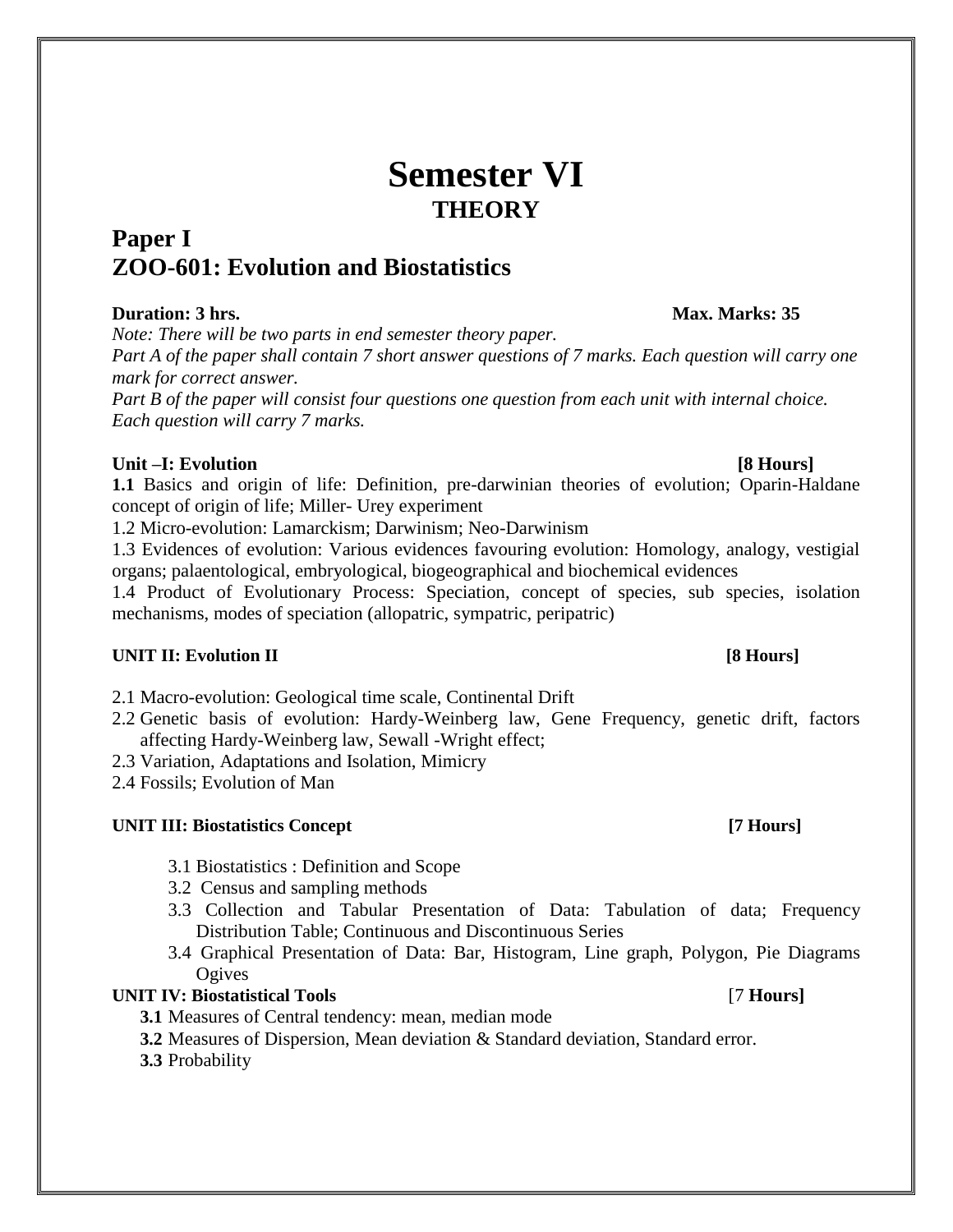# **Semester VI THEORY**

## **Paper II ZOO-602: [Economic Zoology]**

### **Duration: 3 hrs.** Max. Marks: 35

*Note: There will be two parts in end semester theory paper. Part A of the paper shall contain 7 short answer questions of 7 marks. Each question will carry one mark for correct answer.*

*Part B of the paper will consist four questions one question from each unit with internal choice. Each question will carry 7 marks.*

### **Unit I: Economic Entomology- Insects of economic importance (7 Hours)**

1.1 Sericulture: Types of Silkworm. Life cycle and rearing of Bombyx mori; Brief idea of coccon processing for silk fabric coccon boiling, reeling, reeling, winding, doubling, twisting and weaving 1.2 Apiculture – Types of honey bees, Life cycle and culture, bee product and its economic importance

1.3 Lac culture – Lac insect, Laccifer lacca - Life cycle, Lac processing, Lac products and Economic Importance

### **Unit-II: Economic Entomology (7 Hours)**

2.1 Chemical control of Insecticides: Pyrethroids, Carbomate and HCN (mode of action, merits and demerits)

2.2 Biological control of Pests: Biological agents (predators and parasites; merits and demerits)

2.3 Crop pest: Life cycle, damage and control of

I. Cotton spotted boll worm -Eariasvitella

II. Stored grain pest- Rice Weevil, Sitophilus oryzae

2.4 Animal pest: Life cycle, damage and control of

- I. House fly Musca nebulo
- II. Stable fly Stomoxys calcitrans

### Unit III: Economics of aquaculture **and its activity of**  $[8 \text{ Hours}]$

3.1 Pisciculture – Techniques of induced breeding; Edible Fishes; By-Products of Fishing and its commercial values

3.2 Prawn culture -Culture techniques of fresh water Prawn (Macrobrachium rosembergii) & Marine water Prawn (Penaeus monodon)

3.3 Pearl culture: Formation and nature of Pearls – Commercial importance of Pearl Culture in India.

### **Unit IV: Economic importance of other animals [8 Hours]**

4.1 Vector borne diseases. A brief account of insect vectors affecting the health of man and domestic animals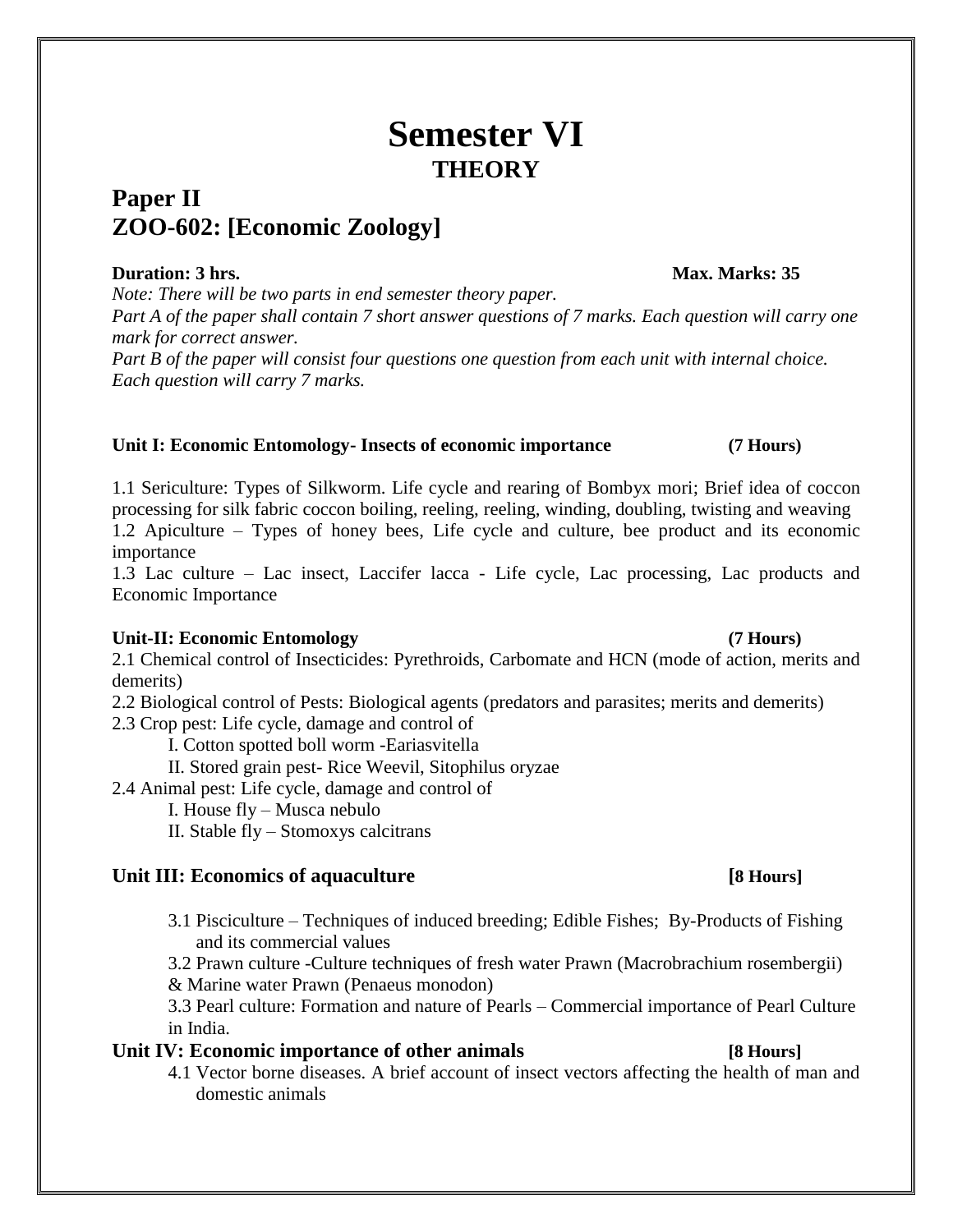- 4.2 Animal husbandry: Introduction to common dairy animals; Techniques of dairy management
- 4.3 Vermiculture: Vermitechnology, Bio-Fertilizers

4.4 Future strategies for Livestock Development: Transgenic Animal Technology; Genetic improvement for best breeds; Economic importance of Dairy, Leather, Wool, Fur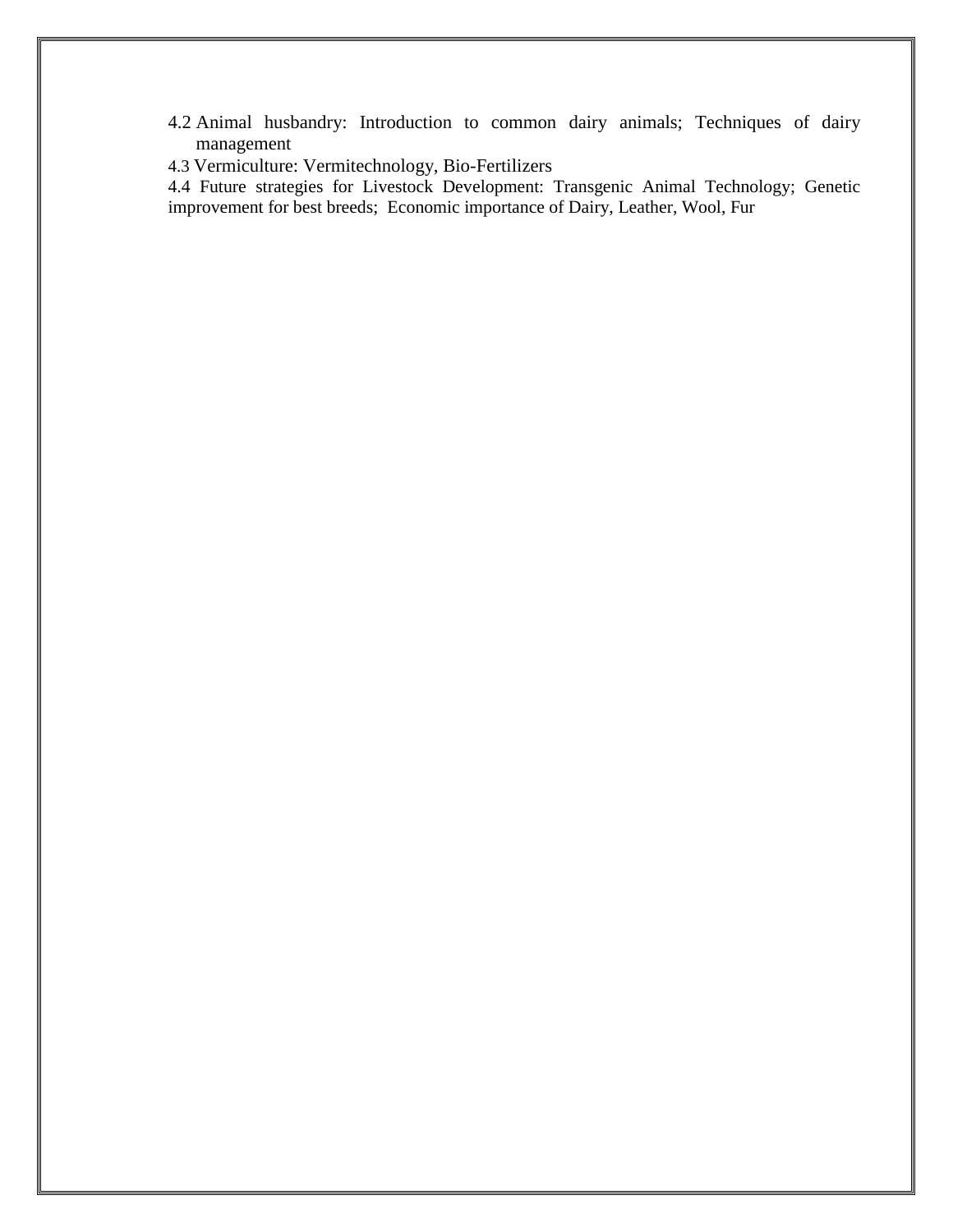# **Semester VI THEORY**

## **Paper III ZOO-603: [Ecology and Environmental Biology]**

### **Duration: 3 hrs.** Max. Marks: 35

*Note: There will be two parts in end semester theory paper. Part A of the paper shall contain 7 short answer questions of 7 marks. Each question will carry one* 

*mark for correct answer.*

*Part B of the paper will consist of four questions, one question from each unit with internal choice. Each question will carry 7 marks.*

### **Unit I: Atmosphere [7 Hours]**

1.1 Atmosphere: Major zones and its importance, Composition of air

1.2 Hydrosphere: Global distribution of water, Physico-chemical characteristics of water

1.3 Lithosphere: Soil Layer; formation of soil

1.4 Light: As Abiotic factor; Physico- chemical characteristics of Light; Photoperiodism

### Unit II: Ecosystem **III: Example 2018 III: Example 2018 III: Example 2018 III: Equation III: Equation III: Equation III: Equation III: Equation III: Equation III: Equation III: Equation III: Equation**

2.1 Ecosystem: Definition, Structure and functions; Types of Ecosystem; Food chain, Food web and ecological pyramids

2.2 Ecosystem: Biogeochemical Cycle  $(O_2, CO_2, N, P, S)$ ; Energy flow in an ecosystem, Y – shape and Universal model, Gause's Exclusion principle

2.3 Population Dynamics: Population characteristics, Population growth patterns: (exponential/Malthusian and sigmoid growth patterns)

2.4 Community: Structure and Components of Community, Community Stratification, Niche, Ecotone/ Edge Effect, Ecological Indicators, Succession; Climax Community

## Unit III: Biodiversity & Conservation **by the Conservation** (6Hours)

3.1 Biodiversity and its conservation; Major Biomes

3.2 Ex situ and In situ Conservation; Alpha, Beta and Gama Diversity; Causes of reduction of **Biodiversity** 

3.3 Wildlife conservation acts (1972 and 1984

3.4Hot spots of biodiversity in India, Biosphere Reserves of India

## **Unit IV: Pollution (7 Hours)**

4.1 Sources, effect and control measures of air pollution, Acid rain, green house effect, Ozone depletion and global warming

4.2 Sources, effect and control measures of water pollution

4.3 Sources effect and control measures of noise pollution

4.4 Toxic effect of heavy metals (lead, cadmium and mercury)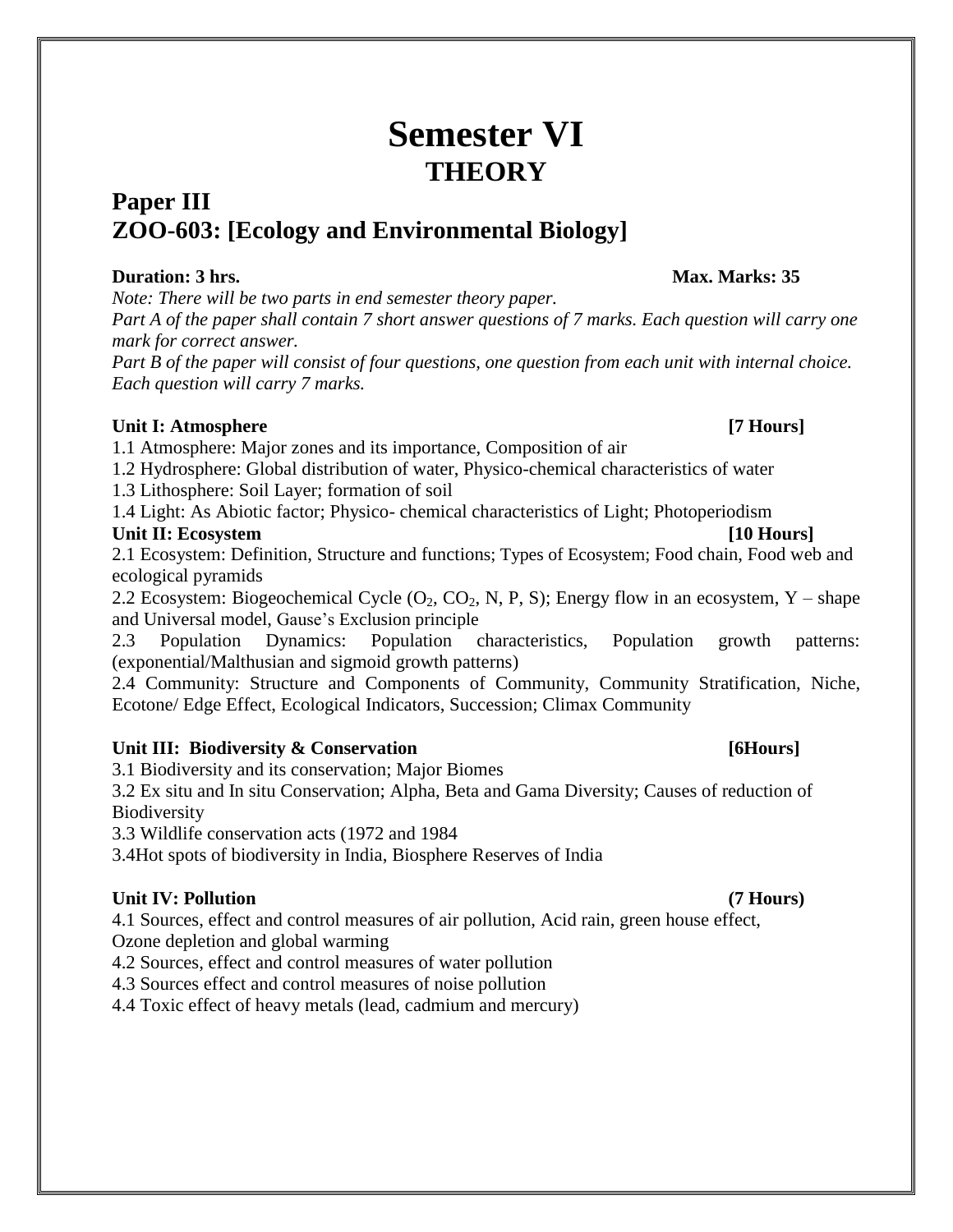# **Semester VI**

## **Zoology Practical**

**Paper Code: ZOO- 600 [PRACTICAL Based on paper I, II, III] Max. Practical Marks = 75 Marks Internal Marks = 30 Marks External Practical Exam. (Duration: 3 hrs.) = 45 Marks Note: Out of the following experiments, 8 experiments must be done by the students.**

**(4 hrs per week)**

#### **Secton A: Evolution and Biostatistics**

- 1. Construction of frequency table, histograms, Polygons, Pie Charts
- 2. Exercise on Mean, Mode, Median, Std. Deviation, Std. error, Probability

#### **Section B: Economic Zoology**

- 1. Study of the following prepared slides/specimens: Honey Bee, Silk Worm, Termite, Earthworm types (any two) -(Drawida modesta, Pheretima posthuma ; Fish parasites, Larvivorous fishes (Guppy, Gambusia)
- 2. Economic importance of commonly occurring insect pests and preparation of life cycle of these pests.
- 3. Study of Beneficial insects and their life stages.

#### **Section C: Ecology & Environmental Biology**

- 1. Determination of population density in a terrestrial community or hypothetical community by quadrate method.
- 2. Study of life table and fecundity table, plotting of the three types of survivorship curves from the hypothetical data.
- 3. Estimation of pH, chlorides and water vapour quantity in soil
- 6. Estimation of Dissolved oxygen, Salinity, pH, free  $CO<sub>2</sub>$  in water samples
- 7. Plankton study in Fresh water
- 8. Study of natural ecosystem and field report; Visit to a National park and Sanctuary ( candidates are required to submit the report of the visit)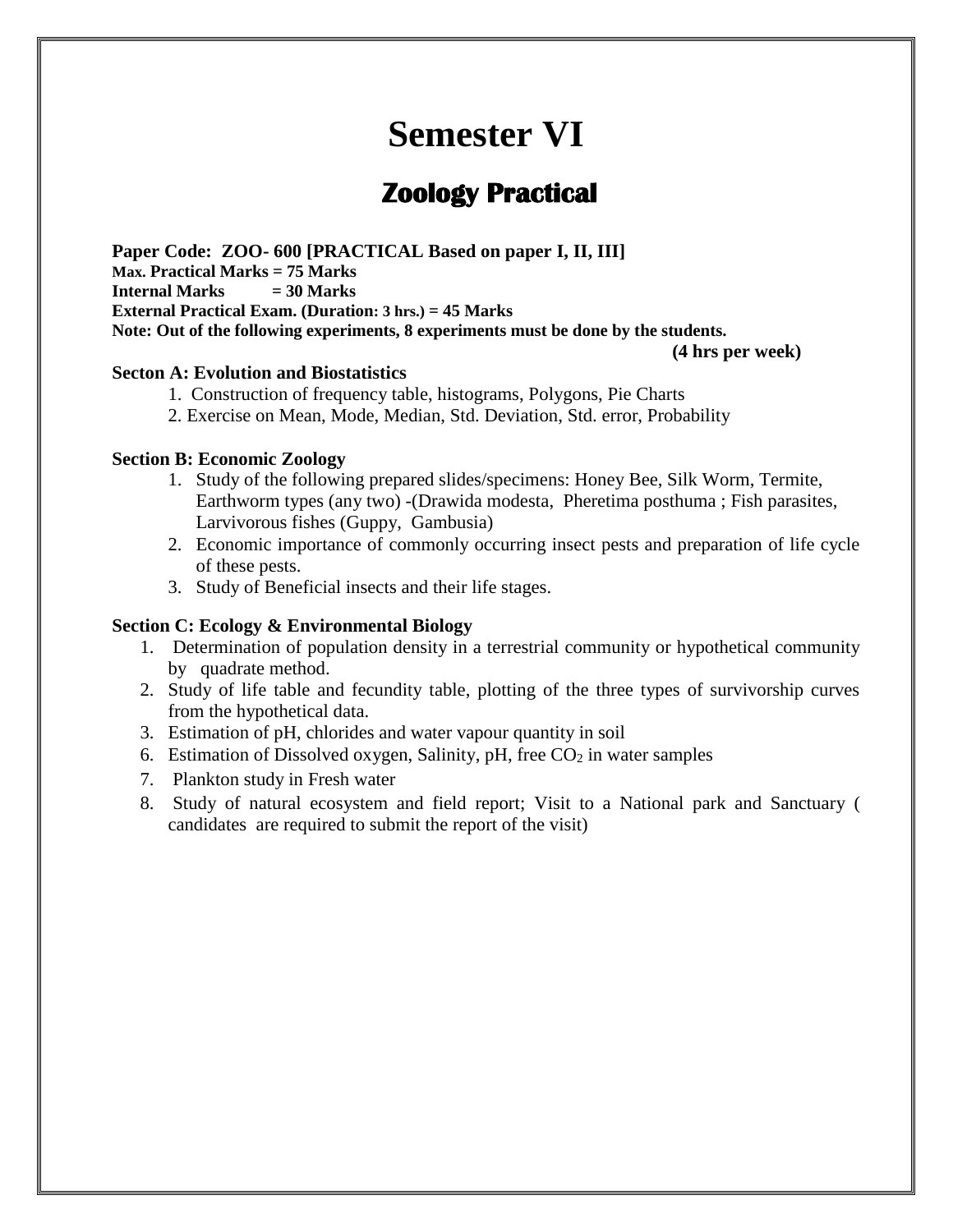# **Semester VI**

## **Zoology Practical**

**Scheme of Practical Examination and Distribution of Marks**

| Time: 4 hrs. | <b>Min Pass Marks: 27</b>                        | Max. Marks: 75<br><b>External</b> : 30 |
|--------------|--------------------------------------------------|----------------------------------------|
| 2.           | Experiment in Evolution /                        |                                        |
|              | <b>Biostatistics</b>                             |                                        |
| 3.           | Exercise in Economic Zoology                     | 6                                      |
| 4.           | Exercise in Ecology                              | 6                                      |
| 6.           | Identification & Comments on<br>spots $(1 to 6)$ | 18                                     |
| 7.           | Viva Voce                                        |                                        |
| 8.           | Class Record                                     |                                        |
| <b>Total</b> |                                                  | 45                                     |

#### **Suggested readings: Evolution**

- 1. Gupta, P.K., A Text Book of Cytology, Genetics and Evolution, Rastogi Publication, Meerut
- 2. Ridley, M. (2004) Evolution. III Editio. Blackwell Publishing
- 3. Stricberger, M.W. Evolution. Jones& Bartlett, USA 1996
- 4. Hall and Hallgrimsson: Strickberger's Evolution (2008, Jones and Bartlett)
- 5. Moody: Introduction to Evolution (1978, Kalyani).
- 6. Rastogi: Organic Evolution (2007, Kedarnath & Ramnath

#### **Statistics:**

1. Probability and Statistics for Engineers and Scientists by Walpole, Myers, Myers and Ye, 7th Edition, Pearson Education.

2. Mathematical Statistics by Freund, Prentice Hall, India

3. Introduction to Statistical Quality Control by Montgomerry, John Wiley and Sons.

4. Principles of Biostatistics by M. Pagano and K. Gauvrean: Thompson learning (2nd edition)

5. Biostatistics: A Foundation for Analysis in the Health Sciences by W. W. Daniel: John Wiley and Sons Inc (7th edition); Indian Reprint 2006.

6. Biostatistics by Satguru Prasad: Emkay Publication.

#### **Economic Zoology:**

1. Shukla and Upadhyaya : Economic Zoology (Rastogi Publishers, 1999-2000)

2. Shrivastava: Test book of Applied Entomology, Vol. I &II (Kalyani Publishers, 1991)

3. Mani: Insects, NBT, India, 2006.

4. Jabde: Text Book of Applied Zoology: Vermiculture, Apiculture, Sericulture, Lac culture, Agricultural Pests and their Control, 2005 Publisher Vedams eBooks (P) Ltd. New Delhi